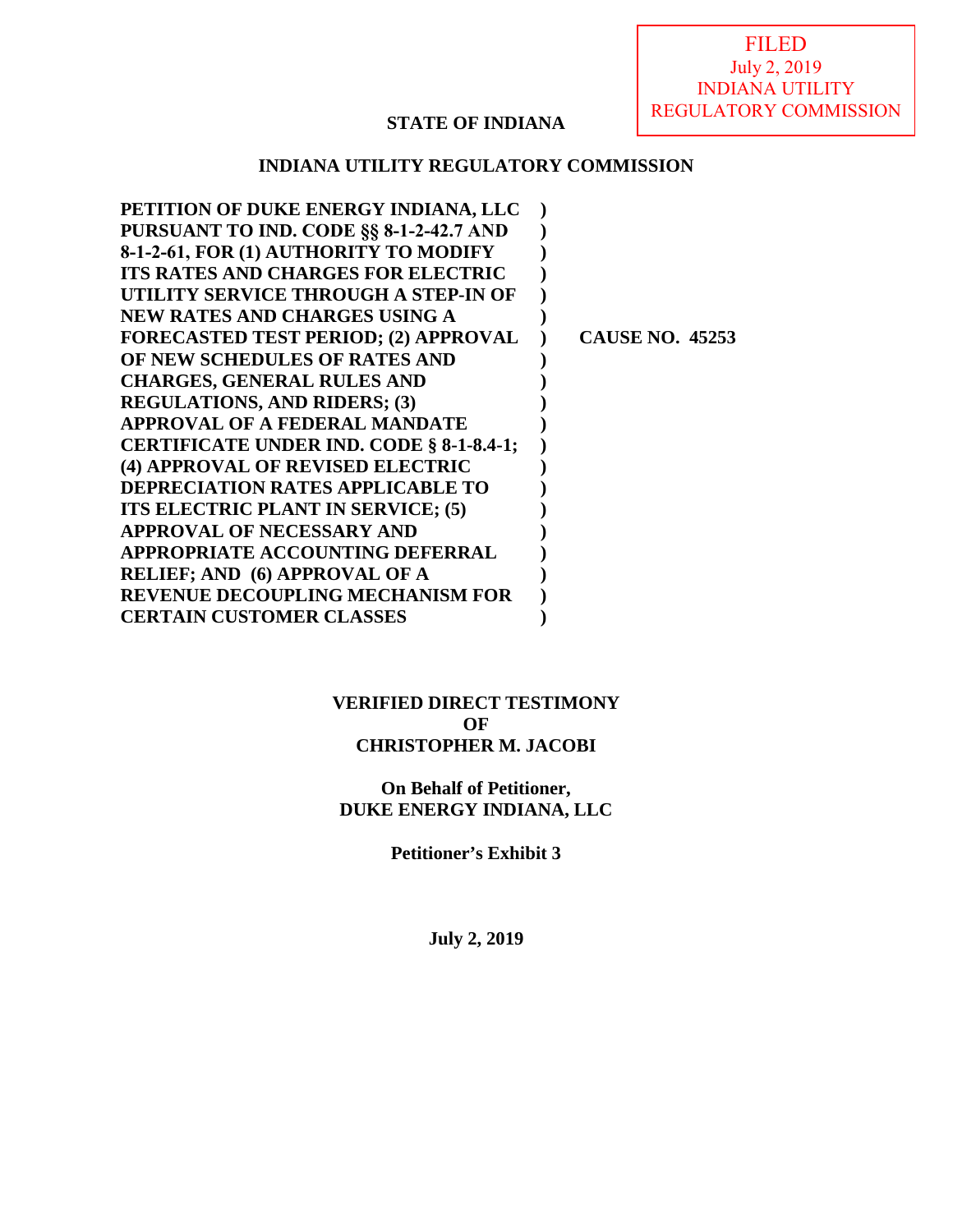#### **DUKE ENERGY INDIANA 2019 BASE RATE CASE DIRECT TESTIMONY OF CHRISTOPHER M. JACOBI**

## **TESTIMONY OF CHRISTOPHER M. JACOBI DIRECTOR, REGIONAL FINANCIAL FORECASTING DUKE ENERGY BUSINESS SERVICES LLC ON BEHALF OF DUKE ENERGY INDIANA, LLC BEFORE THE INDIANA UTILITY REGULATORY COMMISSION**

| $\mathbf{1}$   |    | I. INTRODUCTION                                                                   |
|----------------|----|-----------------------------------------------------------------------------------|
| $\overline{2}$ | Q. | PLEASE STATE YOUR NAME AND BUSINESS ADDRESS.                                      |
| 3              | A. | My name is Christopher M. Jacobi, and my business address is 550 South Tryon      |
| 4              |    | Street, Charlotte, NC 28202.                                                      |
| 5              | Q. | BY WHOM ARE YOU EMPLOYED AND IN WHAT CAPACITY?                                    |
| 6              | A. | I am employed by Duke Energy Business Services LLC ("DEBS") as Director,          |
| 7              |    | Regional Financial Forecasting. DEBS provides various administrative and other    |
| 8              |    | services to Duke Energy Indiana, LLC, ("Duke Energy Indiana" or "Company") and    |
| 9              |    | other affiliated companies of Duke Energy Corporation ("Duke Energy").            |
| 10             | Q. | PLEASE BRIEFLY SUMMARIZE YOUR EDUCATIONAL                                         |
| 11             |    | BACKGROUND AND PROFESSIONAL EXPERIENCE.                                           |
| 12             | A. | I have a Bachelor of Arts degree in History and Political Science from Wake       |
| 13             |    | Forest University and a Master of Business Administration degree from Wake        |
| 14             |    | Forest University. In 2007, I joined Duke Energy's MBA rotation program as a      |
| 15             |    | Commercial Associate. In 2008, I became a manager in the Energy Efficiency        |
| 16             |    | group. Subsequently, I held various positions of increasing responsibility within |
| 17             |    | the Retail Customer and Products and Services department. In 2015, I became       |
| 18             |    | Treasury Director, within the Corporate Finance group of the Treasury             |

**-3-**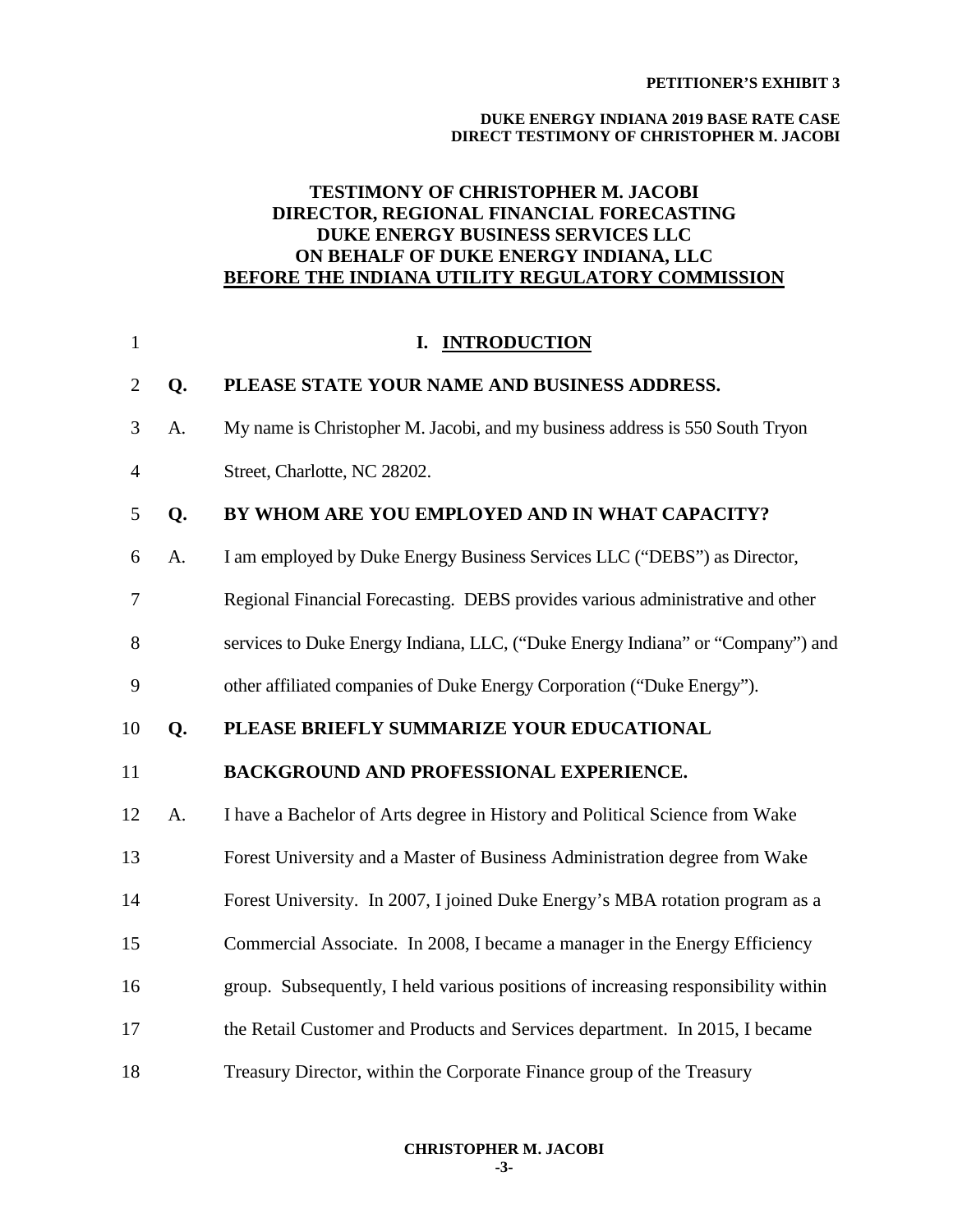| $\mathbf{1}$   |    | Department. In February 2019, I became Director, Regional Financial                   |
|----------------|----|---------------------------------------------------------------------------------------|
| 2              |    | Forecasting within the Financial Planning and Analysis Department.                    |
| 3              | Q. | PLEASE SUMMARIZE YOUR RESPONSIBILITIES AS DIRECTOR,                                   |
| $\overline{4}$ |    | REGIONAL FINANCIAL FORECASTING.                                                       |
| 5              | A. | I am responsible for preparing the budgets and forecasts as well as performing        |
| 6              |    | financial analysis for Duke Energy's Midwest electric utilities, including Duke       |
| 7              |    | Energy Indiana, Duke Energy Kentucky, and Duke Energy Ohio, in addition to            |
| 8              |    | Duke Energy's gas utilities and ventures.                                             |
| 9              | Q. | WHAT IS THE PURPOSE OF YOUR TESTIMONY IN THIS                                         |
| 10             |    | PROCEEDING?                                                                           |
| 11             | A. | My testimony describes the budgeting and forecasting process underlying the           |
| 12             |    | projected data for the future test period proposed in this case (calendar year 2020). |
| 13             |    | I sponsor and support the 2020 budget and financial forecast.                         |
| 14             | Q. | ARE YOU FAMILIAR WITH INDIANA UTILITY REGULATORY                                      |
| 15             |    | <b>COMMISSION GAO 2013-5?</b>                                                         |
| 16             | A. | Yes.                                                                                  |
| 17             | Q. | HAS THE COMPANY COMPLIED WITH THE REQUIREMENT TO                                      |
| 18             |    | PROVIDE SUPPORTING DOCUMENTATION, INCLUDING ANY                                       |
| 19             |    | SUPPORTING CALCULATIONS, FOR ANY CHANGES BETWEEN THE                                  |
| 20             |    | <b>HISTORIC BASE PERIOD AND FORECASTED TEST YEAR PERIOD IN</b>                        |
| 21             |    | <b>BOTH INDIVIDUAL ADJUSTMENTS TO THE REVENUE</b>                                     |
| 22             |    | REQUIREMENTS SCHEDULE AND TESTIMONY?                                                  |
|                |    |                                                                                       |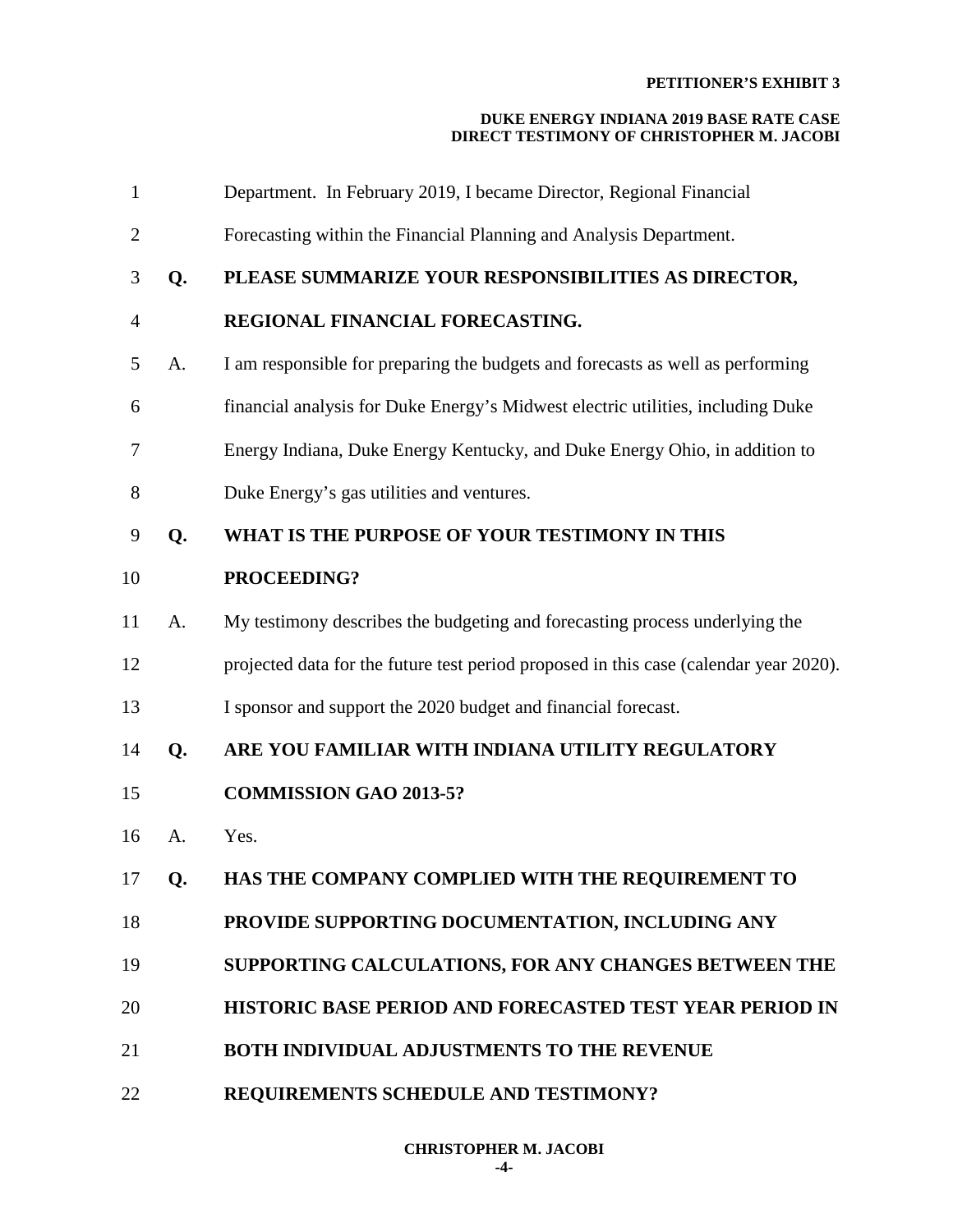| 1  | A. | Yes.                                                                               |
|----|----|------------------------------------------------------------------------------------|
| 2  | Q. | ARE THERE ADJUSTMENTS TO THE FORECASTED TEST YEAR                                  |
| 3  |    | <b>COSTS AND REVENUES?</b>                                                         |
| 4  | A. | Yes. These <i>pro forma</i> adjustments are detailed in the direct testimonies of  |
| 5  |    | Company witnesses Ms. Diana L. Douglas, Ms. Christa L. Graft, Ms. Suzanne E.       |
| 6  |    | Sieferman, and Mr. Roger A. Flick II. These adjustments are necessary to support   |
| 7  |    | ratemaking adjustments to reflect the impacts of the forecast relevant to requests |
| 8  |    | that will be effective upon Commission approval in this proceeding.                |
| 9  | Q. | PLEASE PROVIDE A BRIEF SUMMARY OF YOUR TESTIMONY AS IT                             |
| 10 |    | <b>RELATES TO DUKE ENERGY INDIANA'S BUDGETING AND</b>                              |
| 11 |    | FORECASTING PROCESS AND THE BUDGET AND FORECAST FOR                                |
| 12 |    | 2020.                                                                              |
| 13 | A. | I describe the budgeting and forecasting process underlying the projected data for |
| 14 |    | the forecasted test year proposed in this proceeding. I will also provide the 2020 |
| 15 |    | test year revenues and assumptions, other income and expenses and the              |
| 16 |    | underlying assumptions and a comparison of these revenues, other income and        |
| 17 |    | expenses to those recorded in 2018 and forecasted for 2019.                        |
| 18 |    | II. THE COMPANY'S BUDGET AND FORECAST PROCESS                                      |
| 19 | Q. | PLEASE DESCRIBE THE COMPANY'S BUDGETING AND                                        |
| 20 |    | <b>FORECASTING PROCESS USED IN THE DEVELOPMENT OF THE</b>                          |
| 21 |    | <b>BUDGET AND FORECAST FOR 2020.</b>                                               |
|    |    |                                                                                    |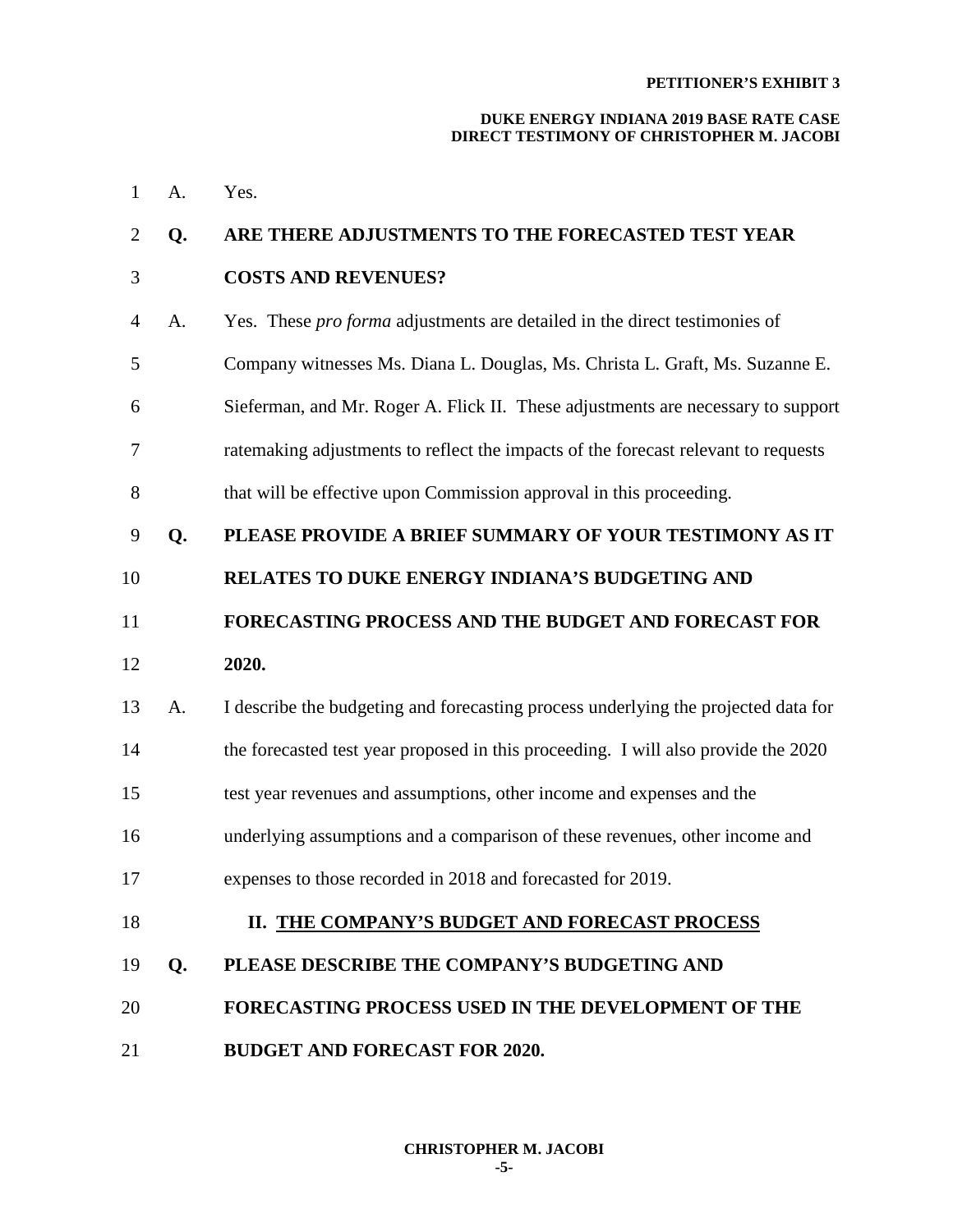| $\mathbf{1}$   | A. | Duke Energy's Financial Planning and Analysis ("FP&A") department manages            |
|----------------|----|--------------------------------------------------------------------------------------|
| $\overline{2}$ |    | an annual budgeting process that includes input from multiple groups across the      |
| 3              |    | Company. The process uses a "bottom-up" approach that consists of several            |
| $\overline{4}$ |    | phases. To start, each functional organization (e.g., Fossil/Hydro, Distribution,    |
| 5              |    | Transmission, etc.) ("functions") that performs work for Duke Energy Indiana         |
| 6              |    | receives operations and maintenance ("O&M") and capital guidelines provided by       |
| 7              |    | Duke Energy's FP&A Department. In coordination with their budgeting partners,        |
| 8              |    | the functions then develop O&M and capital budgets, which are informed and           |
| 9              |    | prioritized by business objectives. The results of these budgets are reviewed by     |
| 10             |    | the respective leaders in each function. The Company also updates key                |
| 11             |    | projections that will impact the forecast, such as interest rates, commodity prices, |
| 12             |    | and load forecasts by customer class and jurisdiction.                               |
| 13             |    | This information, along with sales and revenue data, is then consolidated            |
| 14             |    | and input into the Company's financial model. Duke Energy uses a financial           |
| 15             |    | software program designed by Utilities International ("UI"), which develops          |
| 16             |    | financial statements for the Company's jurisdictional and corporate budget. The      |
| 17             |    | budget information is then reviewed by various levels of management within           |
| 18             |    | Duke Energy. One or more iterations of the annual budget are typically required      |
| 19             |    | before final approval by executive management and the Board of Directors in          |
| 20             |    | February. This approach is reasonable and has been an effective process for          |
| 21             |    | managing costs for many years.                                                       |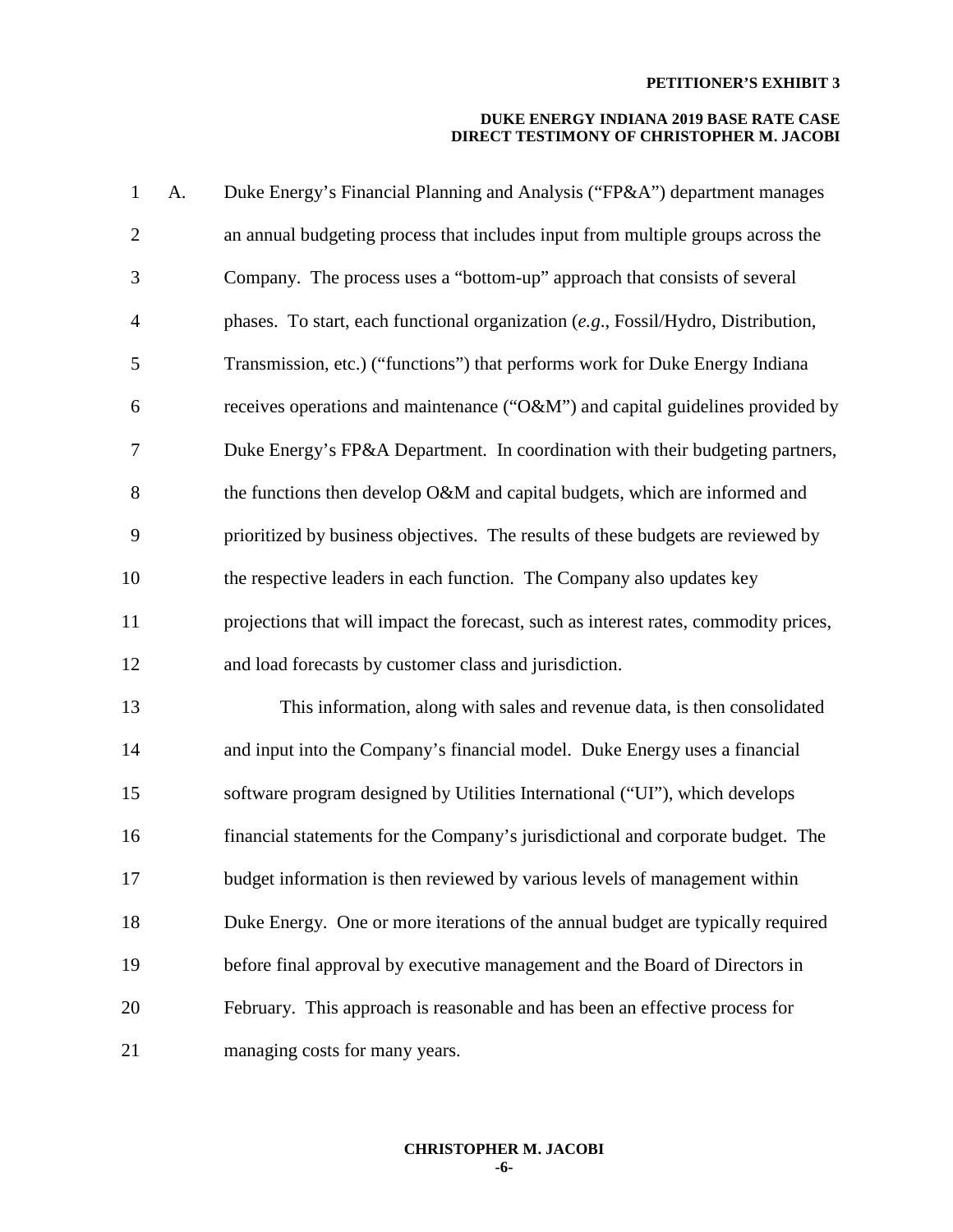### **DUKE ENERGY INDIANA 2019 BASE RATE CASE DIRECT TESTIMONY OF CHRISTOPHER M. JACOBI**

| $\mathbf{1}$   | Q. | DESCRIBE THE GUIDELINES PROVIDED BY THE FP&A                                       |
|----------------|----|------------------------------------------------------------------------------------|
| $\overline{2}$ |    | DEPARTMENT IN DEVELOPING DUKE ENERGY INDIANA'S                                     |
| 3              |    | ANNUAL (OPERATING AND MAINTENANCE) BUDGET.                                         |
| $\overline{4}$ | A. | The guidelines provided by the FP&A department are a detailed set of instructions  |
| 5              |    | for creating a budget. For example, there are detailed instructions for budgeting  |
| 6              |    | employee labor data, such as the escalation rates for non-union labor expenses     |
| 7              |    | and indirect labor and fringe benefit loading rates, and how to handle staff       |
| 8              |    | additions or deletions. Detailed instructions for non-labor related expenses, such |
| 9              |    | as transportation and information technology expenses, are included. There are     |
| 10             |    | instructions for handling contract labor and supplies, and guidelines for          |
| 11             |    | identifying a capital versus expense item. Budget coordinators are required to use |
| 12             |    | these assumptions and/or instructions in projecting their future departmental      |
| 13             |    | expenses. These budgeting guidelines are reflected in the budgets and forecasts    |
| 14             |    | that are submitted to Duke Energy Indiana's executive management and Duke          |
| 15             |    | Energy's Board of Directors for approval and are also reflected in the forecasted  |
| 16             |    | financial data in this proceeding.                                                 |
| 17             | Q. | HOW IS THE COMPANY'S CAPITAL BUDGET DEVELOPED?                                     |
| 18             | A. | During the budget process, functional teams work to develop capital budgets and    |
| 19             |    | prioritize investments based on a number of factors, including: regulatory and     |

- 20 compliance requirements, customer requirements, system reliability, the
- 21 integrated resource plan for each jurisdiction, capital constraints, and business
- 22 objectives. The budget guidelines referenced above also apply to the capital

## **CHRISTOPHER M. JACOBI**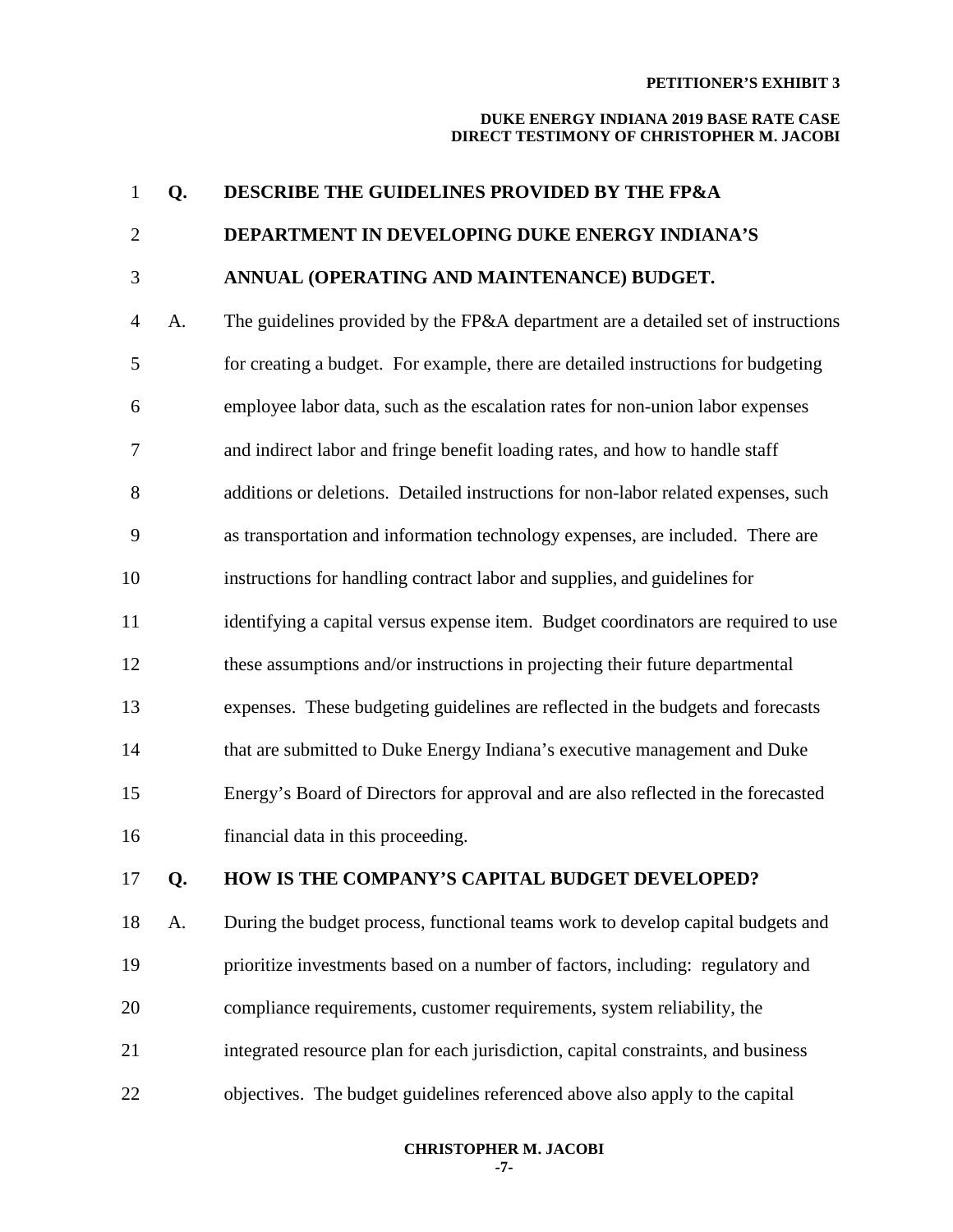| $\mathbf{1}$   |    | budget. The capital budget forecast is submitted to Duke Energy Indiana's                                                    |
|----------------|----|------------------------------------------------------------------------------------------------------------------------------|
| $\overline{c}$ |    | executive management and Duke Energy's Board of Directors for approval and is                                                |
| 3              |    | reflected in the forecasted financial data in these proceedings.                                                             |
| 4              | Q. | HOW IS THE COMPANY'S LOAD FORECAST DEVELOPED?                                                                                |
| 5              | A. | The load forecast is developed by the Duke Energy's Load Forecasting and                                                     |
| 6              |    | Fundamentals (Load Forecasting) group and is updated at least annually.                                                      |
| 7              |    | Generally speaking, the Load Forecast is developed in three steps: first, a service                                          |
| 8              |    | area economic forecast is obtained; next, an energy forecast is prepared; and                                                |
| 9              |    | finally, using the energy forecast, summer and winter peak demand forecasts are                                              |
| 10             |    | developed.                                                                                                                   |
| 11             |    | The forecast methodology is essentially the same as that presented in past                                                   |
| 12             |    | Integrated Resource Plans submitted to the Indiana Utility Regulatory                                                        |
| 13             |    | Commission. The only difference would be that the models have been updated to                                                |
| 14             |    | include more recent data. For the 2020 budget at issue in this proceeding, the                                               |
| 15             |    | forecast was developed in the Fall of 2018.                                                                                  |
| 16             | Q. | WHAT OTHER STEPS ARE INVOLVED IN DEVELOPING THE                                                                              |
| 17             |    | <b>CORPORATE BUDGET?</b>                                                                                                     |
| 18             | A. | In addition to the O&M expenses and capital data provided by the budgeting                                                   |
| 19             |    | process, other forecasted information is required as follows:                                                                |
| 20             |    | 1. Operating revenues;                                                                                                       |
| 21<br>22       |    | 2. Projected fuel, purchased power, purchased gas costs, emission<br>allowance, other production costs and off-system sales; |
| 23             |    | 3. Depreciation;                                                                                                             |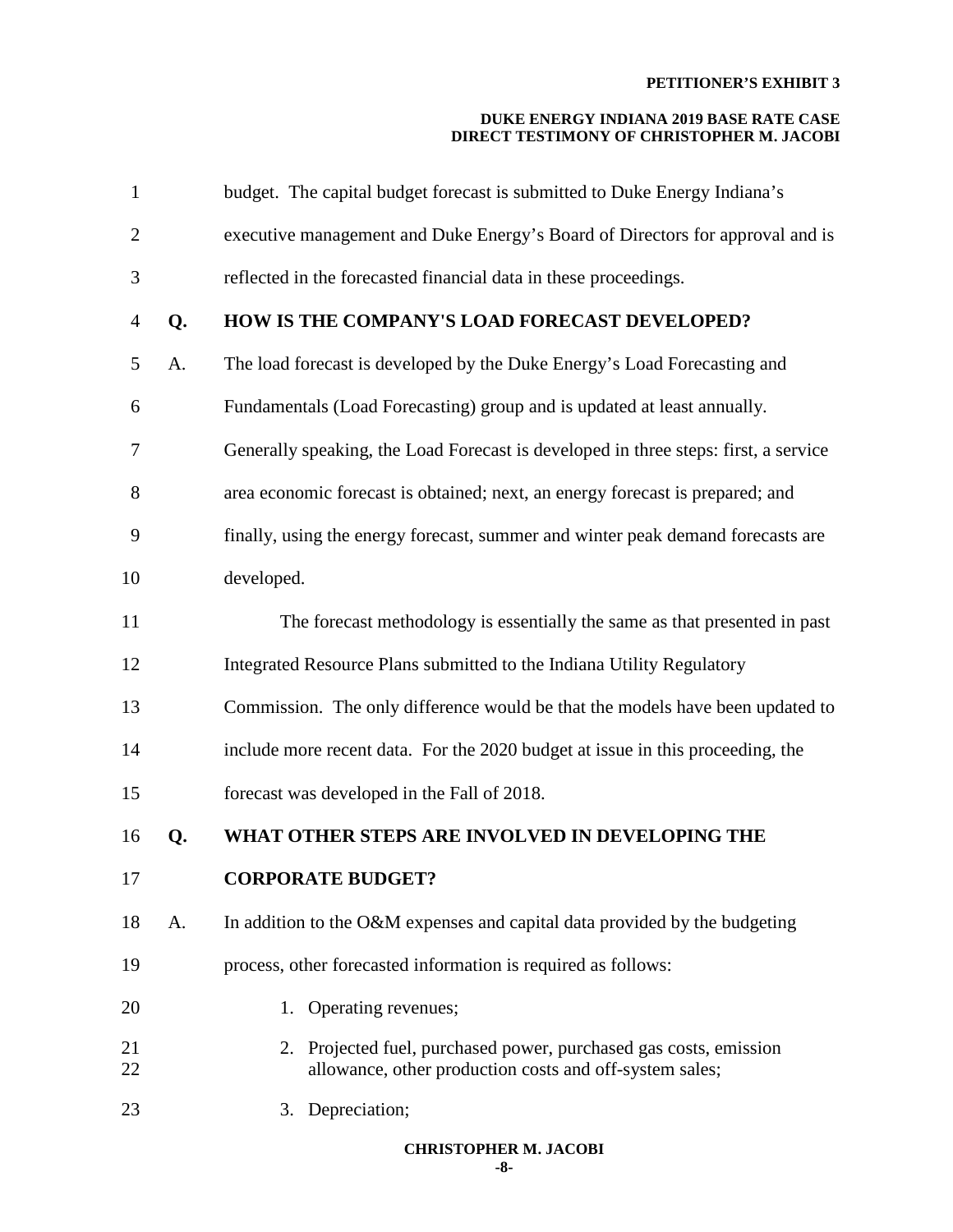| 1                        |    | 4. Property taxes;                                                                                                                                                       |
|--------------------------|----|--------------------------------------------------------------------------------------------------------------------------------------------------------------------------|
| $\overline{2}$<br>3      |    | 5. Other Income and Expense, primarily allowance for funds used during<br>construction ("AFUDC");                                                                        |
| $\overline{4}$<br>5<br>6 |    | 6. Financing assumptions, including short- and long-term debt rates,<br>dividend policy, issuances and redemptions, accounts receivable sales<br>and capital leases; and |
| 7                        |    | 7. Tax rates and tax depreciation.                                                                                                                                       |
| 8                        | Q. | PLEASE DESCRIBE HOW THE COMPANY MANAGES CHANGES TO                                                                                                                       |
| 9                        |    | THE FINANCIAL FORECAST?                                                                                                                                                  |
| 10                       | A. | Duke Energy's Board of Directors approves the forecasted budget on an annual                                                                                             |
| 11                       |    | basis. However, it is necessary that changes to the plan occur in-between forecast                                                                                       |
| 12                       |    | periods based on updated information and business needs. Examples of items that                                                                                          |
| 13                       |    | can cause a change to the plan include: changes in compliance/regulatory                                                                                                 |
| 14                       |    | requirements, updated projections such as interest rates or fuel prices, evolving                                                                                        |
| 15                       |    | operational needs, changes to project assumptions, customer requirements, and                                                                                            |
| 16                       |    | model corrections. The Company manages these changes during the year through                                                                                             |
| 17                       |    | coordination between functional business leaders, FP&A, and executive                                                                                                    |
| 18                       |    | management.                                                                                                                                                              |
| 19                       | Q. | DOES THE FORECAST CONTAIN THE SAME ASSUMPTIONS AND                                                                                                                       |
| 20                       |    | <b>METHODOLOGIES USED IN FORECASTED DATA PREPARED FOR</b>                                                                                                                |
| 21                       |    | <b>USE BY MANAGEMENT?</b>                                                                                                                                                |
| 22                       | A. | The Company's annual budget is approved by executive management and the                                                                                                  |
| 23                       |    | Board of Directors in February. The forecast is based upon the annual budget, but                                                                                        |
| 24                       |    | includes updated projections and assumptions to the 2020 forecast test period                                                                                            |
|                          |    |                                                                                                                                                                          |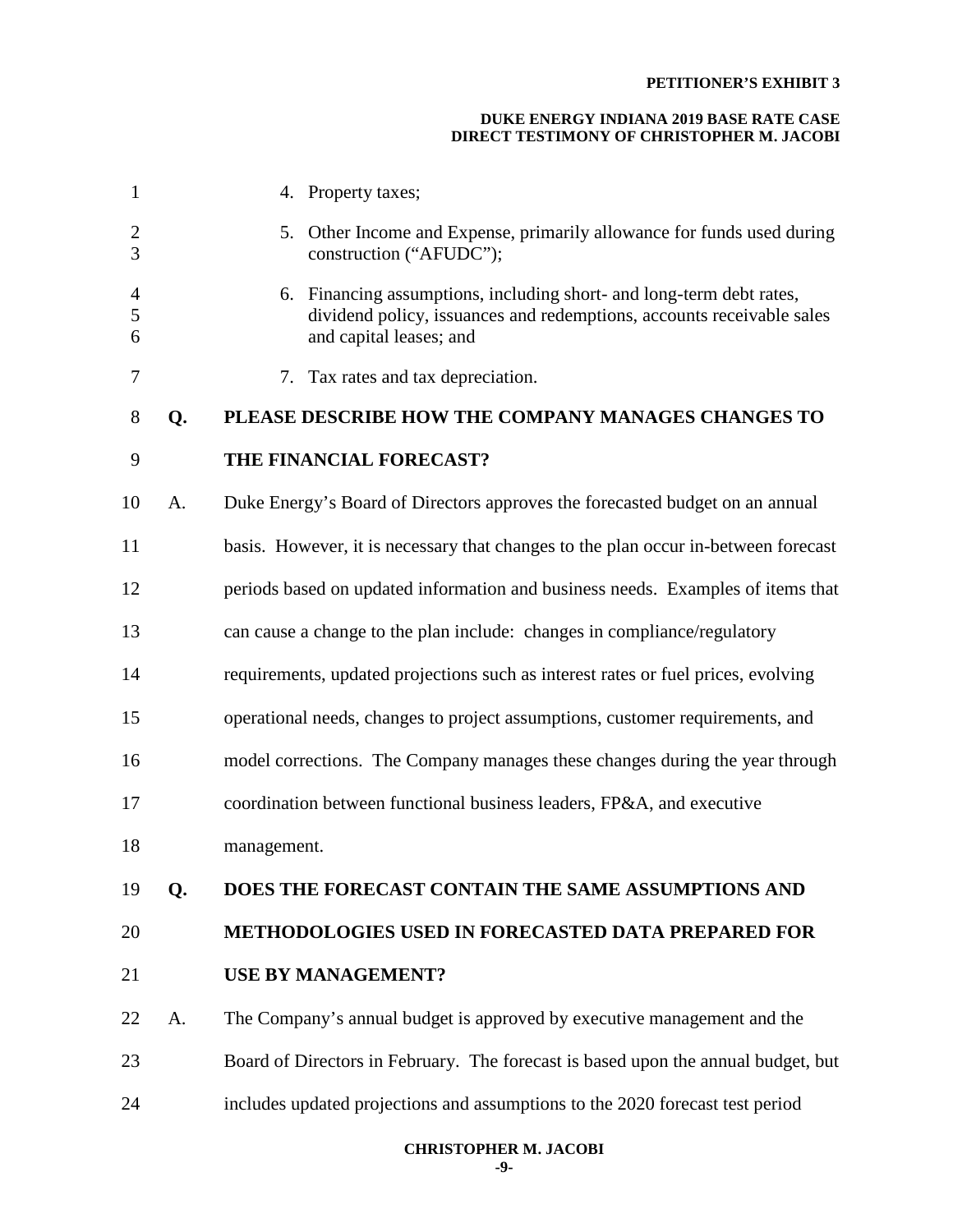| 1              |    | based on more current information. The forecast also removes the Company's          |
|----------------|----|-------------------------------------------------------------------------------------|
| $\overline{2}$ |    | assumptions on rate case outcomes included in the annual budget. Petitioner's       |
| 3              |    | Exhibit 3-A (CMJ) includes the income statement and balance sheet differences       |
| 4              |    | between the annual budget and forecast for 2019 and 2020.                           |
| 5              | Q. | DOES THE FORECASTED TEST PERIOD REFLECT ANY EXPECTED                                |
| 6              |    | PRODUCTIVITY AND EFFICIENCY GAINS?                                                  |
| $\tau$         | A. | Yes. The forecasted data reflects all expected productivity and efficiency gains.   |
| 8              |    | <b>III. FORECASTED TEST YEAR</b>                                                    |
| 9              |    | A. Revenues                                                                         |
| 10             | Q. | PLEASE DESCRIBE HOW THE OPERATING REVENUES WERE                                     |
| 11             |    | <b>FORECASTED.</b>                                                                  |
| 12             | A. | The first step in preparing the operating revenues for the 2020 annual budget was   |
| 13             |    | to obtain a forecast of the projected Retail electric kilowatt hour (kWh) sales and |
| 14             |    | Wholesale kilowatt (kW) and kWh sales from the Load Forecasting group. The          |
| 15             |    | Forecasting group prepares load forecasts for each customer class over a five-year  |
| 16             |    | period. The Load Forecasting group also provides the number of customers for        |
| 17             |    | each customer class. The projected revenues for the annual budget were              |
| 18             |    | calculated by applying the tariff charges to these sales forecast numbers for       |
| 19             |    | residential electric customers. The projected revenue for electric non-residential  |
| 20             |    | customers was calculated by applying average realizations to their respective kWh   |
| 21             |    | sales forecasts.                                                                    |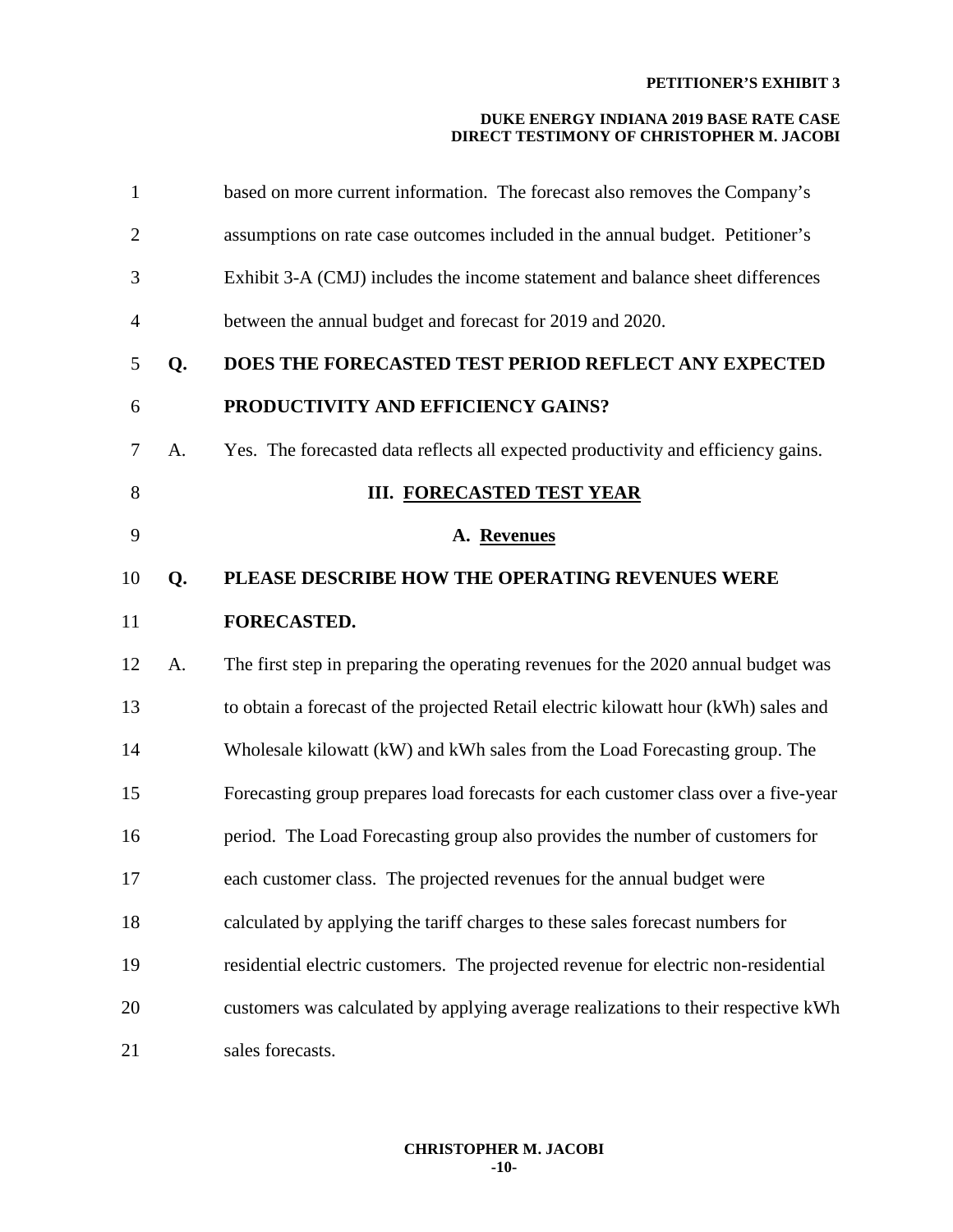| $\mathbf{1}$   | Q. | ARE THE REVENUE PROJECTIONS BASED ON WEATHER                                     |  |
|----------------|----|----------------------------------------------------------------------------------|--|
| $\overline{2}$ |    | <b>NORMALIZED LOAD FORECASTS?</b>                                                |  |
| 3              | A. | Yes. A thirty-year period was used as the basis for calculating normal weather.  |  |
| $\overline{4}$ |    | This is the same methodology that management relies on for preparing its budgets |  |
| 5              |    | and forecasts, and for financial presentations to the Board of Directors, credit |  |
| 6              |    | rating agencies, and the investment community.                                   |  |
| 7              | Q. | <b>HOW WERE OTHER REVENUES PROJECTED?</b>                                        |  |
| 8              | A. | Other revenue categories, such as transmission revenues, reconnection charges,   |  |
| 9              |    | late payment fees, etc., for Duke Energy Indiana's 2020 annual budget were       |  |
| 10             |    | projected based on historical trends or are provided by the functions.           |  |
| 11             | Q. | WHAT ARE THE MAJOR OPERATING REVENUE ASSUMPTIONS                                 |  |
| 12             |    | <b>REFLECTED IN THE COMPANY'S 2020 BUDGET?</b>                                   |  |
| 13             | A. | The major revenue assumptions are the load forecast, current tariff rates, and   |  |
| 14             |    | wholesale rates. Tariff rates are based on approved rate structures by the       |  |
| 15             |    | Commission and projected rider recovery assumptions. Wholesale rate              |  |
| 16             |    | assumptions are provided by the Duke Energy Wholesale Power function.            |  |
| 17             | Q. | WHAT IS THE LEVEL OF REVENUE INCLUDED IN THE DUKE                                |  |
| 18             |    | <b>ENERGY INDIANA 2020 BUDGET - USING CURRENT TARIFF RATES,</b>                  |  |
| 19             |    | NOT PROPOSED OR ANTICIPATED TARIFF RATES COMING OUT                              |  |
|                |    |                                                                                  |  |
| 20             |    | OF THIS CASE?                                                                    |  |
| 21             | A. | As shown in Petitioner's Exhibit 3-B (CMJ), under current rates, Duke Energy     |  |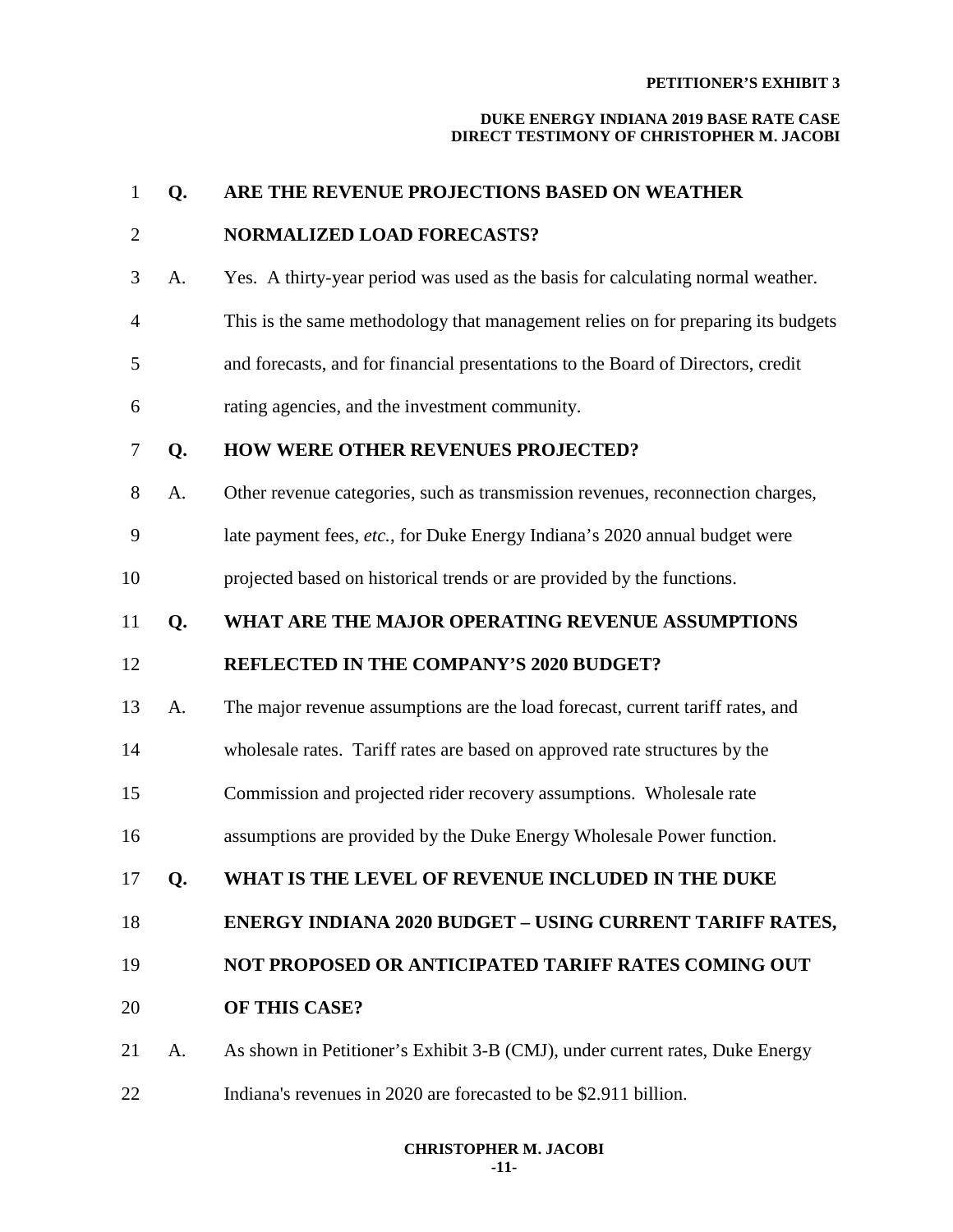### **DUKE ENERGY INDIANA 2019 BASE RATE CASE DIRECT TESTIMONY OF CHRISTOPHER M. JACOBI**

|                |    | <b>HOW DO THESE FORECASTED 2020 REVENUES COMPARE TO</b>                          |
|----------------|----|----------------------------------------------------------------------------------|
| 2              |    | <b>FORECASTED 2019 REVENUES AND ACTUAL 2018 REVENUES?</b>                        |
| 3              | А. | A comparison of the forecasted 2020 revenues to the forecasted 2019 revenues     |
| $\overline{4}$ |    | and actual 2018 revenues, all under current rates, is shown in the table below.  |
| 5              |    | The decline in revenues from 2018 to 2019 is primarily due to lower forecasted   |
| 6              |    | fuel expenses. Revenues increase by \$34 million, or 1%, in 2020 over forecasted |
| 7              |    | 2019.                                                                            |

| 8 | Table 1: |
|---|----------|
|---|----------|

| \$ in Millions under current rates | 2018A   | 2019F   | 2020F  |
|------------------------------------|---------|---------|--------|
| Revenues                           | \$3,059 | \$2,877 | S2.911 |
| Increase/(Decrease)                |         | (5182)  | \$34   |

### 9 **B. Fuel and Purchased Power Expenses**

### 10 **Q. HOW DID YOU OBTAIN THE FUEL AND PURCHASED POWER**

### 11 **EXPENSES FOR THE ANNUAL BUDGET FOR 2020?**

12 A. The levels of fuel and purchased power expenses are derived from the projected 13 cost per unit of the fuel consumed and the amount of power generated and

14 purchased. The Fuels and System Optimization group provided the electric fuel

15 and purchased power cost forecast by simulating generation output and associated

- 16 cost with their production cost model. Duke Energy Indiana's fuel procurement
- 17 strategy is discussed in more detail in Duke Energy Indiana witness Mr. Brett
- 18 Phipps' testimony.

## 19 **Q. WHAT IS THE LEVEL OF FUEL AND PURCHASED POWER EXPENSE**

20 **INCLUDED IN THE DUKE ENERGY INDIANA 2020 BUDGET?**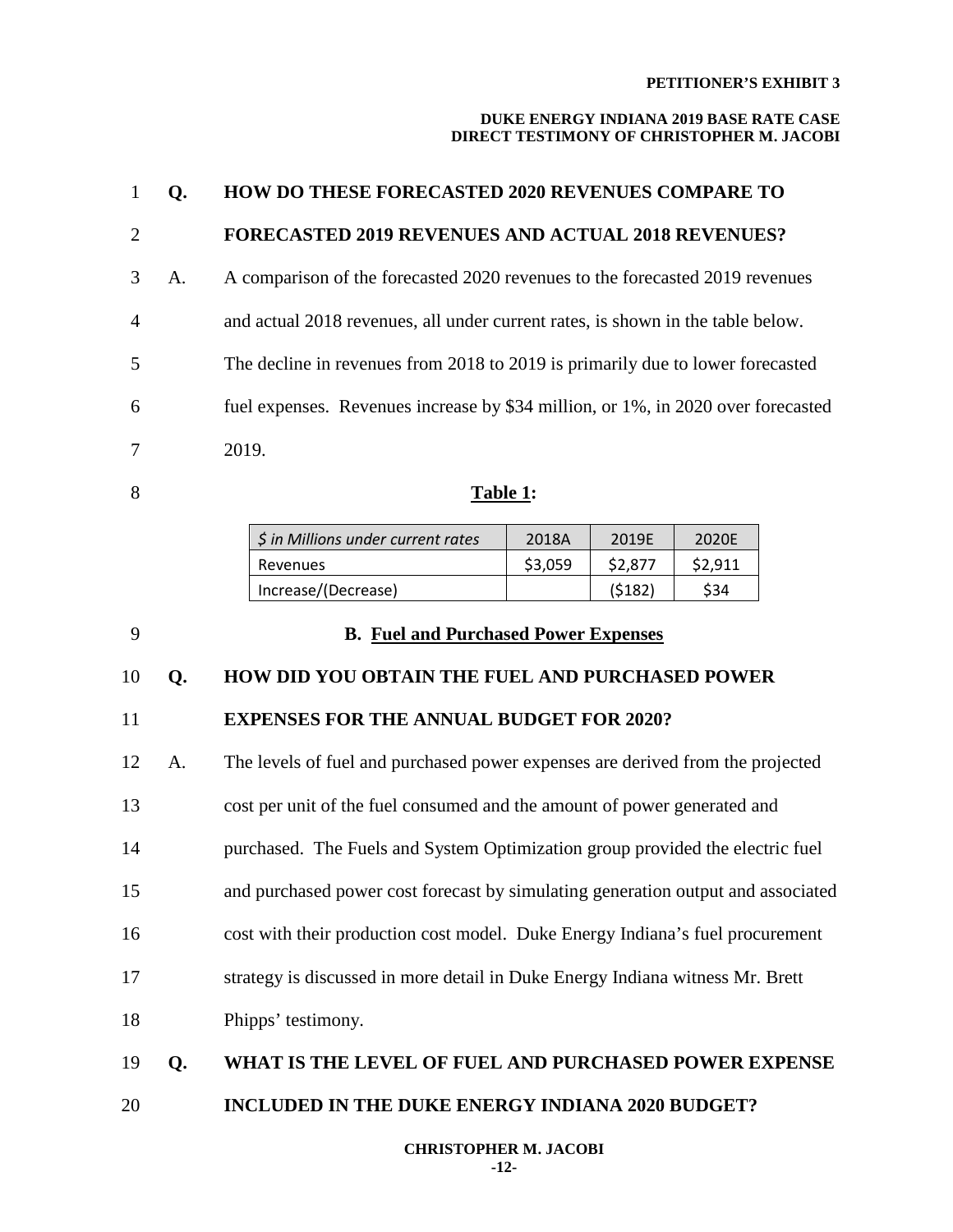### **DUKE ENERGY INDIANA 2019 BASE RATE CASE DIRECT TESTIMONY OF CHRISTOPHER M. JACOBI**

- 1 A. As shown in Petitioner's Exhibit 3-B (CMJ), Duke Energy Indiana's fuel and 2 purchase power expense in 2020 is forecasted to be \$884 million.
- 3 **Q. HOW DOES THE FORECASTED 2020 FUEL AND PURCHASE POWER**
- 4 **EXPENSE COMPARE TO FORECASTED 2019 FUEL AND PURCHASED**
- 5 **POWER EXPENSE AND ACTUAL 2018 FUEL AND PURCHASED**

## 6 **POWER EXPENSE?**

- 7 A. A comparison of the forecasted 2020 fuel and purchased power expense to the
- 8 forecasted 2019 fuel and purchased power expense and to actual 2018 fuel and
- 9 purchased power expense is shown in the table below. 2018 expenses were
- 10 elevated compared to 2019 primarily due to weather. Forecasted 2019 and 2020
- 11 expenses reflect weather normal sales.
- 

### 12 **Table 2:**

| <i>S</i> in Millions           | 2018A   | 2019F  | 2020E |
|--------------------------------|---------|--------|-------|
| Fuel & Purchased Power Expense | \$1,000 | \$859  | \$884 |
| Increase/(Decrease)            |         | (5141) | \$26  |

13 **C. O&M**

## 14 **Q. HOW DID YOU OBTAIN OPERATING AND MAINTENANCE**

## 15 **EXPENSES FOR THE ANNUAL BUDGET FOR 2020?**

16 A. The O&M expenses, including benefits and payroll taxes, were obtained from the 17 2020 annual budget by the various functions, using the bottom-up approach that I

- 18 previously described. Duke Energy Indiana's proportionate share of the shared
- 19 and corporate O&M expenses are assigned and/or allocated from the service
- 20 company to Duke Energy Indiana and are also derived using the same bottom-up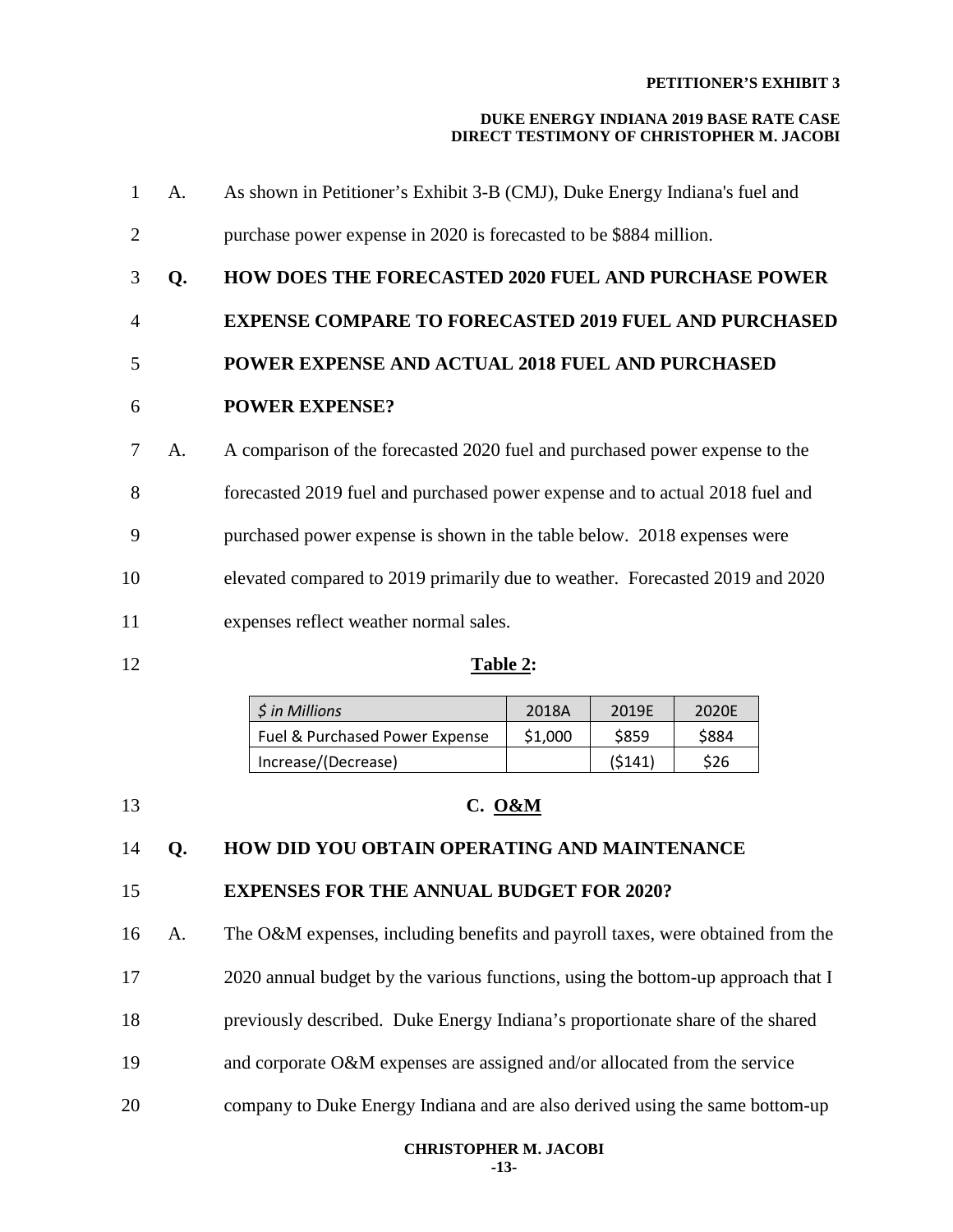| $\mathbf{1}$   |    | approach. The allocated share is derived by the application of appropriate       |
|----------------|----|----------------------------------------------------------------------------------|
| $\overline{2}$ |    | allocations based on the service company allocation factors, and in accordance   |
| 3              |    | with various Commission-approved service agreements as discussed in the direct   |
| $\overline{4}$ |    | testimony of Duke Energy Indiana witness Mr. Jeff Setser.                        |
| 5              | Q. | WHAT ARE THE MAJOR O&M ASSUMPTIONS REFLECTED IN THE                              |
| 6              |    | <b>COMPANY'S 2020 BUDGET?</b>                                                    |
| 7              | A. | For labor-related expenses, the budget used the projected annual labor cost rate |
| 8              |    | increases provided by Duke Energy Indiana witness Ms. Renee Metzler to budget    |
| 9              |    | 2020 union and non-union employee labor expense. Union labor cost increases      |
| 10             |    | were assumed to be between 1% and 3%, depending on the agreements, while         |
| 11             |    | non-union labor cost increases were assumed to be 3.5%. Additional assumptions   |
| 12             |    | include fringe benefit loading rates 29.95% and payroll tax 7.65% loadings.      |
| 13             |    | Non-labor expenses for 2020 were forecasted by the functions based on            |
| 14             |    | their knowledge and expectations for various costs.                              |
| 15             | Q. | WHAT IS THE LEVEL OF O&M EXPENSES INCLUDED IN THE DUKE                           |
| 16             |    | <b>ENERGY INDIANA 2020 BUDGET?</b>                                               |
| 17             | A. | As shown in Petitioner's Exhibit 3-B (CMJ), Duke Energy Indiana's O&M            |
| 18             |    | expenses in 2020 are forecasted to be \$823 million.                             |
| 19             | Q. | <b>HOW DO THESE FORECASTED 2020 O&amp;M EXPENSES COMPARE TO</b>                  |
| 20             |    | <b>FORECASTED 2019 O&amp;M EXPENSES AND ACTUAL 2018 O&amp;M</b>                  |
| 21             |    | <b>EXPENSES?</b>                                                                 |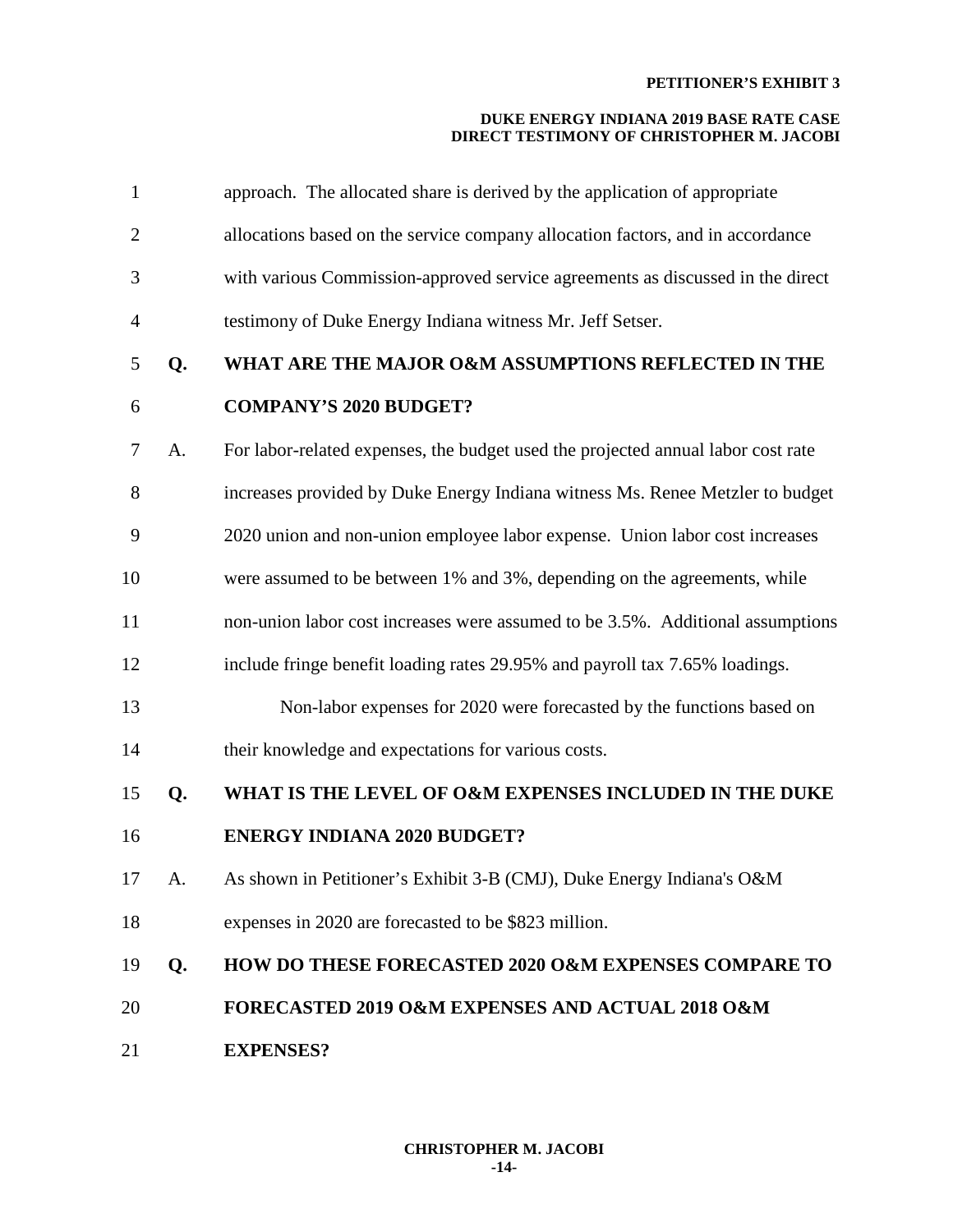| $\mathbf{1}$   | A. | A comparison of the forecasted 2020 O&M expenses to the forecasted 2019             |          |       |       |  |  |
|----------------|----|-------------------------------------------------------------------------------------|----------|-------|-------|--|--|
| $\overline{2}$ |    | O&M expenses and the actual 2018 O&M expenses is shown in the table below.          |          |       |       |  |  |
| 3              |    |                                                                                     | Table 3: |       |       |  |  |
|                |    | \$ in Millions                                                                      | 2018A    | 2019E | 2020E |  |  |
|                |    | <b>Operations &amp; Maintenance</b>                                                 | \$789    | \$754 | \$823 |  |  |
|                |    | Increase/(Decrease)                                                                 |          | (534) | \$68  |  |  |
| $\overline{4}$ |    | The table below includes forecasted O&M expenses by FERC function, and              |          |       |       |  |  |
| 5              |    | removes items are not included in the FERC definition of O&M. From 2018 to          |          |       |       |  |  |
| 6              |    | 2020, FERC O&M is forecasted to increase by \$37 million, equivalent to a 2.4%      |          |       |       |  |  |
| 7              |    | compounded annual growth rate. While the forecast increases from 2018 to 2020,      |          |       |       |  |  |
| 8              |    | 2019 expenses are \$30 million less than 2018. Key drivers of the year-over-year    |          |       |       |  |  |
| 9              |    | decline include a reduction in Distribution, partially due to higher storm expenses |          |       |       |  |  |
| 10             |    | in 2018, and Administrative and General, partially due to higher severance          |          |       |       |  |  |
| 11             |    | payments incurred in 2018 and lower labor costs in 2019. 2020 FERC O&M is           |          |       |       |  |  |
| 12             |    | forecasted to increase \$68 million over 2019 expenses. Key drivers of the year-    |          |       |       |  |  |
| 13             |    | over-year change include increased spending in Steam Production, including the      |          |       |       |  |  |
| 14             |    | levelization of outage expenses, and Distribution, partially due to increased       |          |       |       |  |  |
| 15             |    | vegetation management expenses.                                                     |          |       |       |  |  |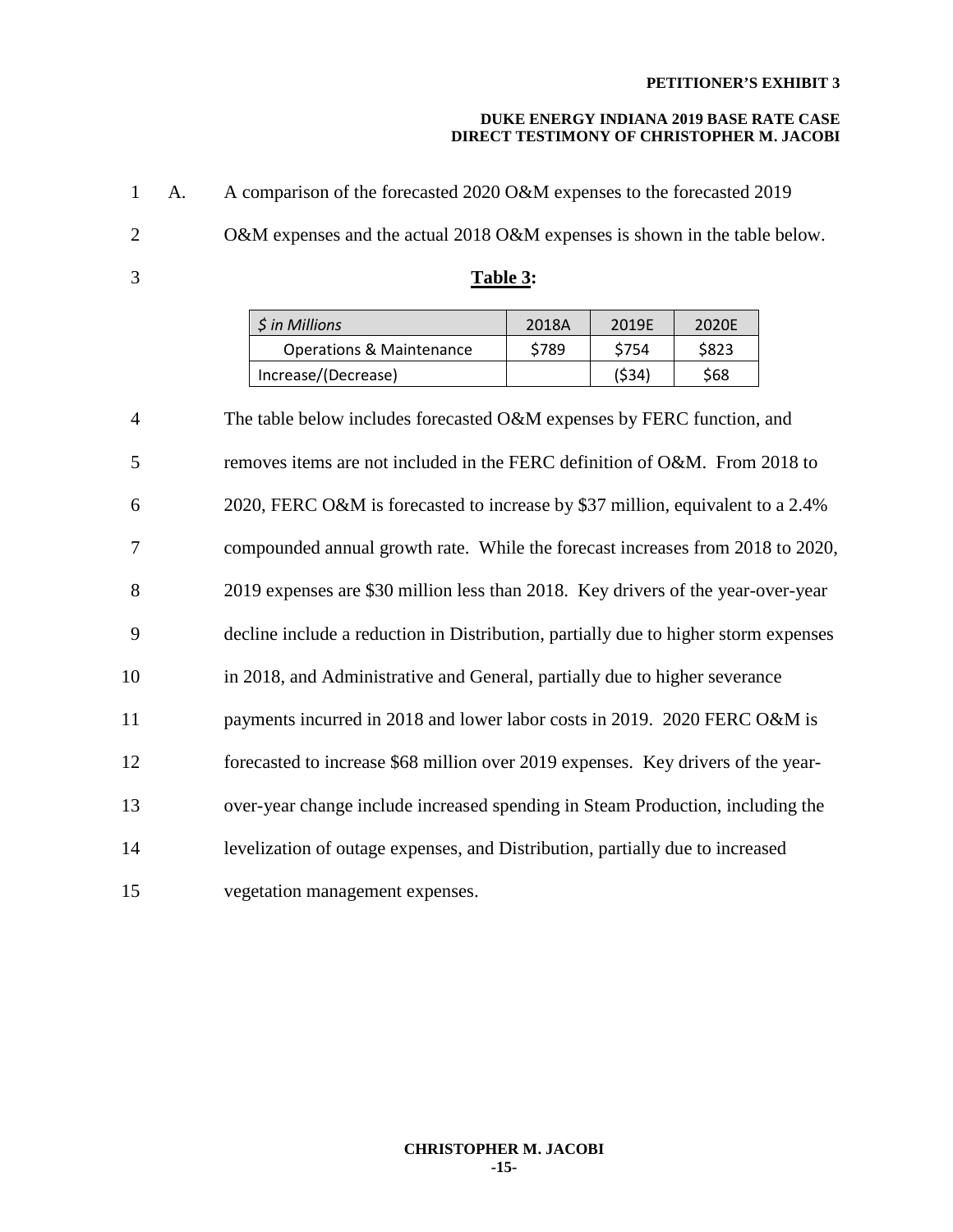#### **DUKE ENERGY INDIANA 2019 BASE RATE CASE DIRECT TESTIMONY OF CHRISTOPHER M. JACOBI**

## 1 **Table 4:**

| $\frac{1}{2}$ in Millions                      | 2018A | 2019F | 2020E |
|------------------------------------------------|-------|-------|-------|
| <b>Total Operations &amp; Maintenance</b>      | \$789 | \$754 | \$823 |
| FERC to SEC Reporting Differences              | \$29  | \$26  | \$26  |
| <b>Total FERC Operations &amp; Maintenance</b> | \$759 | \$729 | \$796 |

FERC O&M, Summarized by Function

| Production - Steam                | \$289 | \$286 | \$350 |
|-----------------------------------|-------|-------|-------|
| Production - Hydro                | \$1   | \$2   | \$2   |
| Production - Other                | \$21  | \$24  | \$26  |
| <b>Other Production</b>           | \$47  | \$54  | \$28  |
| <b>Total Production</b>           | \$357 | \$366 | \$407 |
| Transmission                      | \$98  | \$104 | \$99  |
| Distribution                      | \$117 | \$92  | \$128 |
| Customer/Sales                    | \$40  | \$33  | \$35  |
| <b>Administrative and General</b> | \$148 | \$132 | \$127 |
| <b>Total O&amp;M</b>              | \$759 | \$729 | \$796 |

### 2 **D. Depreciation & Amortization**

### 3 **Q. DESCRIBE HOW DEPRECIATION EXPENSE IS REFLECTED IN THE**

### 4 **FORECAST.**

5 A. The forecasted depreciation for existing and projected new plant was calculated 6 by multiplying the original cost of current and projected new plant by the current 7 composite depreciation rates. For existing plant, the Asset Accounting 8 department provided the original cost of the current electric plant along with the 9 current depreciation rates. For projected new plant, the various groups within the 10 Company supplied budgeted capital expenditures. To forecast depreciation 11 expense, the budget includes assumptions on the amount and timing of project 12 closings and corresponding depreciation rates. The timing and cost of the projects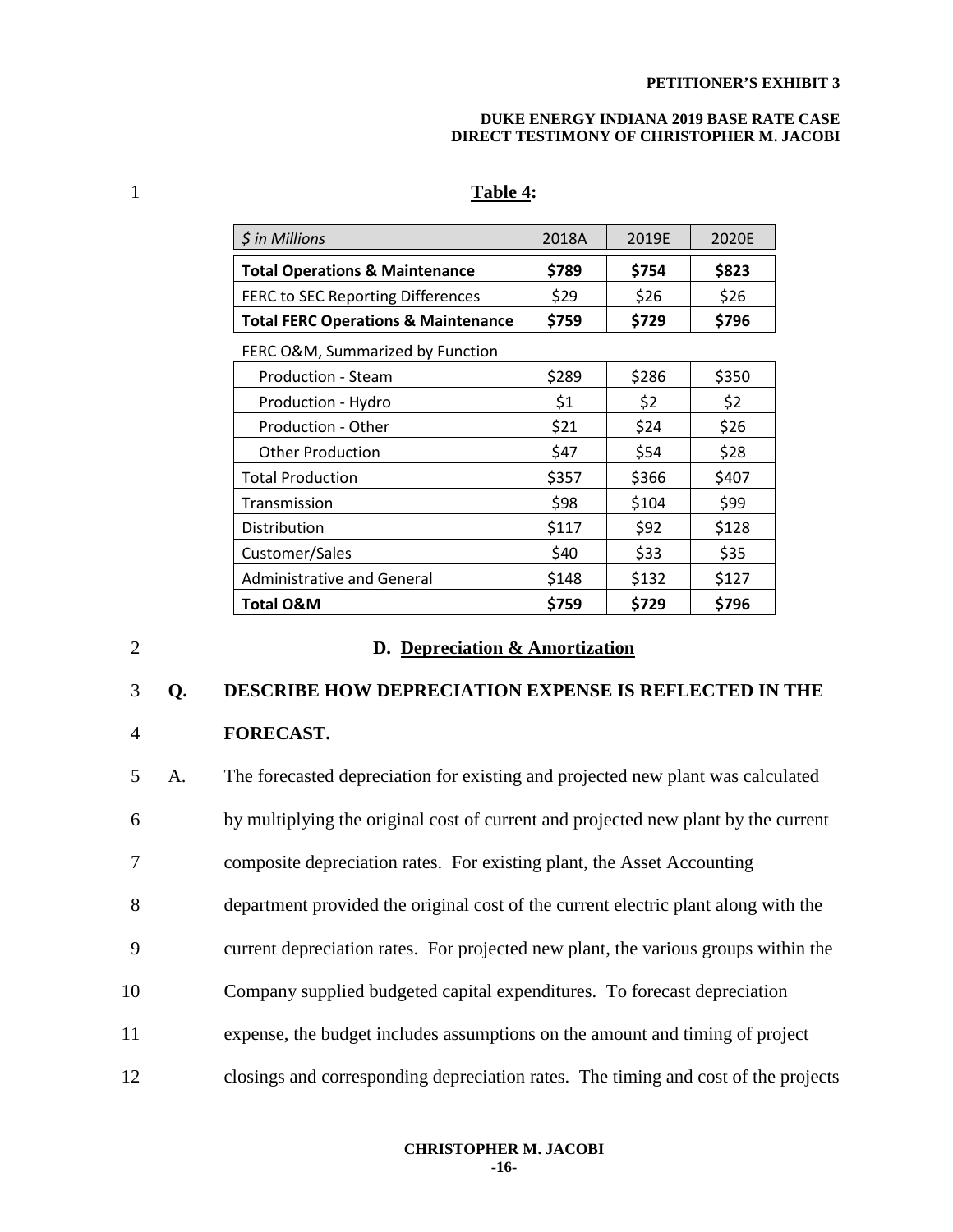### **DUKE ENERGY INDIANA 2019 BASE RATE CASE DIRECT TESTIMONY OF CHRISTOPHER M. JACOBI**

| 1              |    | are based on the functional organizations capital budget plans, which include     |
|----------------|----|-----------------------------------------------------------------------------------|
| $\overline{2}$ |    | estimated in-service dates. Projects are assigned a depreciation group, which has |
| 3              |    | a corresponding depreciation rate.                                                |
| 4              | Q. | WHAT IS THE LEVEL OF DEPRECIATION EXPENSES INCLUDED IN                            |
| 5              |    | THE DUKE ENERGY INDIANA 2020 BUDGET?                                              |
| 6              | A. | As shown in Petitioner's Exhibit 3-B (CMJ), Duke Energy Indiana's Depreciation    |
| 7              |    | expenses in 2020 are forecasted to be \$553 million.                              |
| 8              | Q. | <b>HOW DO THESE FORECASTED 2020 DEPRECIATION EXPENSES</b>                         |
| 9              |    | <b>COMPARE TO FORECASTED 2019 DEPRECIATION EXPENSES AND</b>                       |
| 10             |    | <b>ACTUAL 2018 DEPRECIATION EXPENSES?</b>                                         |
| 11             | A. | A comparison of the forecasted 2020 depreciation expenses to the forecasted 2019  |
| 12             |    | depreciation expenses and the actual 2018 depreciation expenses is shown in the   |
| 13             |    | table below. Expenses increase by \$8 million in 2019 and \$28 million in 2020,   |
|                |    |                                                                                   |

## 15 **Table 5:**

| \$ in Millions              | 2018A | 2019F | 2020F |
|-----------------------------|-------|-------|-------|
| Depreciation & Amortization | \$517 | S525  | S553  |
| Increase/(Decrease)         |       | \$8   | S28   |

## 16 **E. Property and other Taxes**

## 17 **Q. HOW DID YOU OBTAIN THE PROPERTY AND OTHER TAX**

14 primarily due to higher plant depreciation.

- 18 **EXPENSE?**
- 19 A. As described in Duke Energy Indiana witness Mr. John Panizza's testimony, the
- 20 Company's forecasted property taxes are based on the most recent historical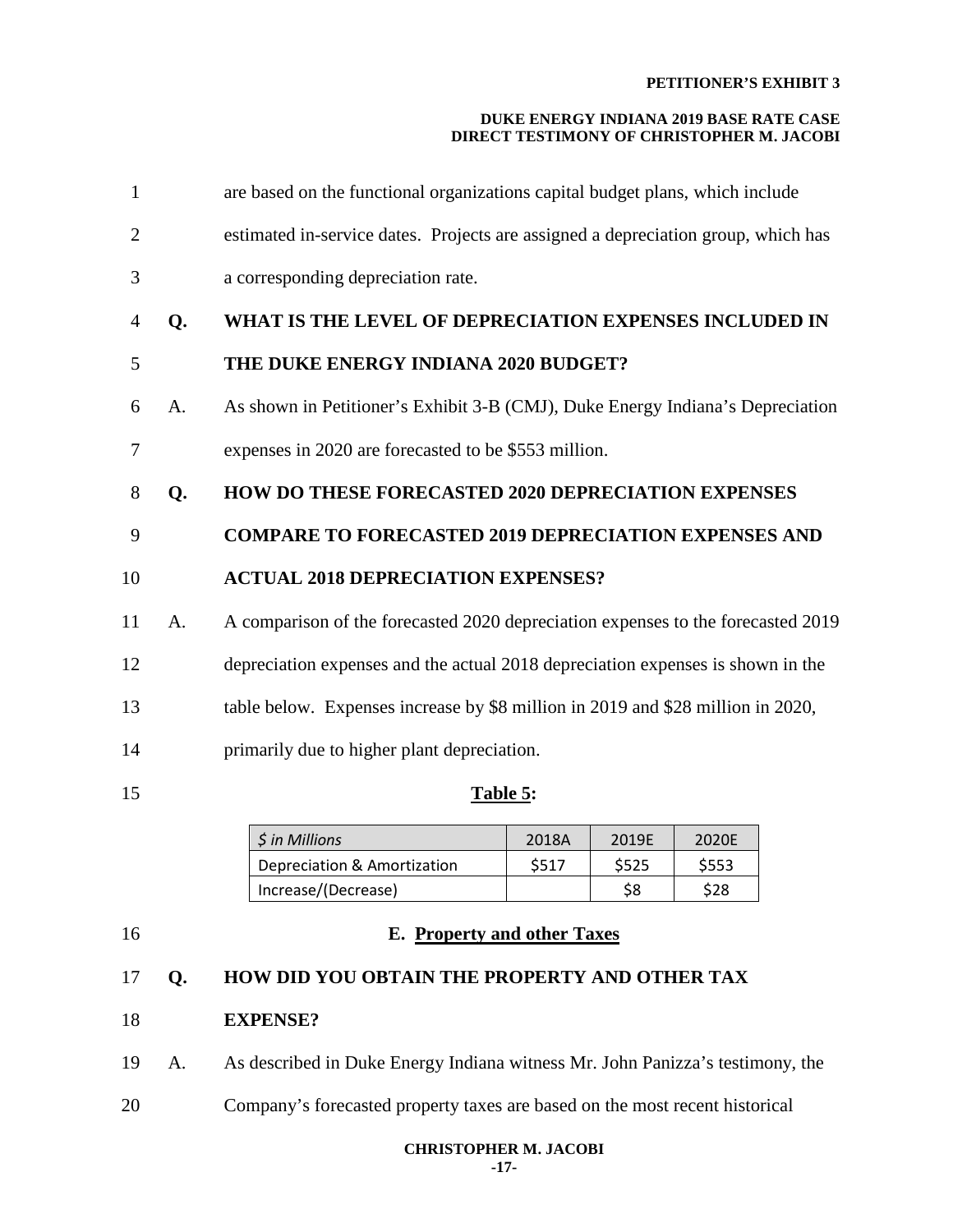### **DUKE ENERGY INDIANA 2019 BASE RATE CASE DIRECT TESTIMONY OF CHRISTOPHER M. JACOBI**

| $\mathbf{1}$   |    | property tax data. It is then adjusted based on projected property tax rates,     |
|----------------|----|-----------------------------------------------------------------------------------|
| $\overline{2}$ |    | assumed in-service dates for new projects, retirements and depreciation. Other    |
| 3              |    | incomes taxes are calculated in the financial model based on current tax rates.   |
| 4              | Q. | WHAT IS THE LEVEL OF TAX EXPENSES, OTHER THAN INCOME                              |
| 5              |    | TAXES, INCLUDED IN THE DUKE ENERGY INDIANA 2020 BUDGET?                           |
| 6              | A. | As shown in Petitioner's Exhibit 3-B (CMJ), Duke Energy Indiana's tax             |
| 7              |    | expenses, other than income taxes, in 2020 are forecasted to be \$92 million.     |
| 8              | Q. | HOW DO THE FORECASTED 2020 TAX EXPENSES, OTHER THAN                               |
| 9              |    | INCOME TAXES COMPARE TO FORECASTED 2019 AND ACTUAL                                |
| 10             |    | 2018 TAX EXPENSES, OTHER THAN INCOME TAXES?                                       |
| 11             | A. | A comparison of the forecasted 2020 tax expenses, other than income taxes, to the |
| 12             |    | forecasted 2019 tax expenses and the actual 2018 tax expenses is shown in the     |
| 13             |    | table below. Expenses increase by \$7 million in 2019 and 2020, with Property tax |
| 14             |    | being the primary driver in the year-over-year changes.                           |
| 15             |    | Table 6:                                                                          |

| \$ in Millions           | 2018A | 2019F      | 2020E |
|--------------------------|-------|------------|-------|
| Property and other Taxes | \$78  | <b>S85</b> | \$92  |
| Increase/(Decrease)      |       | \$7        |       |

## 16 **F. Other Income and Expenses**

# 17 **Q. HOW DID YOU OBTAIN THE "OTHER INCOME AND EXPENSE"?**

- 18 A. The "other income and expense" is derived from a combination of sources. The
- 19 amount of funds for the AFUDC was derived from the capital forecasts prepared
- 20 for the annual budget. The Treasury department provided interest rate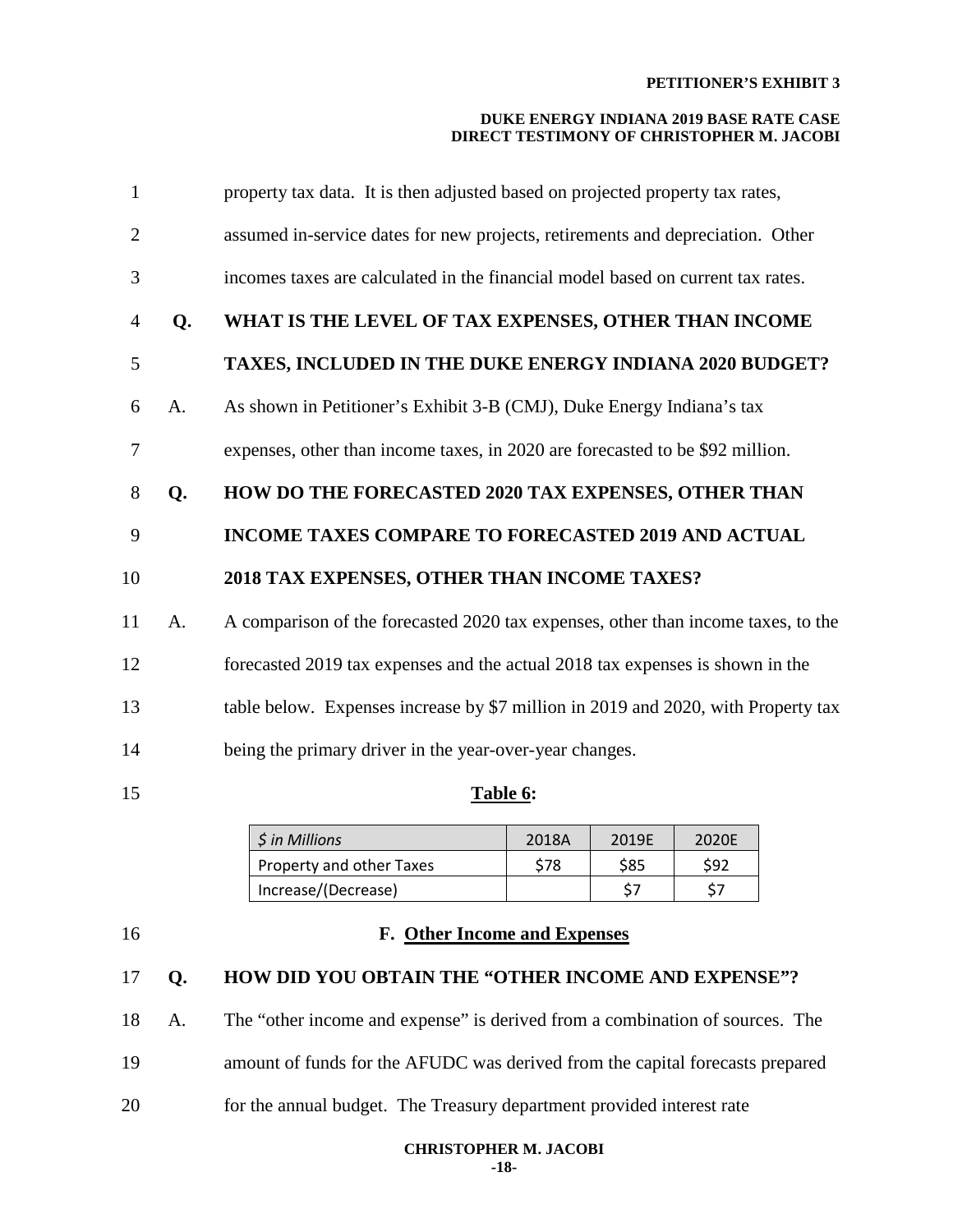### **DUKE ENERGY INDIANA 2019 BASE RATE CASE DIRECT TESTIMONY OF CHRISTOPHER M. JACOBI**

| $\mathbf{1}$   |    | information for interest income from the sale of accounts receivable.             |
|----------------|----|-----------------------------------------------------------------------------------|
| $\overline{2}$ | Q. | WHAT IS THE LEVEL OF OTHER INCOME AND EXPENSES                                    |
| 3              |    | <b>INCLUDED IN THE DUKE ENERGY INDIANA 2020 BUDGET?</b>                           |
| $\overline{4}$ | A. | As shown in Petitioner's Exhibit 3-B (CMJ), Duke Energy Indiana's other income    |
| 5              |    | and expenses in 2020 is forecasted to be \$35 million.                            |
| 6              | Q. | <b>HOW DO THESE FORECASTED 2020 OTHER INCOME AND</b>                              |
| $\overline{7}$ |    | <b>EXPENSES COMPARE TO FORECASTED 2019 OTHER INCOME AND</b>                       |
| 8              |    | <b>EXPENSES AND ACTUAL 2018 OTHER INCOME AND EXPENSES?</b>                        |
| 9              | A. | A comparison of the forecasted 2020 other income and expenses to the forecasted   |
| 10             |    | 2019 other income and expenses and the actual 2018 other income and expenses      |
| 11             |    | is shown in the table below. 2018 results included a one-time \$15 million equity |
| 12             |    | return related to the DE Indiana tax settlement. 2020 results are \$7 million     |
| 13             |    | greater than 2019 due to higher AFUDC equity returns (\$4 million) and            |
| 14             |    | intercompany interest income (\$3 million).                                       |
| 15             |    | Table 7:                                                                          |

| <i>S</i> in Millions      | 2018A | 2019F | 2020F |
|---------------------------|-------|-------|-------|
| Other Income and Expenses | \$45  | \$28  | \$35  |
| Increase/(Decrease)       |       | (\$17 |       |

## 16 **G. Interest Expense**

# 17 **Q. HOW DID YOU OBTAIN THE INTEREST EXPENSE?**

18 A. Duke Energy Indiana witness Mr. John L. Sullivan provided the long-term debt 19 balances and short-and long-term interest rates for the 2020 forecast. To forecast 20 interest expense, the 2020 budget includes assumptions on the amount of short-

#### **CHRISTOPHER M. JACOBI -19-**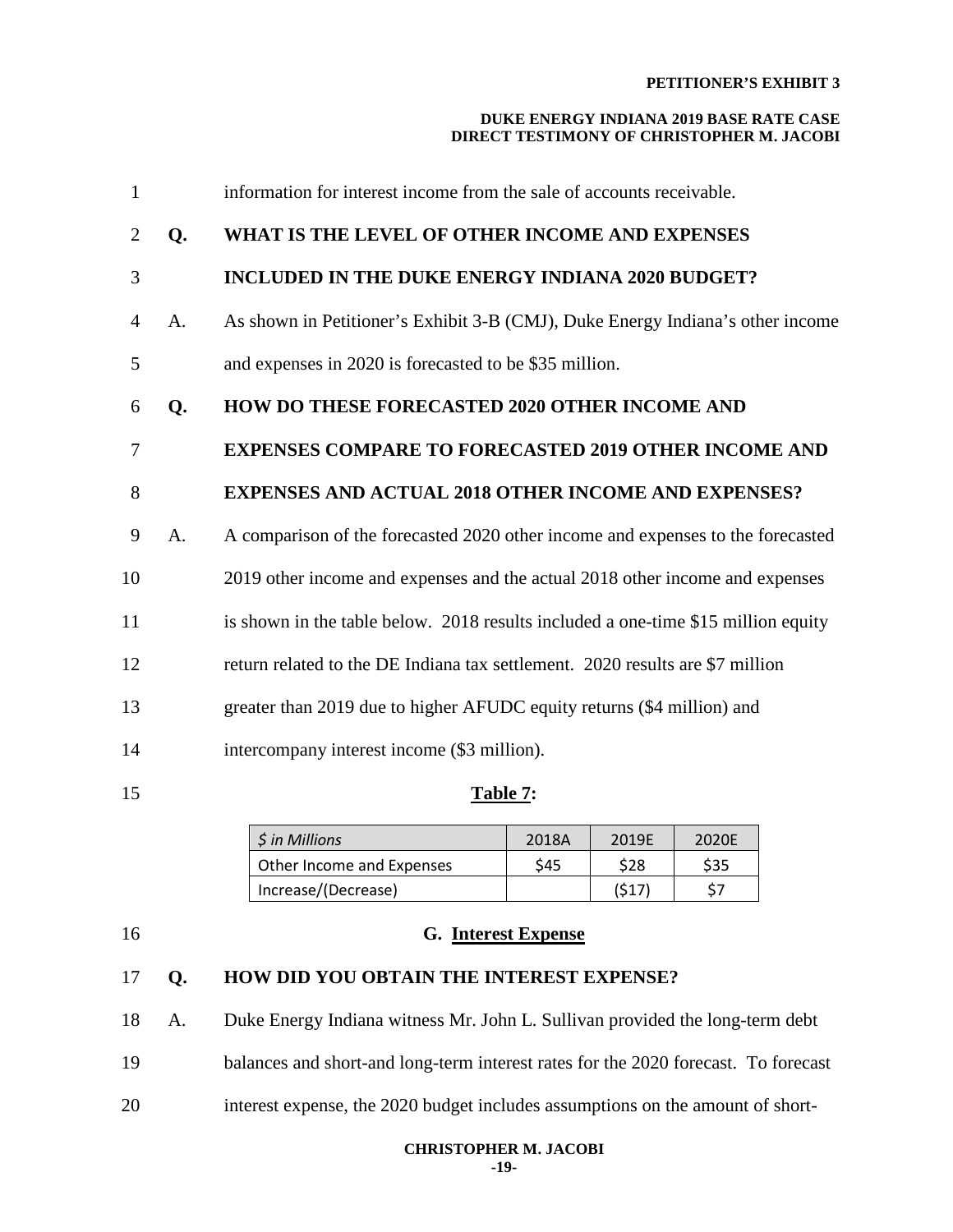| $\mathbf{1}$   |    | and long-term debt by month as well as projected debt cost rates. The monthly       |
|----------------|----|-------------------------------------------------------------------------------------|
| $\overline{2}$ |    | debt balances are based on other model inputs, such as the maturity of long-term    |
| 3              |    | debt and the timing of O&M and capital expenditures. The financial plan also        |
| $\overline{4}$ |    | includes assumptions around the sizing and timing of new long-term debt             |
| 5              |    | issuances. Finally, the plan applies the projected short- and long-term debt rates. |
| 6              | Q. | WHAT IS THE LEVEL OF INTEREST EXPENSE INCLUDED IN THE                               |
| $\overline{7}$ |    | <b>DUKE ENERGY INDIANA 2020 BUDGET?</b>                                             |
| 8              | A. | As shown in Petitioner's Exhibit 3-B (CMJ), Duke Energy Indiana's interest          |
| 9              |    | expense in 2020 is forecasted to be \$198 million.                                  |
| 10             | Q. | <b>HOW DO THESE FORECASTED 2020 INTEREST EXPENSES</b>                               |
| 11             |    | <b>COMPARE TO FORECASTED 2019 INTEREST EXPENSES AND</b>                             |
| 12             |    | <b>ACTUAL 2018 INTEREST EXPENSES?</b>                                               |
| 13             | A. | A comparison of the forecasted 2020 interest expenses to the forecasted 2019        |
| 14             |    | interest expenses and the actual 2018 interest expenses is shown in the table       |
| 15             |    | below. The year-over-year change is primarily due to interest expense on long-      |
| 16             |    | term debt, which is forecasted to increase by \$11 and \$21 million in 2019 and     |
| 17             |    | 2020.                                                                               |
| 18             |    | Table 8:                                                                            |

| \$ in Millions      | 2018A | 2019F      | 2020F      |  |
|---------------------|-------|------------|------------|--|
| Interest Expense    | \$167 | \$182      | \$198      |  |
| Increase/(Decrease) |       | <b>S15</b> | <b>¢17</b> |  |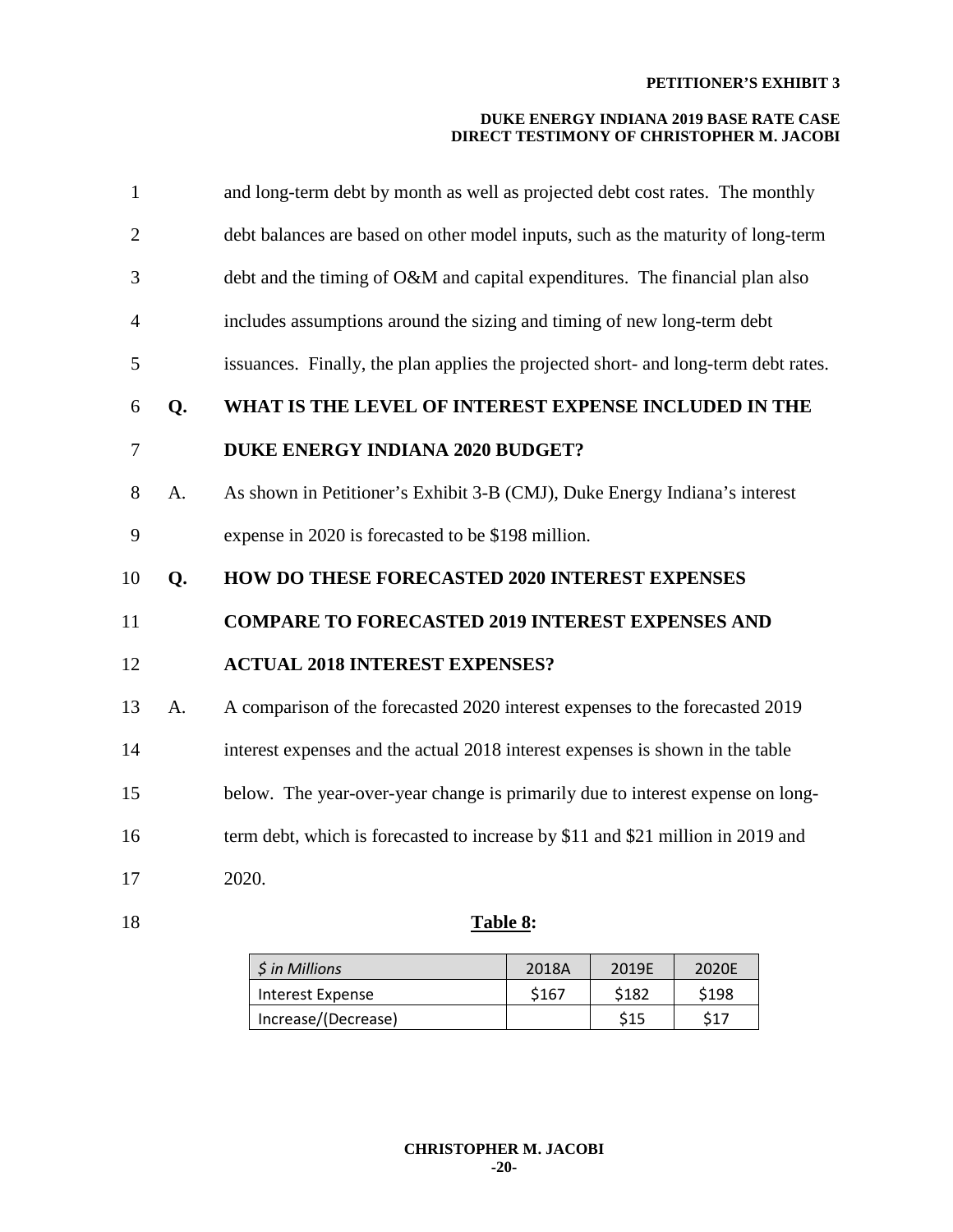| $\mathbf{1}$ |    | H. Income Tax                                                                     |
|--------------|----|-----------------------------------------------------------------------------------|
| 2            | Q. | HOW DID YOU OBTAIN THE INCOME TAX EXPENSE?                                        |
| 3            | A. | The tax department provided the appropriate state and federal income tax rates    |
| 4            |    | and the amortization of investment tax credit ("ITC"). The income tax expense     |
| 5            |    | was derived in the Company's financial model for each month of the 2020           |
| 6            |    | forecast by applying statutory income tax rates to applicable taxable book income |
| 7            |    | and then applying book-to-tax adjustments according to the Internal Revenue       |
| 8            |    | Code.                                                                             |
| 9            | Q. | WHAT IS THE LEVEL OF INCOME TAX EXPENSES INCLUDED IN                              |
| 10           |    | THE DUKE ENERGY INDIANA 2020 BUDGET?                                              |
| 11           | A. | As shown in Petitioner's Exhibit 3-B (CMJ), Duke Energy Indiana's income tax      |
| 12           |    | expenses, in 2020 are forecasted to be \$76 million.                              |
| 13           | Q. | <b>HOW DO THE FORECASTED 2020 INCOME TAX EXPENSES</b>                             |
| 14           |    | <b>COMPARE TO FORECASTED 2019 AND ACTUAL 2018 INCOME TAX</b>                      |
| 15           |    | <b>EXPENSES?</b>                                                                  |
| 16           | A. | A comparison of the forecasted 2020 income tax expenses to the forecasted 2019    |
| 17           |    | tax expenses and the actual 2018 tax expenses is shown in the table below.        |
| 18           |    | Income taxes are forecasted to decline due to lower taxable income in 2019 and    |
| 19           |    | 2020. The 2020 effective tax rate is also lower, due to a higher excess           |
| 20           |    | accumulated deferred income tax ("ADIT") giveback, per the Tax Cuts and Jobs      |
| 21           |    | Act of 2017 settlement.                                                           |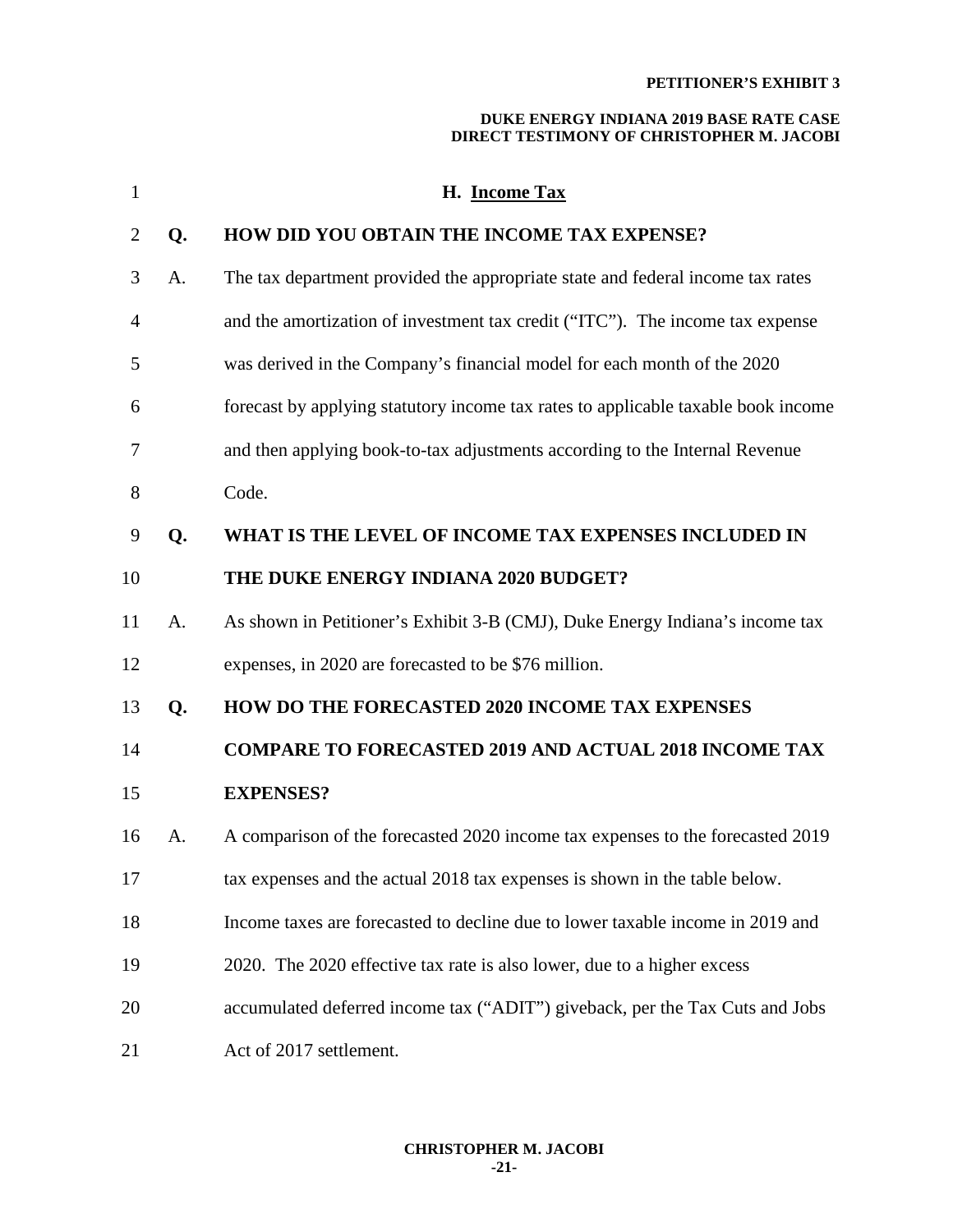#### **DUKE ENERGY INDIANA 2019 BASE RATE CASE DIRECT TESTIMONY OF CHRISTOPHER M. JACOBI**

## 1 **Table 9:**

| \$ in Millions      | 2018A | 2019F | 2020F  |
|---------------------|-------|-------|--------|
| Income Taxes        | \$128 | \$120 | S76    |
| Increase/(Decrease) |       | (58)  | (\$44) |

| 2  |    | <b>I.</b> Capital Expenditures                                                  |
|----|----|---------------------------------------------------------------------------------|
| 3  | Q. | WHAT IS THE LEVEL OF CAPITAL EXPENDITURES INCLUDED IN                           |
| 4  |    | THE DUKE ENERGY INDIANA 2020 BUDGET?                                            |
| 5  | A. | Duke Energy Indiana's capital expenditures in 2020 are forecasted to be \$797   |
| 6  |    | million.                                                                        |
| 7  | Q. | <b>HOW DO THE FORECASTED 2020 CAPITAL EXPENDITURES</b>                          |
| 8  |    | <b>COMPARE TO FORECASTED 2019 CAPITAL EXPENDITURES AND</b>                      |
| 9  |    | <b>ACTUAL 2018 CAPITAL EXPENDITURES?</b>                                        |
| 10 | A. | A comparison of the forecasted 2020 capital expenditures to the forecasted 2019 |
| 11 |    | capital expenditures and actual 2018 capital expenditures is shown in the table |
| 12 |    | below.                                                                          |

13 **Table 10:** 

| \$ in Millions       | 2018A | 2019F | 2020F  |  |
|----------------------|-------|-------|--------|--|
| Capital Expenditures | \$748 | \$825 | S797   |  |
| Increase/(Decrease)  |       | \$77  | '\$28' |  |

14 The table below includes forecasted capital expenditures by FERC function.

15 From 2018 to 2020, capital expenditures are forecasted to increase by \$49 million,

16 equivalent to a 3.2% compounded annual growth rate. 2019 expenditures are

17 forecasted to increase by \$77 million over 2018. Key drivers of the year-over-

**CHRISTOPHER M. JACOBI -22-**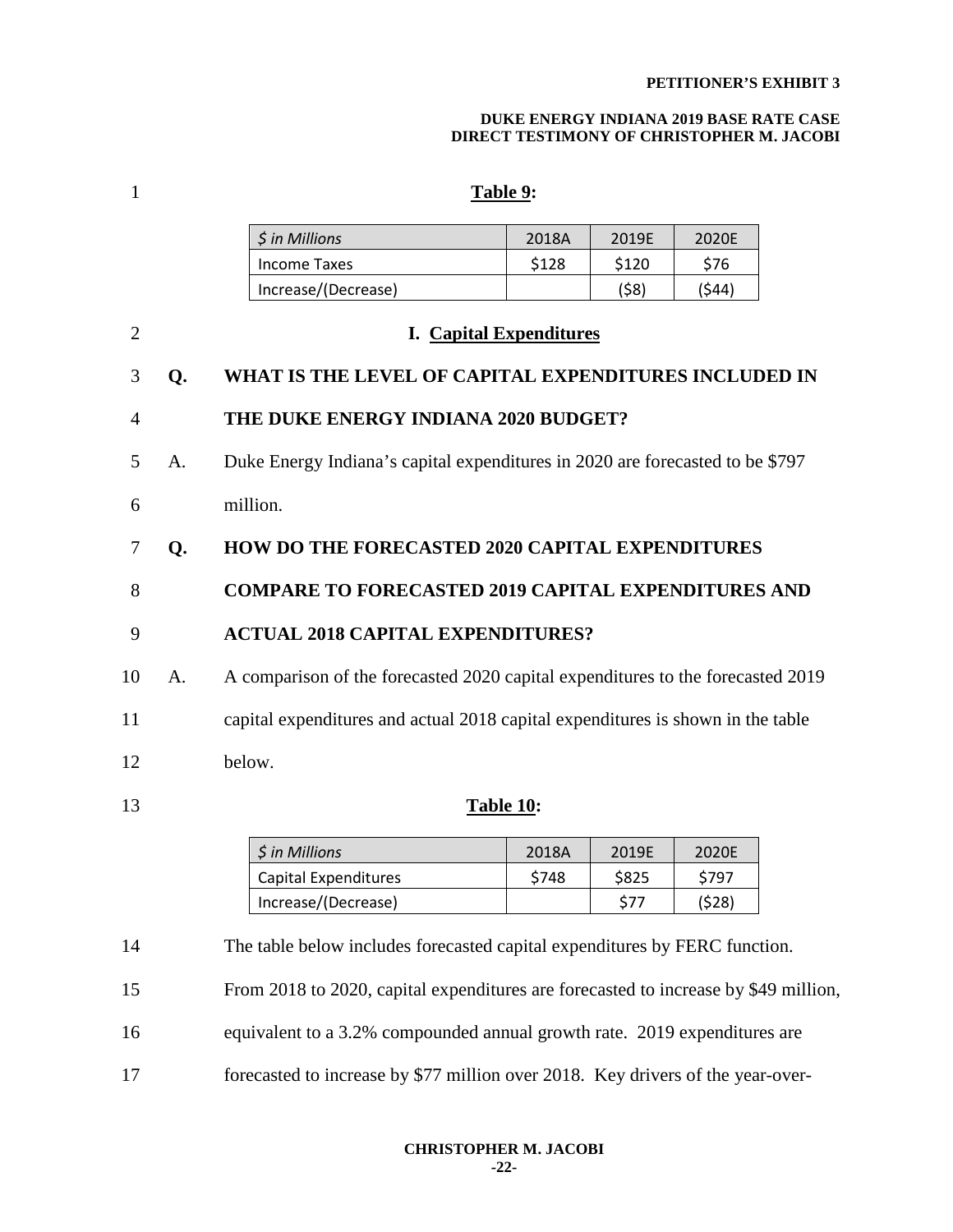### **DUKE ENERGY INDIANA 2019 BASE RATE CASE DIRECT TESTIMONY OF CHRISTOPHER M. JACOBI**

| 1              | year change include increases in Distribution, General and Other Production       |
|----------------|-----------------------------------------------------------------------------------|
| 2              | Plant, partly due to increases in system capacity projects, renewable generation, |
| 3              | and Customer Connect. These increases were offset by a reduction in               |
| $\overline{4}$ | Transmission Plant, which has lower planned TDSIC capital expenditures in         |
| 5              | 2019. 2020 expenditures are forecasted to come down from 2019 levels by \$28      |
| 6              | million. A key driver of the year-over-year change is a reduction in Distribution |
| 7              | Plant, partially due to the expectation that the AMI deployment schedule will     |
| 8              | continue through the end of 2019.                                                 |

9 **Table 11:** 

| \$ in Millions                | 2018A | 2019E | 2020E |
|-------------------------------|-------|-------|-------|
| Elec - Distribution Plant     | \$342 | \$364 | \$332 |
| Elec - General Plant          | \$55  | \$109 | \$90  |
| Elec - Intangible Plant       | \$13  | \$11  | \$14  |
| Elec - Other Production Plant | \$22  | \$57  | \$102 |
| Elec - Steam Production Plant | \$142 | \$148 | \$106 |
| Elec - Transmission Plant     | \$174 | \$136 | \$153 |
| <b>Total Capital</b>          | \$748 | \$825 | \$797 |

### 10 **J. Plant in Service**

### 11 **Q. HOW WERE PLANT IN SERVICE BALANCES CALCULATED?**

12 A. The forecasted 2020 plant in service balance uses actual December 2018 data as a 13 baseline. From there, the 2019 and 2020 capital expenditure forecasts supplied by 14 the various groups within the Company were incorporated. The timing and cost 15 of the projects are based on the functional organizations capital budget plans, 16 which include estimated in-service dates. The estimated in-service dates and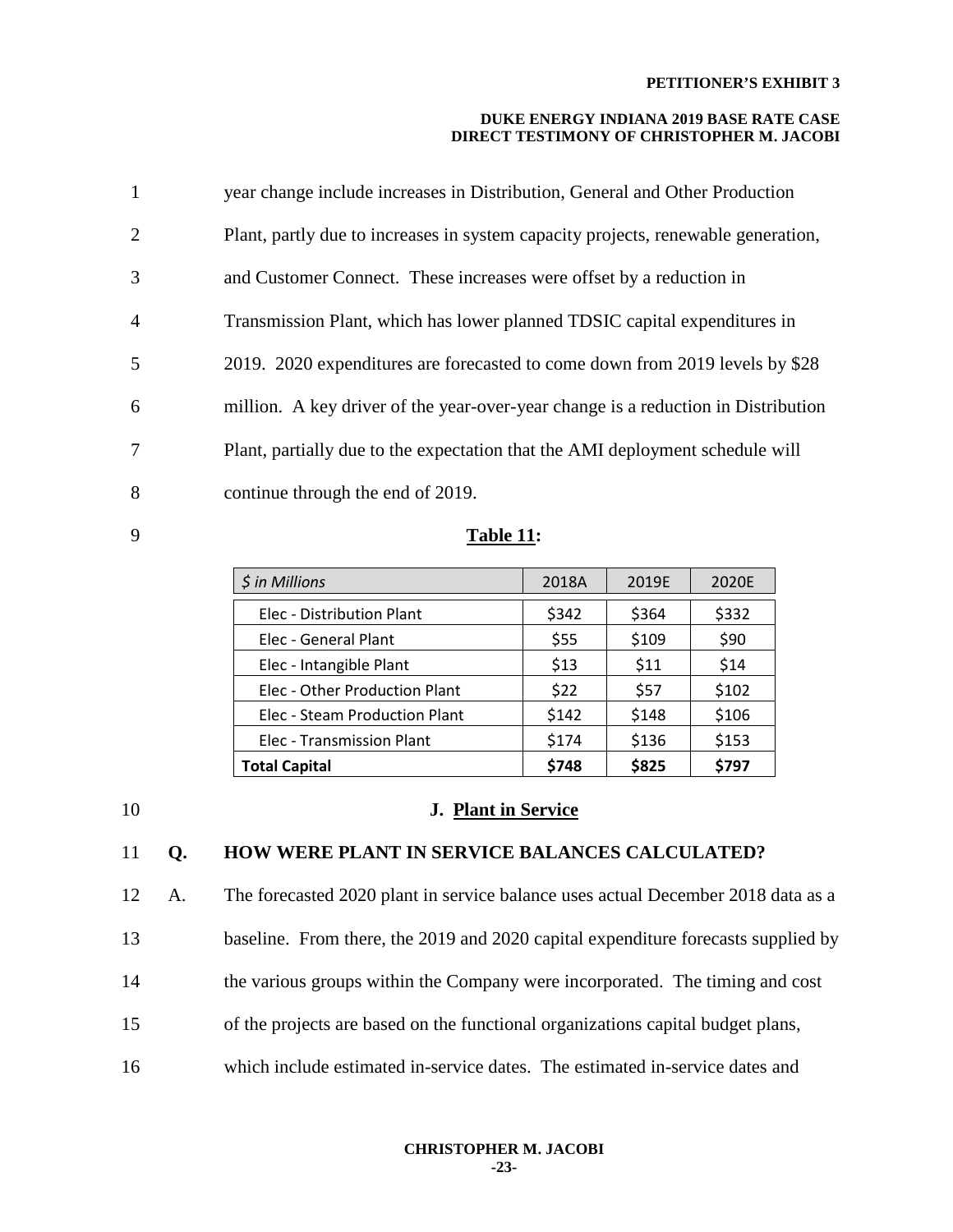| $\mathbf{1}$   |    | corresponding depreciation rates were then used to calculate depreciation.            |
|----------------|----|---------------------------------------------------------------------------------------|
| $\overline{c}$ |    | Other forecasted items include materials, supplies, and inventory. The                |
| 3              |    | forecasted totals are based on (i) guidance from the functional organizations or (ii) |
| 4              |    | historical balance levels (i.e., ending 2018 balances are held constant throughout    |
| 5              |    | the forecast.                                                                         |
| 6              |    | K. Balance Sheet                                                                      |
| 7              | Q. | <b>HOW WERE INITIAL BALANCES ESTABLISHED FOR THE BALANCE</b>                          |
| 8              |    | <b>SHEET?</b>                                                                         |
| 9              | A. | The final month of actual data for the historical period was the December 2018        |
| 10             |    | balances.                                                                             |
| 11             | Q. | WHAT OTHER INFORMATION WAS USED TO ESTABLISH THE                                      |
| 12             |    | <b>FORECASTED BALANCE SHEET?</b>                                                      |
| 13             | A. | The forecasted balance sheet is generated as part of the UI financial model. The      |
| 14             |    | model begins with the initial balance and then consolidates the forecasted inputs to  |
| 15             |    | derive the updated balance sheet. Please see Petitioner's Exhibit 3-C (CMJ).          |
| 16             |    | L. Cash Flow Statement                                                                |
| 17             | Q. | HOW DID YOU PREPARE THE CASH FLOW STATEMENT FOR THE                                   |
| 18             |    | 2018 ANNUAL BUDGET?                                                                   |
| 19             | A. | The cash flow statement is generated as part of the UI financial model. It is         |
| 20             |    | derived from corresponding inputs from the income statement and changes in the        |
| 21             |    | balance sheet. Please see Petitioner's Exhibit 3-D (CMJ).                             |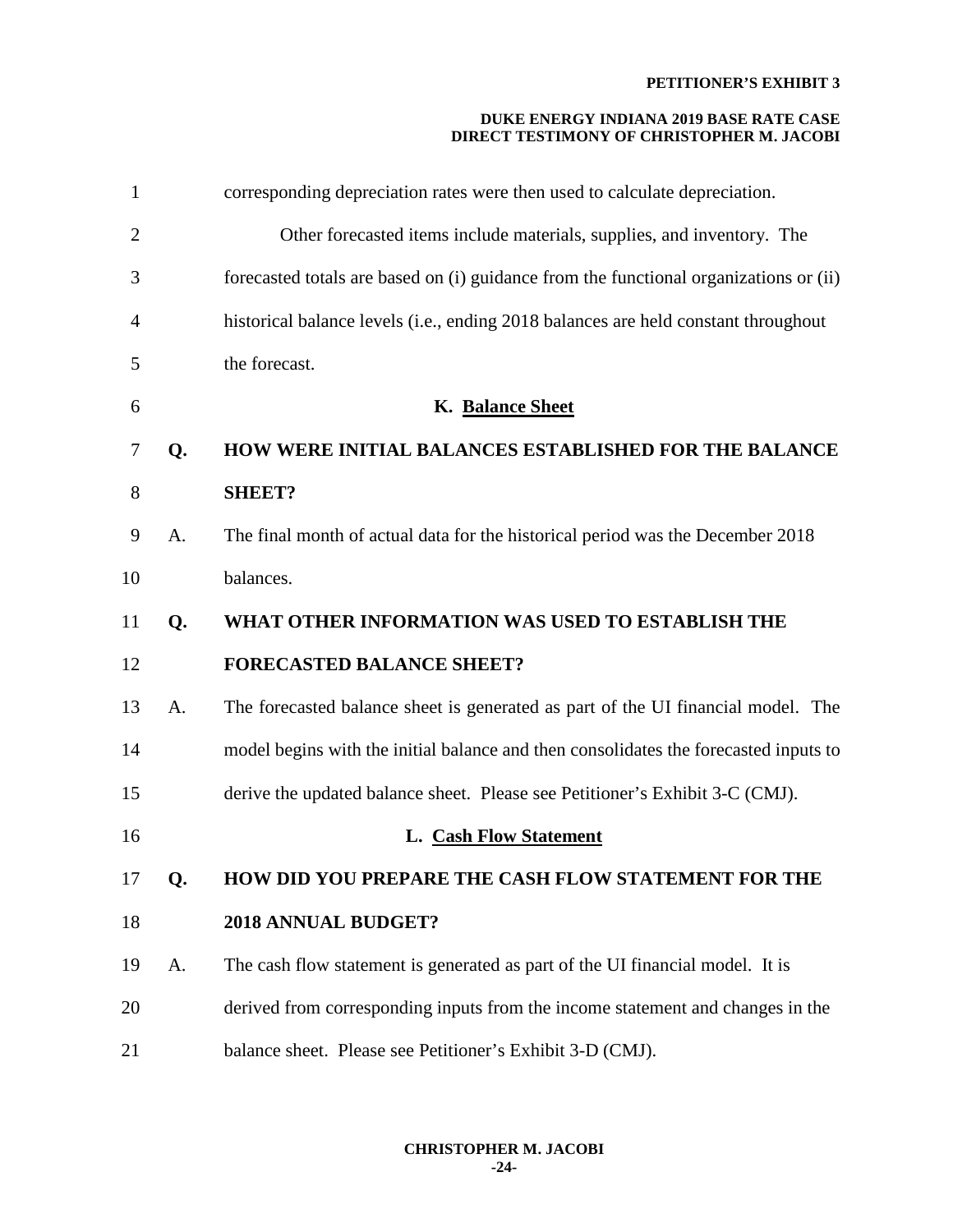| $\mathbf{1}$   |    | <b>M. Forecasted Test Period</b>                                                         |
|----------------|----|------------------------------------------------------------------------------------------|
| $\overline{2}$ | Q. | <b>DO YOU HAVE AN OPINION AS TO WHETHER THE FORECASTED</b>                               |
| 3              |    | TEST PERIOD FINANCIAL DATA IS REASONABLE, RELIABLE,                                      |
| 4              |    | MADE IN GOOD FAITH AND THAT ALL BASIC ASSUMPTIONS USED                                   |
| 5              |    | IN THE FORECAST HAVE BEEN IDENTIFIED AND JUSTIFIED?                                      |
| 6              | A. | Yes, the forecasted test period financial data is reasonable, reliable and made in       |
| 7              |    | good faith, based on all the information available as of the time of this filing. In     |
| 8              |    | my opinion, as Director, Regional Financial Forecasting, the budgeting and               |
| 9              |    | forecasting processes are adequate, reasonable, and reliable. My testimony has           |
| 10             |    | identified all the basic assumptions in the forecast, and reflects the work of           |
| 11             |    | multiple organizations across the Company to ensure the accuracy and                     |
| 12             |    | reasonableness of the forecasted data. These assumptions are explained in my             |
| 13             |    | testimony and the testimony of the other witnesses I have identified.                    |
| 14<br>15       |    | IV. OVERVIEW OF DUKE ENERGY INDIANA'S BUDGET<br><b>TO ACTUAL VARIANCES FOR 2014-2018</b> |
| 16             | Q. | <b>DOES THE REVENUE FORECASTING METHODOLOGY DESCRIBED</b>                                |
| 17             |    | IN THIS TESTIMONY RESULT IN AN ACCURATE ESTIMATE OF                                      |
| 18             |    | <b>REVENUES TO BE ACHIEVED DURING 2020?</b>                                              |
| 19             | A. | Yes, with two caveats: Duke Energy Indiana witnesses Ms. Douglas, Ms. Graft,             |
| 20             |    | Ms. Sieferman, and Mr. Flick describe various pro forma adjustments to the 2020          |
| 21             |    | forecast that are more reflective of actual revenues expected and the revenue            |
| 22             |    | forecast presented in this case does not yet reflect proposed or anticipated             |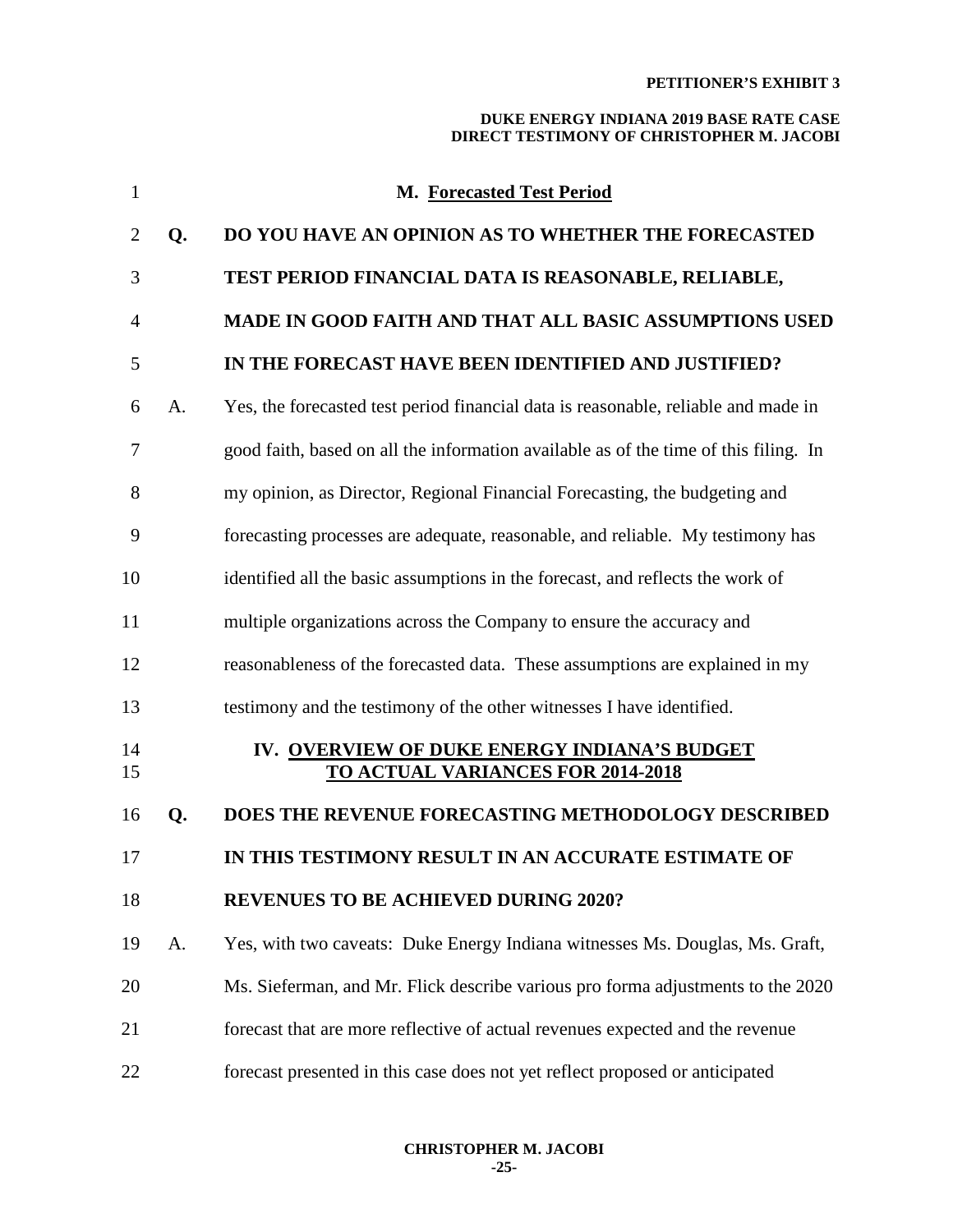### **DUKE ENERGY INDIANA 2019 BASE RATE CASE DIRECT TESTIMONY OF CHRISTOPHER M. JACOBI**

| $\mathbf{1}$   | revenues coming out of this proceeding. As discussed earlier in my testimony, a      |
|----------------|--------------------------------------------------------------------------------------|
| 2              | key component of forecasted revenues is the amount of forecasted customer            |
| 3              | energy usage. For the last five years, the average annual weather normalized         |
| $\overline{4}$ | variance for the residential model was $(0.2\%)$ . During that same time period, for |
| 5              | general service, the average annual weather normalized variance was $(1.2\%)$ . The  |
| 6              | more volatile industrial forecast average variance was (1.2%) during that same       |
| 7              | time period.                                                                         |

### 8 **Table 12: Duke Energy Indiana Weather Normal Retail Sales Actual vs. Budget**

| <b>Customer Class</b>  | 2014 | 2015      | 2016   | 2017      | 2018      | Average |
|------------------------|------|-----------|--------|-----------|-----------|---------|
| Residential            | 2.5% | $(2.2\%)$ | (2.8%) | 0.1%      | 1.4%      | (0.2%   |
| <b>General Service</b> | 0.8% | (2.2%)    | (2.6%) | $(2.0\%)$ | $(0.0\%)$ | (1.2%)  |
| Industrial             | 2.1% | $(3.0\%)$ | (3.2%) | $(1.2\%)$ | (0.9%     | (1.2%)  |
| <b>Retail</b>          | 1.8% | (2.5%)    | (2.9%) | (1.0%)    | 0.1%      | (0.9%   |

### 9 **Q. DOES THE O&M BUDGETING METHODOLOGY DESCRIBED IN THIS**

# 10 **TESTIMONY RESULT IN AN ACCURATE ESTIMATE OF EXPENSES**

### 11 **TO BE INCURRED DURING 2020?**

12 A. Yes. Duke Energy Indiana has experienced a variance of 3.0%, compared to its 13 approved O&M budget over the last 5 years. As shown in the table below, Duke 14 Energy Indiana's average budgeted expenses over the 5-year period 2014 through 15 2018 were \$744 million. The average actual O&M spend for the same period was 16 \$722 million. That represents an average annual underspend of \$22 million, or 17 3.0%. Given that Duke Energy Indiana operates in an environment influenced by 18 external factors that are outside of its control, such as weather, this average 19 variance demonstrates a high level of historical O&M budgeting accuracy by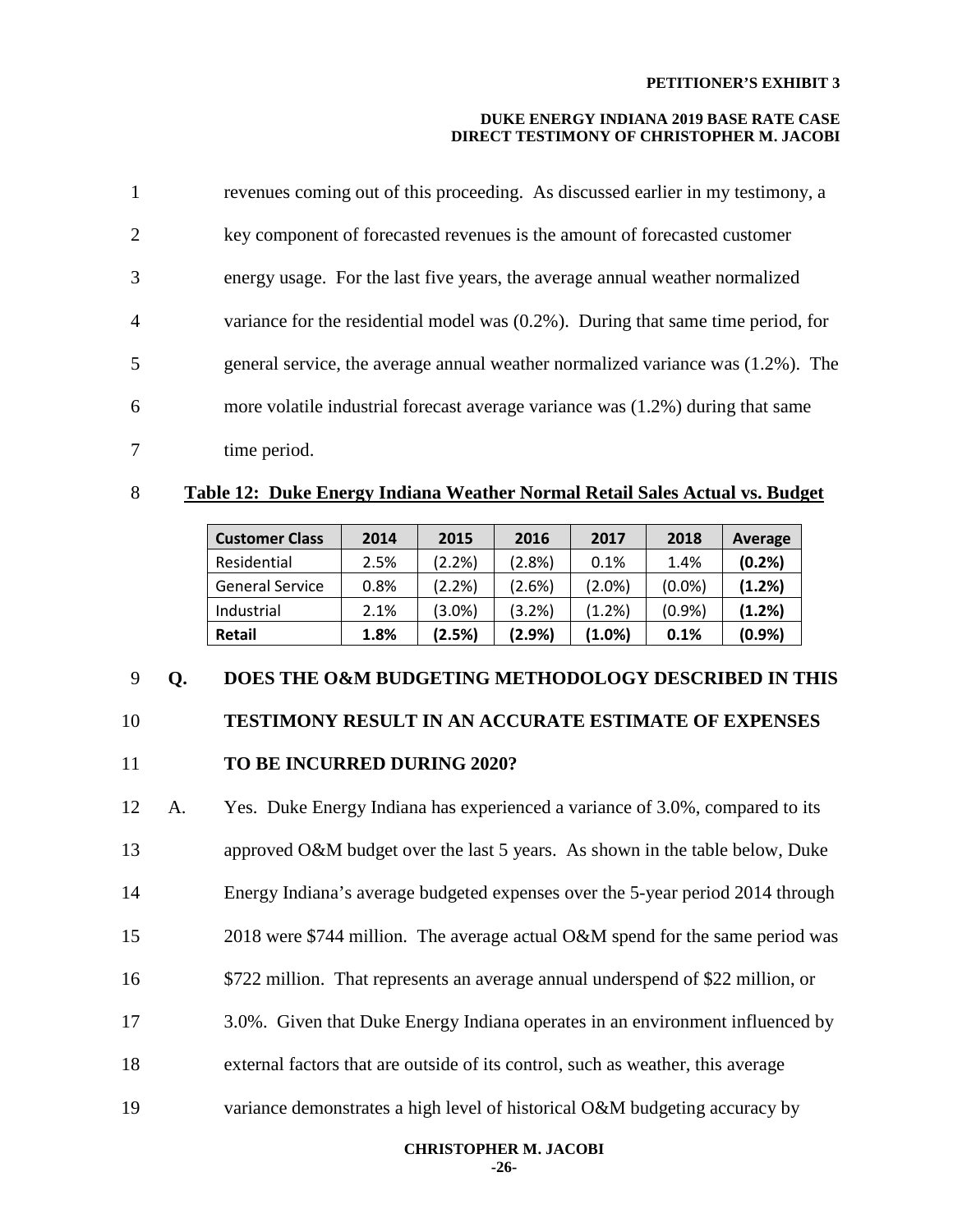### **DUKE ENERGY INDIANA 2019 BASE RATE CASE DIRECT TESTIMONY OF CHRISTOPHER M. JACOBI**

1 Duke Energy Indiana. Accordingly, these results should provide confidence as to 2 the overall accuracy and reliability of the O&M expenses included in Duke 3 Energy Indiana's 2020 O&M budget.

### 4 **Table 13:**

| $$$ in Millions | 2014   | 2015      | 2016      | 2017   | 2018  | Average   |
|-----------------|--------|-----------|-----------|--------|-------|-----------|
| Actual          | \$670  | \$682     | \$727     | \$744  | \$789 | \$722     |
| <b>Budget</b>   | \$724  | \$711     | \$727     | \$802  | \$758 | \$744     |
| Variance        | (\$54) | (\$29)    | (\$1)     | (\$58) | \$31  | (\$22)    |
| Variance %      | (7.5%) | $(4.1\%)$ | $(0.1\%)$ | (7.2%) | 4.0%  | $(3.0\%)$ |

### 5 **Q. DOES THE CAPITAL BUDGETING METHODOLOGY DESCRIBED IN**

### 6 **THIS TESTIMONY RESULT IN AN ACCURATE ESTIMATE OF**

## 7 **CAPITAL TO BE EXPENDED DURING 2020?**

8 A. Yes. Duke Energy Indiana has experienced a variance of 3.3%, compared to its 9 approved capital budget over the last 5 years. As shown in the table below, Duke 10 Energy Indiana's average annual capital budget over the 5-year period 2014 11 through 2018 was \$679 million. The average annual actual spend for the same 12 period was \$702 million, representing an annual overspend of \$22 million, or 13 approximately 3.3%. This variance demonstrates a high level of historical capital 14 budgeting accuracy by Duke Energy Indiana. Accordingly, these results should 15 provide a high level of confidence as to the overall accuracy and reliability of the 16 capital expenses included in Duke Energy Indiana's 2020 capital budget.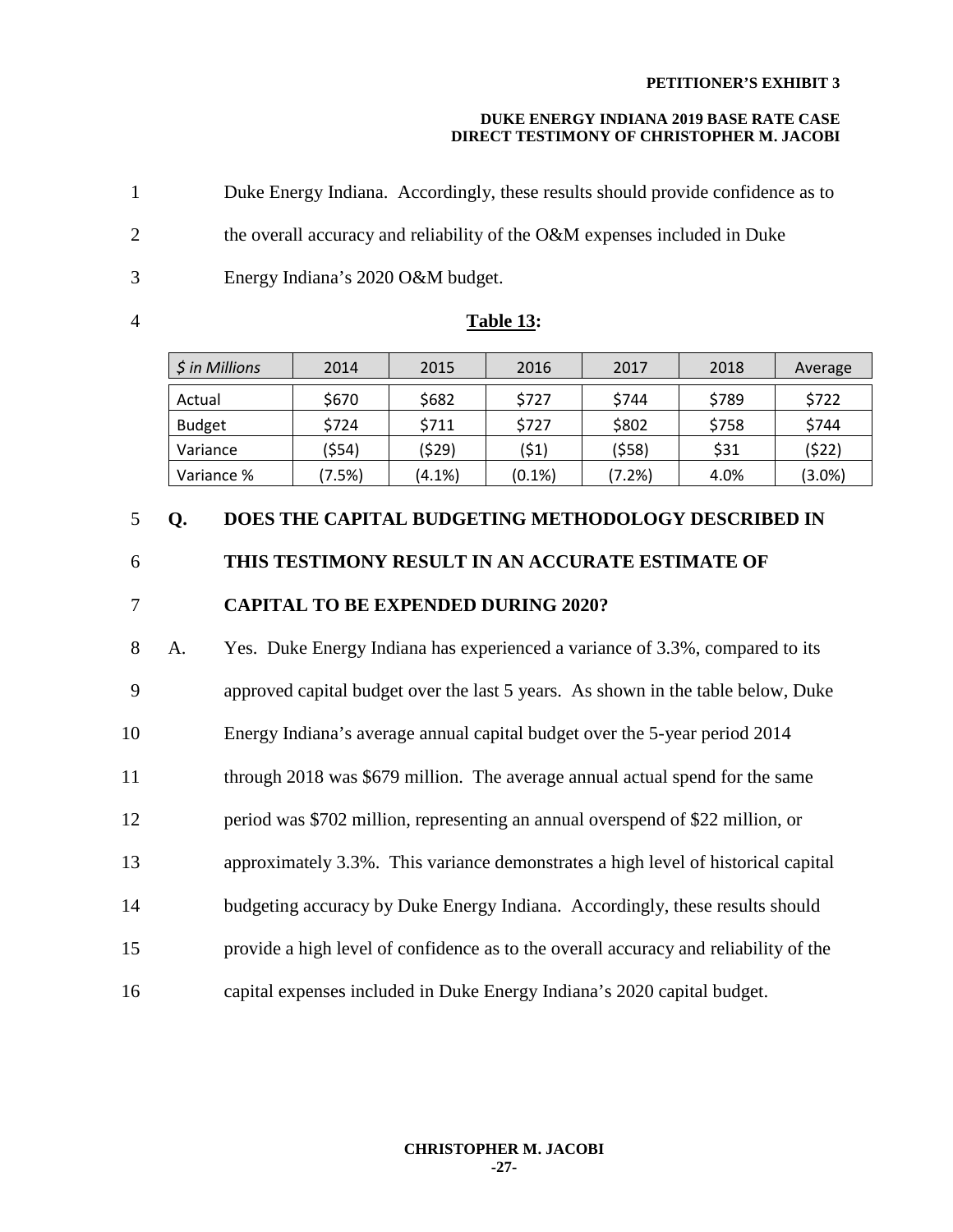### **DUKE ENERGY INDIANA 2019 BASE RATE CASE DIRECT TESTIMONY OF CHRISTOPHER M. JACOBI**

## 1 **Table 14:**

|                |                                                                                  | \$ in Millions                                                             | 2014                                              | 2015  | 2016  | 2017                                                                  | 2018  | Average |  |
|----------------|----------------------------------------------------------------------------------|----------------------------------------------------------------------------|---------------------------------------------------|-------|-------|-----------------------------------------------------------------------|-------|---------|--|
|                | Actual                                                                           |                                                                            | \$608                                             | \$617 | \$694 | \$842                                                                 | \$748 | \$702   |  |
|                | <b>Budget</b>                                                                    |                                                                            | \$644                                             | \$641 | \$678 | \$769                                                                 | \$665 | \$679   |  |
|                | Variance                                                                         |                                                                            | (\$36)                                            | (524) | \$16  | \$73                                                                  | \$83  | \$22    |  |
|                |                                                                                  | Variance %                                                                 | 12.5%<br>(5.6%)<br>(3.7%)<br>2.4%<br>9.5%<br>3.3% |       |       |                                                                       |       |         |  |
| $\overline{2}$ | YOU HAVE DISCUSSED IN YOUR TESTIMONY THE SIGNIFICANT<br>Q.                       |                                                                            |                                                   |       |       |                                                                       |       |         |  |
| 3              | <b>VARIANCES BETWEEN THE 2020 BUDGET, AS COMPARED TO</b>                         |                                                                            |                                                   |       |       |                                                                       |       |         |  |
| $\overline{4}$ |                                                                                  |                                                                            |                                                   |       |       | FORECASTED 2019 AND ACTUAL 2018. CAN YOU ALSO PLEASE                  |       |         |  |
| 5              |                                                                                  |                                                                            |                                                   |       |       | <b>SUMMARIZE THE SMALLER VARIANCES THAT HAVE OCCURRED?</b>            |       |         |  |
| 6              | A.                                                                               |                                                                            |                                                   |       |       | Yes. Petitioner's Exhibit A (CMJ) and workpapers 1-10 (CMJ) provide a |       |         |  |
| $\tau$         | summary of the remaining variances between the budget or forecast for 2020, as   |                                                                            |                                                   |       |       |                                                                       |       |         |  |
| 8              | compared to the budget or forecast for 2019 and actual 2018.                     |                                                                            |                                                   |       |       |                                                                       |       |         |  |
| 9              | HAVE YOU PREPARED AN EXHIBIT WITH ACTUAL BALANCES<br>Q.                          |                                                                            |                                                   |       |       |                                                                       |       |         |  |
| 10             | <b>YEAR TO DATE?</b>                                                             |                                                                            |                                                   |       |       |                                                                       |       |         |  |
| 11             | A.                                                                               | Yes. Petitioner's Exhibit 3-E (CMJ) is Duke Energy Indiana's actual income |                                                   |       |       |                                                                       |       |         |  |
| 12             | statement and balance sheet through Q1, 2019. Throughout the pendency of this    |                                                                            |                                                   |       |       |                                                                       |       |         |  |
| 13             | case, the Company will submit actual quarterly 2019 income statement and balance |                                                                            |                                                   |       |       |                                                                       |       |         |  |
| 14             | sheets as such become available.                                                 |                                                                            |                                                   |       |       |                                                                       |       |         |  |
|                | V. CONCLUSION                                                                    |                                                                            |                                                   |       |       |                                                                       |       |         |  |
| 15             | Q.                                                                               |                                                                            |                                                   |       |       | WERE PETITIONER'S EXHIBITS 3-A (CMJ) THROUGH 3-E (CMJ)                |       |         |  |
| 16             |                                                                                  | PREPARED BY YOU OR UNDER YOUR SUPERVISION?                                 |                                                   |       |       |                                                                       |       |         |  |

17 A. Yes, they were.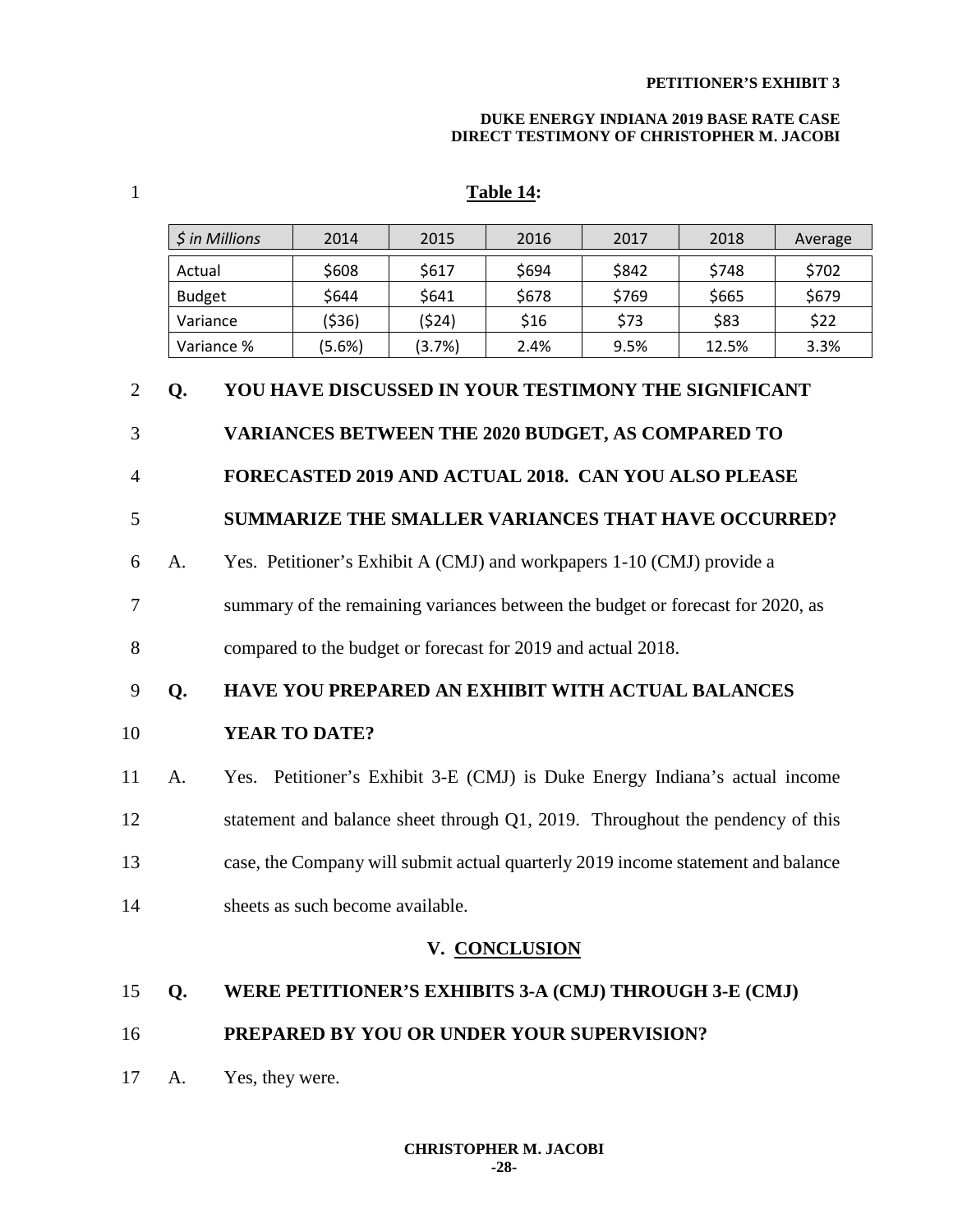### **DUKE ENERGY INDIANA 2019 BASE RATE CASE DIRECT TESTIMONY OF CHRISTOPHER M. JACOBI**

## 1 **Q. DOES THIS CONCLUDE YOUR PRE-FILED DIRECT TESTIMONY?**

2 A. Yes.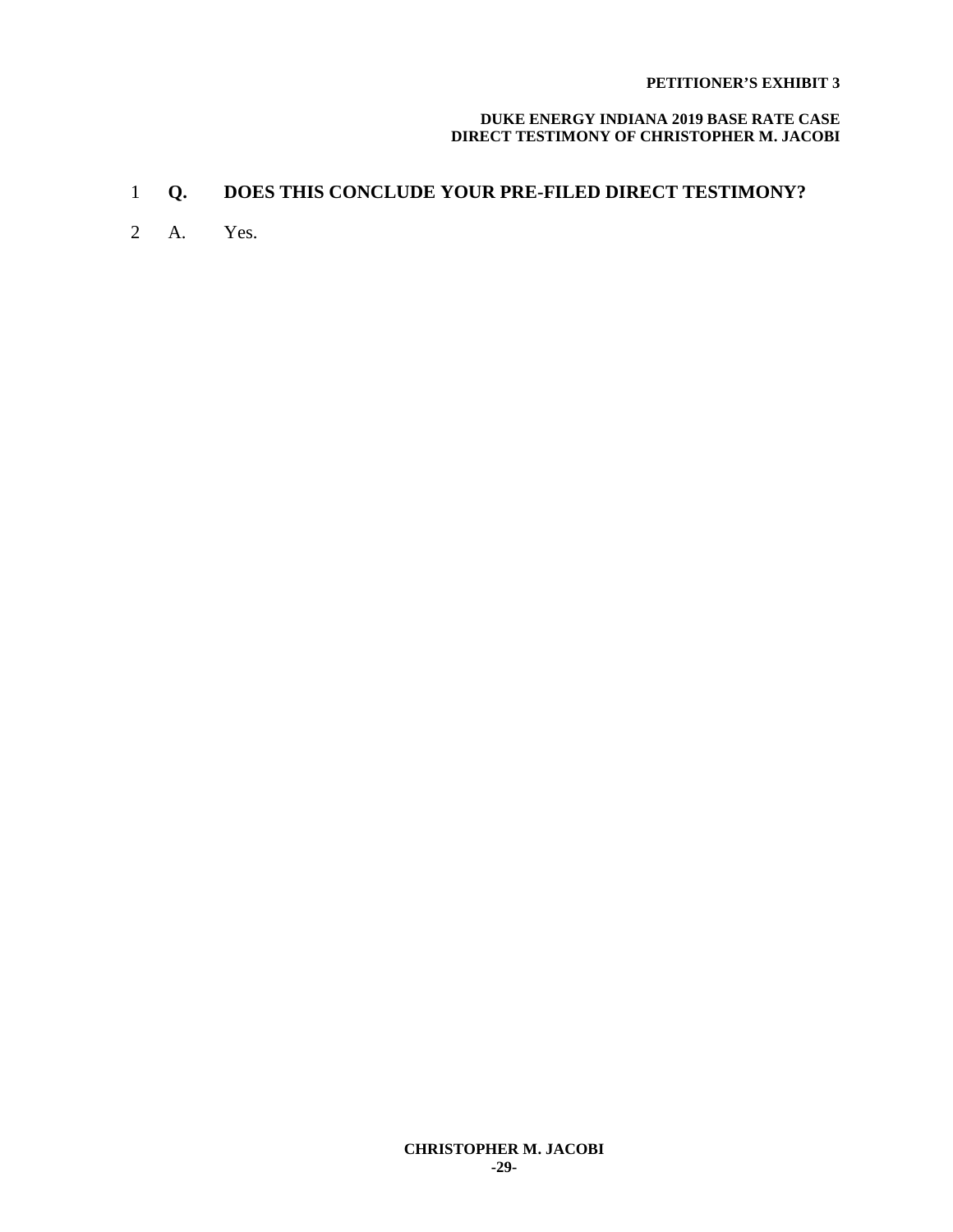Petitioner's Exhibit #3 Attachment 3‐A Page 1 of 5

## **DUKE ENERGY INDIANA, LLC**

2019 Income Statement Changes from Annual Budget to Forecast (unaudited and current rates)

| 2019, \$ in Millions under current rates            | <b>Budget</b> | Variance | Forecast |
|-----------------------------------------------------|---------------|----------|----------|
| <b>Total Operating Revenues</b>                     | \$2,910       | (\$33)   | \$2,877  |
| <b>Operating Expenses</b>                           |               |          |          |
| Fuel & Purchased Power Expense                      | \$871         | (512)    | \$859    |
| <b>Operation and Maintenance</b>                    | \$754         | \$1      | \$754    |
| Depreciation and Amortization                       | \$529         | (53)     | \$525    |
| Property and other Taxes                            | \$82          | \$3      | \$85     |
| <b>Impairment Charges</b>                           | \$0           | \$0      | \$0      |
| <b>Total Operating Expenses</b>                     | \$2,236       | (513)    | \$2,223  |
| Gain/(Loss) on Sales of Other Assets and Other, net | \$0           | \$0      | \$0      |
| <b>Operating Income</b>                             | \$674         | (520)    | \$654    |
| Other Income and Expenses                           | \$28          | (50)     | \$28     |
| <b>Interest Expense</b>                             | \$181         | \$1      | \$182    |
| <b>Income Before Income Taxes</b>                   | \$522         | (521)    | \$501    |
| <b>Income Taxes</b>                                 | \$129         | (58)     | \$120    |
| <b>Net Income</b>                                   | \$393         | (\$12)   | \$380    |

| 2020, \$ in Millions under current rates            | <b>Budget</b> | Variance | Forecast |
|-----------------------------------------------------|---------------|----------|----------|
| <b>Total Operating Revenues</b>                     | \$2,925       | (514)    | \$2,911  |
| <b>Operating Expenses</b>                           |               |          |          |
| Fuel & Purchased Power Expense                      | \$866         | \$18     | \$884    |
| <b>Operation and Maintenance</b>                    | \$772         | \$50     | \$823    |
| Depreciation and Amortization                       | \$560         | (57)     | \$553    |
| Property and other Taxes                            | \$88          | \$4      | \$92     |
| <b>Impairment Charges</b>                           | \$0           | \$0      | \$0      |
| <b>Total Operating Expenses</b>                     | \$2,287       | \$66     | \$2,352  |
| Gain/(Loss) on Sales of Other Assets and Other, net | \$0           | \$0      | \$0      |
| <b>Operating Income</b>                             | \$639         | (579)    | \$559    |
| Other Income and Expenses                           | \$36          | (51)     | \$35     |
| <b>Interest Expense</b>                             | \$191         | \$8      | \$198    |
| <b>Income Before Income Taxes</b>                   | \$483         | (\$87)   | \$396    |
| <b>Income Taxes</b>                                 | \$101         | (525)    | \$76     |
| <b>Net Income</b>                                   | \$382         | (563)    | \$320    |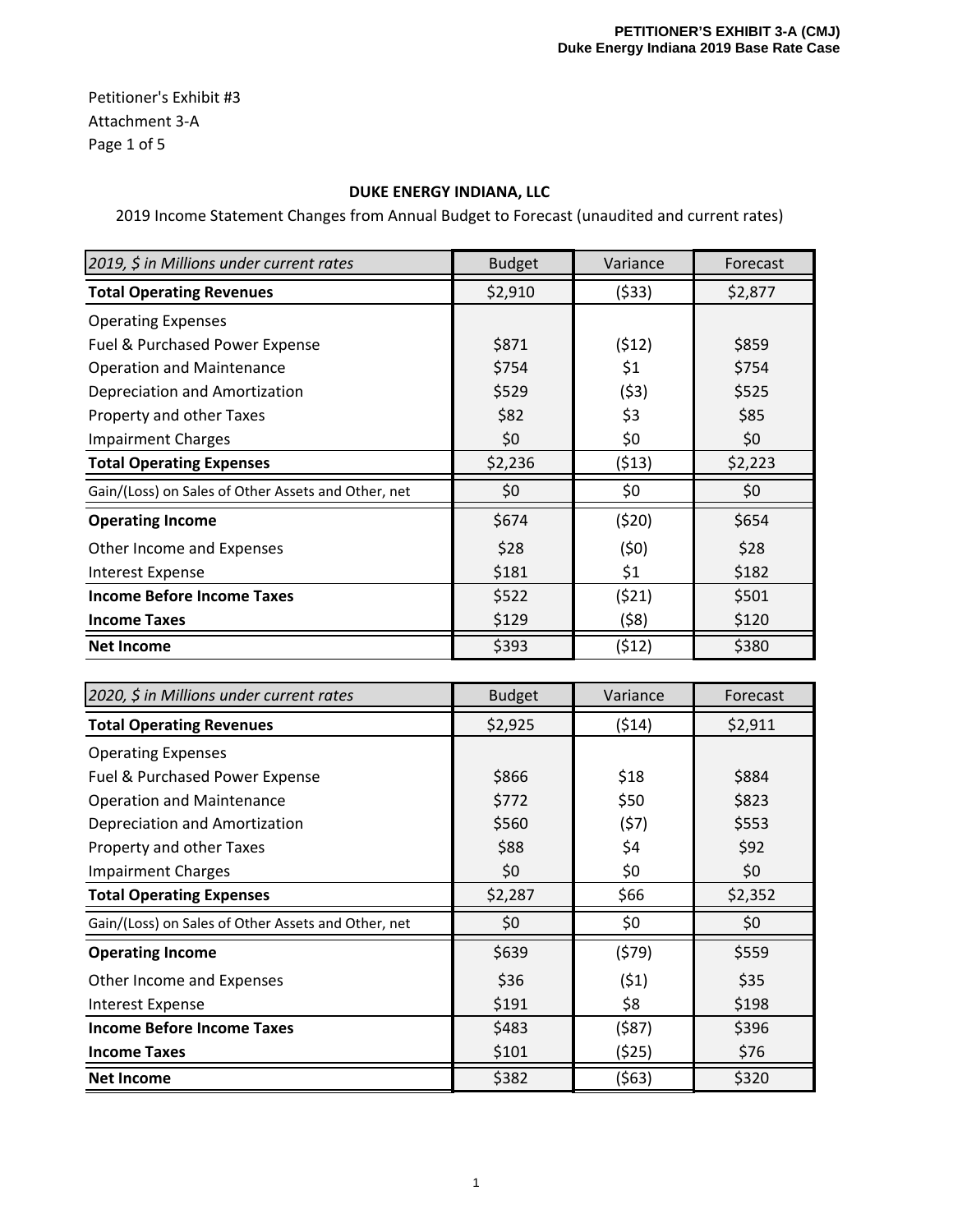Petitioner's Exhibit #3 Attachment 3‐A Page 2 of 5

## **DUKE ENERGY INDIANA, LLC**

| $$$ in Thousands                                       | <b>Budget</b>  | Variance     | Forecast       |
|--------------------------------------------------------|----------------|--------------|----------------|
| <b>ASSETS</b>                                          |                |              |                |
| <b>Current Assets</b>                                  |                |              |                |
| Cash and Cash Equivalents                              | \$35,561       | \$26,925     | \$8,636        |
| Receivables                                            | \$71,375       | \$5,223      | \$66,153       |
| Receivables from Affiliated Companies                  | \$124,471      | (55, 931)    | \$130,402      |
| Inventory                                              | \$422,100      | ( \$15,637)  | \$437,737      |
| <b>Regulatory Assets</b>                               | \$172,410      | \$76,778     | \$95,632       |
| Other                                                  | \$35,543       | \$8,538      | \$27,005       |
| <b>Total Current Assets</b>                            | \$861,460      | \$95,895     | \$765,565      |
| Property, Plant and Equipment                          |                |              |                |
| <b>Total Property, Plant and Equipment</b>             | \$16,066,753   | (579, 539)   | \$16,146,292   |
| <b>Total Accumulated Depreciation and Amortization</b> | (55, 177, 961) | \$69,416     | (55, 247, 377) |
| Net Property, Plant, and Equipment                     | \$10,888,792   | (510, 123)   | \$10,898,915   |
| <b>Other Noncurrent Assets</b>                         |                |              |                |
| <b>Regulatory Assets</b>                               | \$1,045,256    | (566, 383)   | \$1,111,639    |
| Other                                                  | \$192,521      | \$14         | \$192,507      |
| <b>Total Other Noncurrent Assets</b>                   | \$1,237,777    | ( \$66, 369) | \$1,304,146    |
| <b>Total Assets</b>                                    | \$12,988,029   | \$19,403     | \$12,968,625   |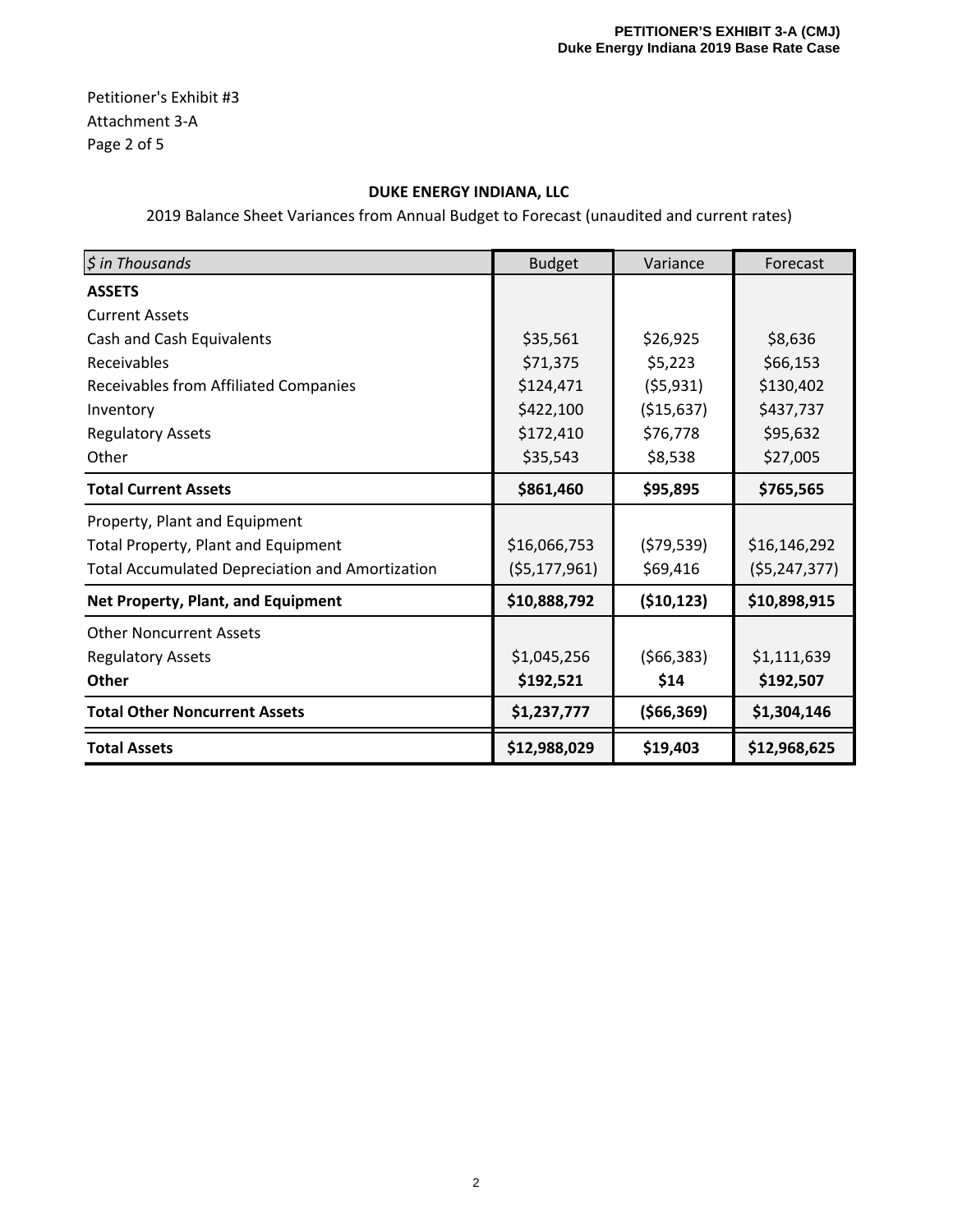Petitioner's Exhibit #3 Attachment 3‐A Page 3 of 5

## **DUKE ENERGY INDIANA, LLC**

| $$$ in Thousands                                        | <b>Budget</b> | Variance      | Forecast     |
|---------------------------------------------------------|---------------|---------------|--------------|
| <b>LIABILITIES AND EQUITY</b>                           |               |               |              |
| <b>Current Liabilities</b>                              |               |               |              |
| <b>Accounts Payable</b>                                 | \$203,192     | \$17,185      | \$186,007    |
| Accounts Payable to Affiliated Companies                | \$91,873      | \$9,126       | \$82,748     |
| Notes Payable to Affiliated Companies                   | (50)          | ( \$63, 319)  | \$63,319     |
| <b>Taxes Accrued</b>                                    | \$40,635      | \$6,755       | \$33,880     |
| <b>Interest Accrued</b>                                 | \$55,757      | \$0           | \$55,757     |
| <b>Current Maturities of Long-Term Debt</b>             | \$447,844     | \$0           | \$447,844    |
| <b>Asset Retirement Obligations - Current</b>           | \$108,558     | \$108,558     | \$0          |
| <b>Regulatory Liabilities</b>                           | \$24,932      | \$5,932       | \$19,000     |
| Other                                                   | \$100,774     | \$605         | \$100,169    |
| <b>Total Current Liabilities</b>                        | \$1,073,565   | \$84,841      | \$988,724    |
| <b>Total Long-Term Debt</b>                             | \$3,467,747   | \$0           | \$3,467,747  |
| <b>Total LT Notes Payable to Affiliated Companies</b>   | \$150,000     | \$0           | \$150,000    |
| <b>Other Noncurrent Liabilities</b>                     |               |               |              |
| <b>Deferred Income Taxes</b>                            | \$1,180,955   | \$17,941      | \$1,163,013  |
| <b>Investment Tax Credit</b>                            | \$160,772     | (51,868)      | \$162,640    |
| Accrued Pension and Other Post-Retirement Benefit Costs | \$119,564     | \$0           | \$119,564    |
| <b>Asset Retirement Obligations</b>                     | \$613,157     | ( \$108, 558) | \$721,716    |
| <b>Regulatory Liabilities</b>                           | \$1,687,703   | (55, 732)     | \$1,693,434  |
| Other                                                   | \$1,289       | \$0           | \$1,289      |
| <b>Total Other Noncurrent Liabilities</b>               | \$3,763,439   | (598, 217)    | \$3,861,656  |
| <b>Total Equity</b>                                     | \$4,533,278   | \$32,779      | \$4,500,499  |
| <b>Total Liabilities and Equity</b>                     | \$12,988,029  | \$19,403      | \$12,968,625 |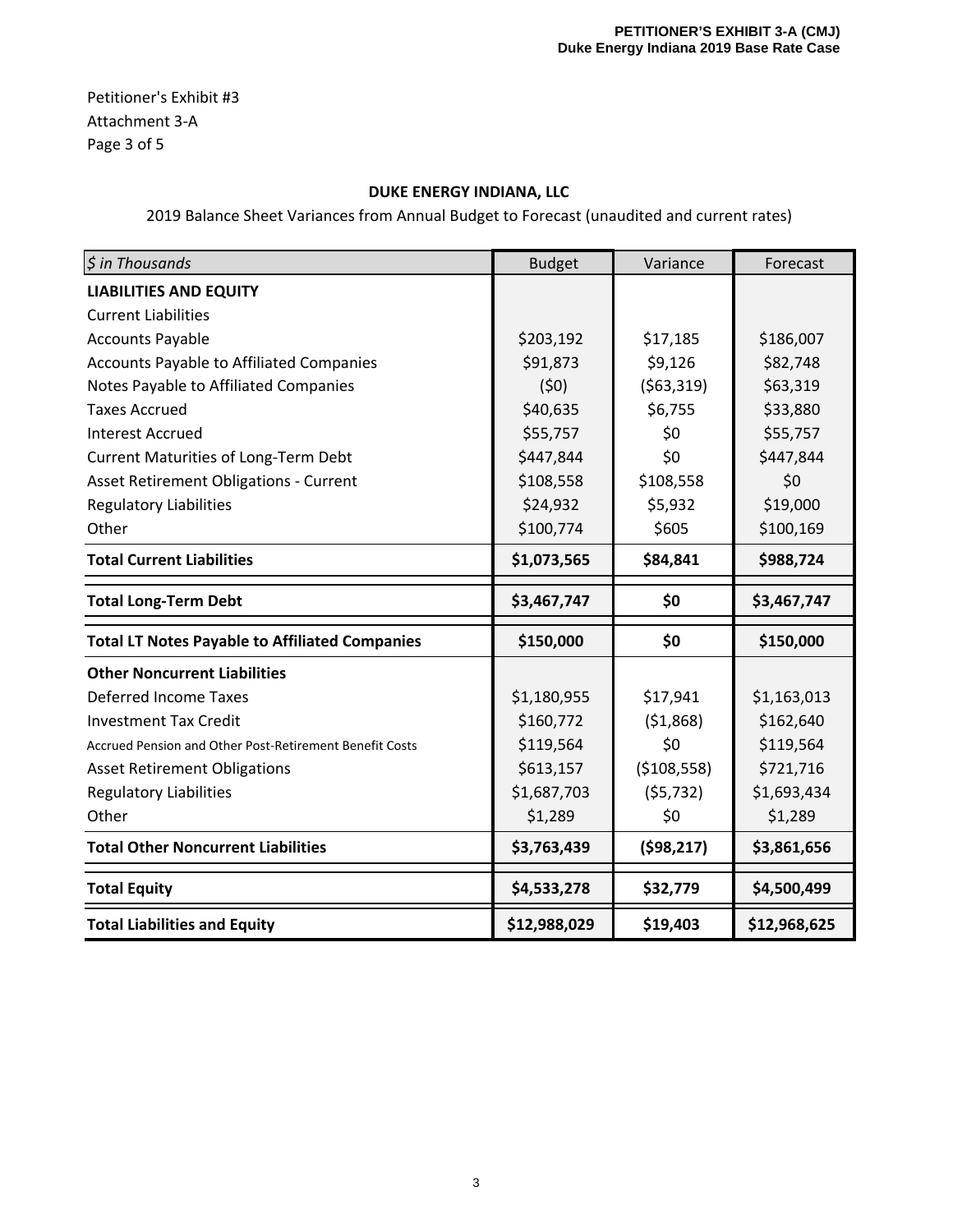Petitioner's Exhibit #3 Attachment 3‐A Page 4 of 5

## **DUKE ENERGY INDIANA, LLC**

| $$$ in Thousands                                       | <b>Budget</b> | Variance     | Forecast     |
|--------------------------------------------------------|---------------|--------------|--------------|
| <b>ASSETS</b>                                          |               |              |              |
| <b>Current Assets</b>                                  |               |              |              |
| Cash and Cash Equivalents                              | \$13,588      | \$263        | \$13,326     |
| Receivables                                            | \$98,001      | \$2,501      | \$95,500     |
| <b>Receivables from Affiliated Companies</b>           | \$124,471     | (55, 931)    | \$130,402    |
| Inventory                                              | \$422,100     | (510,888)    | \$432,988    |
| <b>Regulatory Assets</b>                               | \$173,798     | \$76,778     | \$97,020     |
| Other                                                  | \$35,543      | \$8,538      | \$27,005     |
| <b>Total Current Assets</b>                            | \$867,501     | \$71,260     | \$796,240    |
| Property, Plant and Equipment                          |               |              |              |
| Total Property, Plant and Equipment                    | \$16,632,041  | ( \$140,489) | \$16,772,530 |
| <b>Total Accumulated Depreciation and Amortization</b> | (55,461,617)  | \$68,806     | (55,530,423) |
| Net Property, Plant, and Equipment                     | \$11,170,424  | (571, 683)   | \$11,242,107 |
| <b>Other Noncurrent Assets</b>                         |               |              |              |
| <b>Regulatory Assets</b>                               | \$1,174,165   | ( \$36, 966) | \$1,211,131  |
| Other                                                  | \$191,771     | \$2          | \$191,769    |
| <b>Total Other Noncurrent Assets</b>                   | \$1,365,936   | ( \$36, 964) | \$1,402,900  |
| <b>Total Assets</b>                                    | \$13,403,860  | ( \$37, 387) | \$13,441,247 |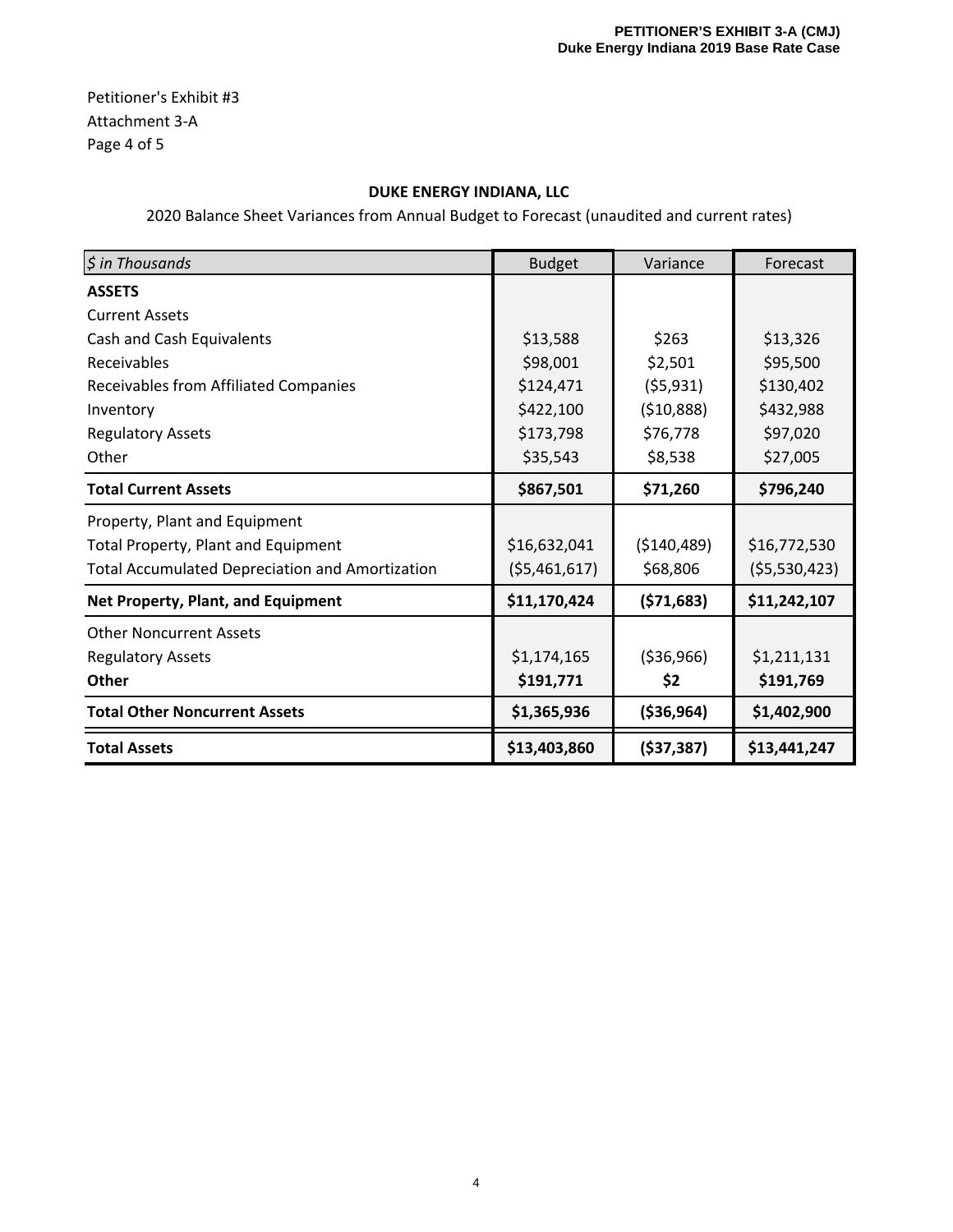Petitioner's Exhibit #3 Attachment 3‐A Page 5 of 5

## **DUKE ENERGY INDIANA, LLC**

| $$$ in Thousands                                        | <b>Budget</b> | Variance      | Forecast     |
|---------------------------------------------------------|---------------|---------------|--------------|
| <b>LIABILITIES AND EQUITY</b>                           |               |               |              |
| <b>Current Liabilities</b>                              |               |               |              |
| <b>Accounts Payable</b>                                 | \$203,653     | \$1,366       | \$202,287    |
| Accounts Payable to Affiliated Companies                | \$91,873      | \$9,126       | \$82,748     |
| Notes Payable to Affiliated Companies                   | \$8,710       | \$8,710       | \$0          |
| <b>Taxes Accrued</b>                                    | \$61,812      | \$6,905       | \$54,907     |
| <b>Interest Accrued</b>                                 | \$46,888      | \$0           | \$46,888     |
| Current Maturities of Long-Term Debt                    | ( \$51, 957)  | (50)          | ( \$51,957)  |
| <b>Asset Retirement Obligations - Current</b>           | \$108,558     | \$108,558     | \$0          |
| <b>Regulatory Liabilities</b>                           | \$24,932      | \$5,932       | \$19,000     |
| Other                                                   | \$95,197      | (5915)        | \$96,112     |
| <b>Total Current Liabilities</b>                        | \$589,666     | \$139,682     | \$449,984    |
| <b>Total Long-Term Debt</b>                             | \$4,066,056   | (\$100,000)   | \$4,166,056  |
| <b>Total LT Notes Payable to Affiliated Companies</b>   | \$150,000     | \$0           | \$150,000    |
| <b>Other Noncurrent Liabilities</b>                     |               |               |              |
| <b>Deferred Income Taxes</b>                            | \$1,265,358   | \$37,045      | \$1,228,313  |
| <b>Investment Tax Credit</b>                            | \$181,485     | \$5,287       | \$176,198    |
| Accrued Pension and Other Post-Retirement Benefit Costs | \$123,812     | \$0           | \$123,812    |
| <b>Asset Retirement Obligations</b>                     | \$613,157     | ( \$108, 558) | \$721,716    |
| <b>Regulatory Liabilities</b>                           | \$1,648,799   | (56, 166)     | \$1,654,965  |
| Other                                                   | (5139)        | \$0           | (5139)       |
| <b>Total Other Noncurrent Liabilities</b>               | \$3,832,471   | (572, 393)    | \$3,904,864  |
| <b>Total Equity</b>                                     | \$4,765,668   | ( \$4,676)    | \$4,770,344  |
| <b>Total Liabilities and Equity</b>                     | \$13,403,860  | ( \$37, 387)  | \$13,441,247 |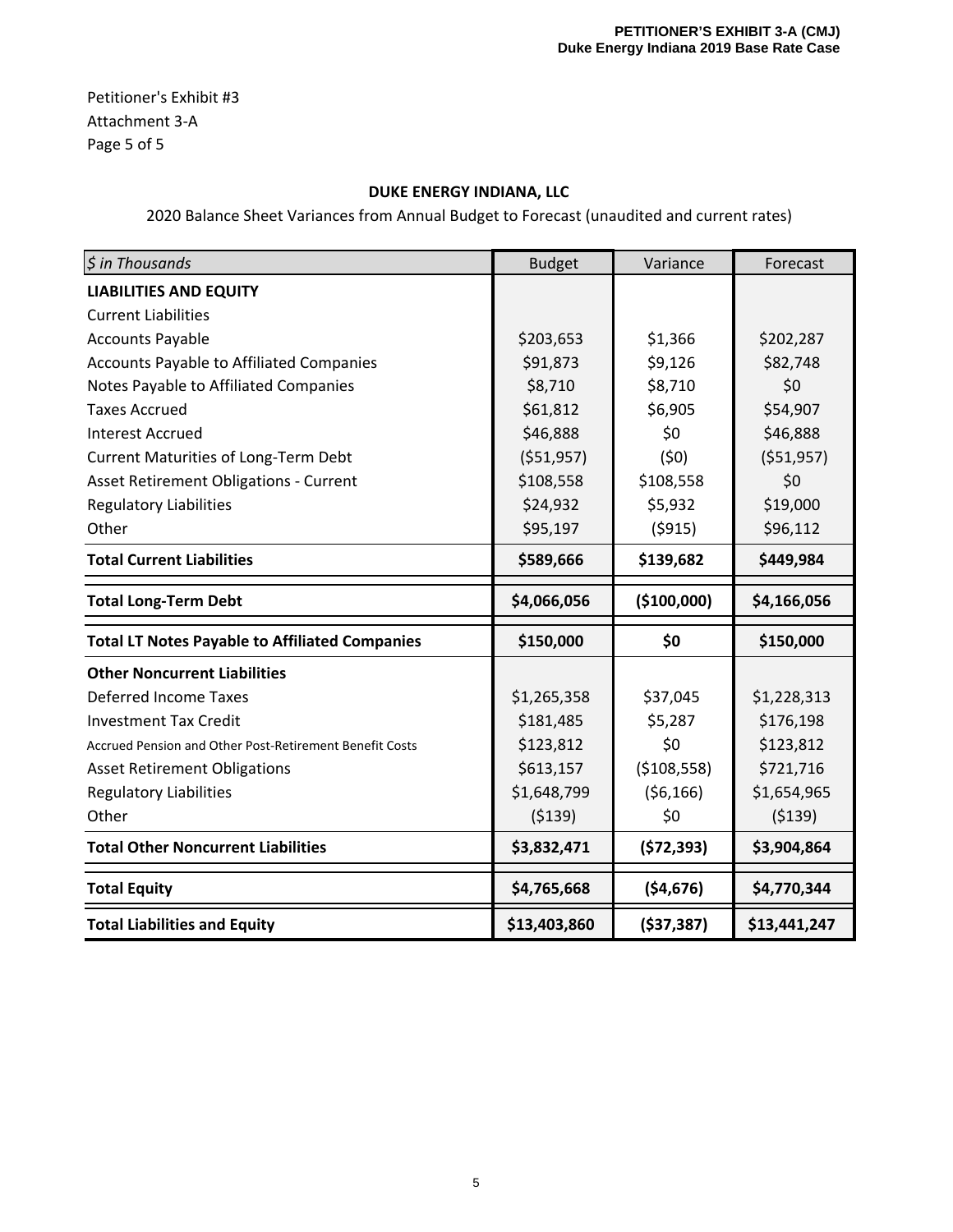Petitioner's Exhibit #3 Attachment 3‐B Page 1

### **DUKE ENERGY INDIANA, LLC**

Forecasted Income Statement (unaudited and current rates)

| \$ in Millions under current rates                  | 2018A   | 2019E   | 2020E   |
|-----------------------------------------------------|---------|---------|---------|
| <b>Total Operating Revenues</b>                     | \$3,059 | \$2,877 | \$2,911 |
| <b>Operating Expenses</b>                           |         |         |         |
| Fuel & Purchased Power Expense                      | \$1,000 | \$859   | \$884   |
| <b>Operation and Maintenance</b>                    | \$789   | \$754   | \$823   |
| Depreciation and Amortization                       | \$517   | \$525   | \$553   |
| Property and other Taxes                            | \$78    | \$85    | \$92    |
| <b>Impairment Charges</b>                           | \$30    | \$0     | \$0     |
| <b>Total Operating Expenses</b>                     | \$2,414 | \$2,223 | \$2,352 |
| Gain/(Loss) on Sales of Other Assets and Other, net | \$0     | \$0     | \$0     |
| <b>Operating Income</b>                             | \$645   | \$654   | \$559   |
| Other Income and Expenses                           | \$45    | \$28    | \$35    |
| <b>Interest Expense</b>                             | \$167   | \$182   | \$198   |
| Income Before Income Taxes                          | \$523   | \$501   | \$396   |
| <b>Income Taxes</b>                                 | \$128   | \$120   | \$76    |
| <b>Net Income</b>                                   | \$395   | \$380   | \$320   |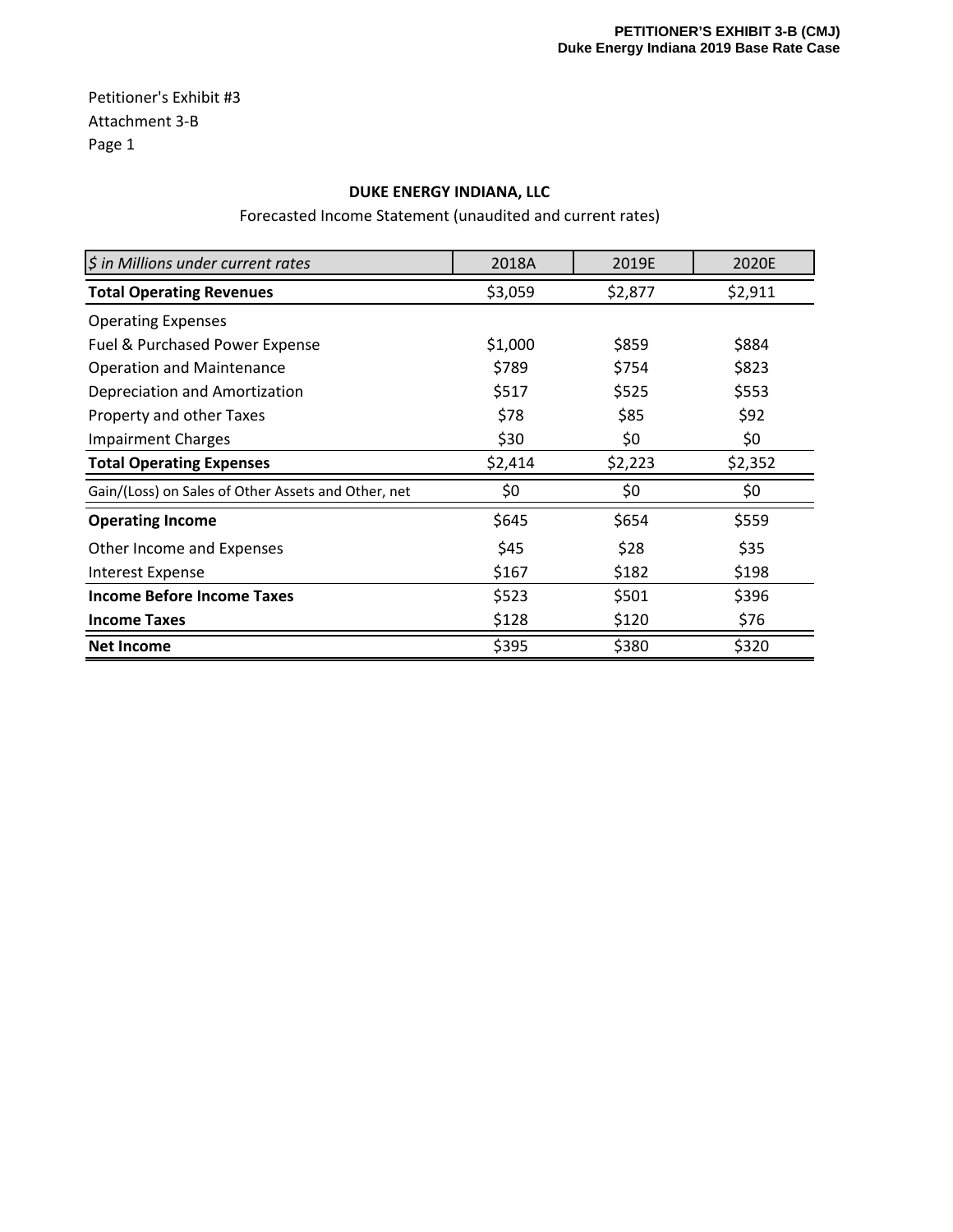Petitioner's Exhibit #3 Attachment 3‐C Page 1 of 2

## **DUKE ENERGY INDIANA, LLC**

Forecasted Consolidated Balance Sheet (unaudited and current rates)

| \$ in Thousands                                        | 2018A          | 2019E          | 2020E        |
|--------------------------------------------------------|----------------|----------------|--------------|
| <b>ASSETS</b>                                          |                |                |              |
| <b>Current Assets</b>                                  |                |                |              |
| Cash and Cash Equivalents                              | \$23,966       | \$8,636        | \$13,326     |
| Receivables                                            | \$51,518       | \$66,153       | \$95,500     |
| <b>Receivables from Affiliated Companies</b>           | \$130,402      | \$130,402      | \$130,402    |
| Inventory                                              | \$422,100      | \$437,737      | \$432,988    |
| <b>Regulatory Assets</b>                               | \$98,398       | \$95,632       | \$97,020     |
| Other                                                  | \$27,005       | \$27,005       | \$27,005     |
| <b>Total Current Assets</b>                            | \$753,388      | \$765,565      | \$796,240    |
| Property, Plant and Equipment                          |                |                |              |
| <b>Total Property, Plant and Equipment</b>             | \$15,494,769   | \$16,146,292   | \$16,772,530 |
| <b>Total Accumulated Depreciation and Amortization</b> | (54, 984, 828) | (55, 247, 377) | (55,530,423) |
| Net Property, Plant, and Equipment                     | \$10,509,941   | \$10,898,915   | \$11,242,107 |
| <b>Other Noncurrent Assets</b>                         |                |                |              |
| <b>Regulatory Assets</b>                               | \$1,049,771    | \$1,111,639    | \$1,211,131  |
| Other                                                  | \$192,928      | \$192,507      | \$191,769    |
| <b>Total Other Noncurrent Assets</b>                   | \$1,242,698    | \$1,304,146    | \$1,402,900  |
| <b>Total Assets</b>                                    | \$12,506,028   | \$12,968,625   | \$13,441,247 |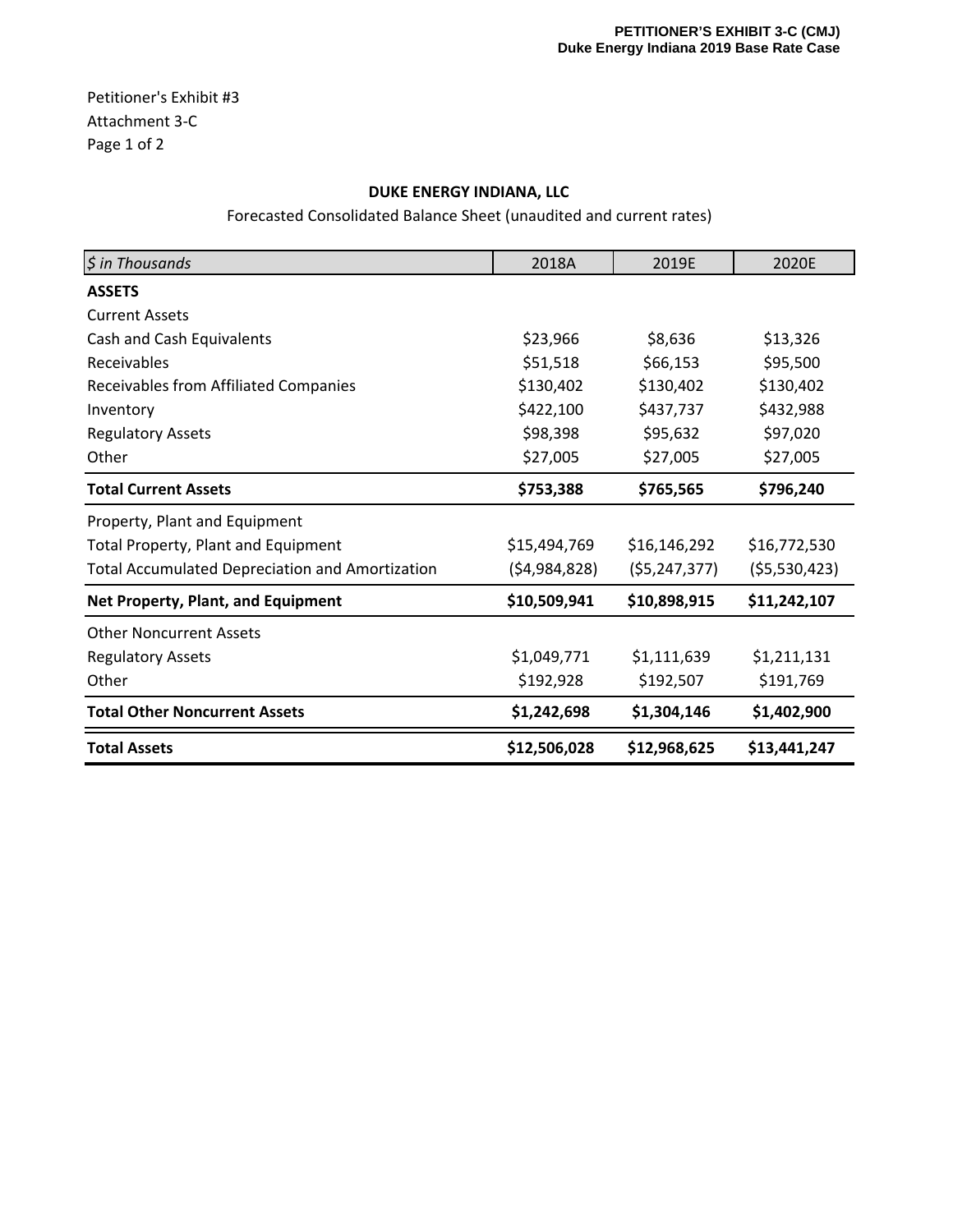## **DUKE ENERGY INDIANA, LLC**

Forecasted Consolidated Balance Sheet (unaudited and current rates)

| \$ in Thousands                                         | 2018A        | 2019E        | 2020E        |
|---------------------------------------------------------|--------------|--------------|--------------|
| <b>LIABILITIES AND EQUITY</b>                           |              |              |              |
| <b>Current Liabilities</b>                              |              |              |              |
| <b>Accounts Payable</b>                                 | \$199,889    | \$186,007    | \$202,287    |
| Accounts Payable to Affiliated Companies                | \$82,748     | \$82,748     | \$82,748     |
| Notes Payable to Affiliated Companies                   | \$166,718    | \$63,319     | \$0          |
| <b>Taxes Accrued</b>                                    | \$31,351     | \$33,880     | \$54,907     |
| <b>Interest Accrued</b>                                 | \$57,689     | \$55,757     | \$46,888     |
| <b>Current Maturities of Long-Term Debt</b>             | \$62,512     | \$447,844    | ( \$51, 957) |
| <b>Asset Retirement Obligations - Current</b>           | \$0          | \$0          | \$0          |
| <b>Regulatory Liabilities</b>                           | \$19,000     | \$19,000     | \$19,000     |
| Other                                                   | \$107,987    | \$100,169    | \$96,112     |
| <b>Total Current Liabilities</b>                        | \$727,893    | \$988,724    | \$449,984    |
| <b>Total Long-Term Debt</b>                             | \$3,568,723  | \$3,467,747  | \$4,166,056  |
| <b>Total LT Notes Payable to Affiliated Companies</b>   | \$150,000    | \$150,000    | \$150,000    |
| <b>Other Noncurrent Liabilities</b>                     |              |              |              |
| <b>Deferred Income Taxes</b>                            | \$1,012,067  | \$1,163,013  | \$1,228,313  |
| <b>Investment Tax Credit</b>                            | \$146,943    | \$162,640    | \$176,198    |
| Accrued Pension and Other Post-Retirement Benefit Costs | \$114,826    | \$119,564    | \$123,812    |
| <b>Asset Retirement Obligations</b>                     | \$721,716    | \$721,716    | \$721,716    |
| <b>Regulatory Liabilities</b>                           | \$1,727,535  | \$1,693,434  | \$1,654,965  |
| Other                                                   | \$16,220     | \$1,289      | (5139)       |
| <b>Total Other Noncurrent Liabilities</b>               | \$3,739,308  | \$3,861,656  | \$3,904,864  |
| <b>Total Equity</b>                                     | \$4,320,104  | \$4,500,499  | \$4,770,344  |
| <b>Total Liabilities and Equity</b>                     | \$12,506,028 | \$12,968,625 | \$13,441,247 |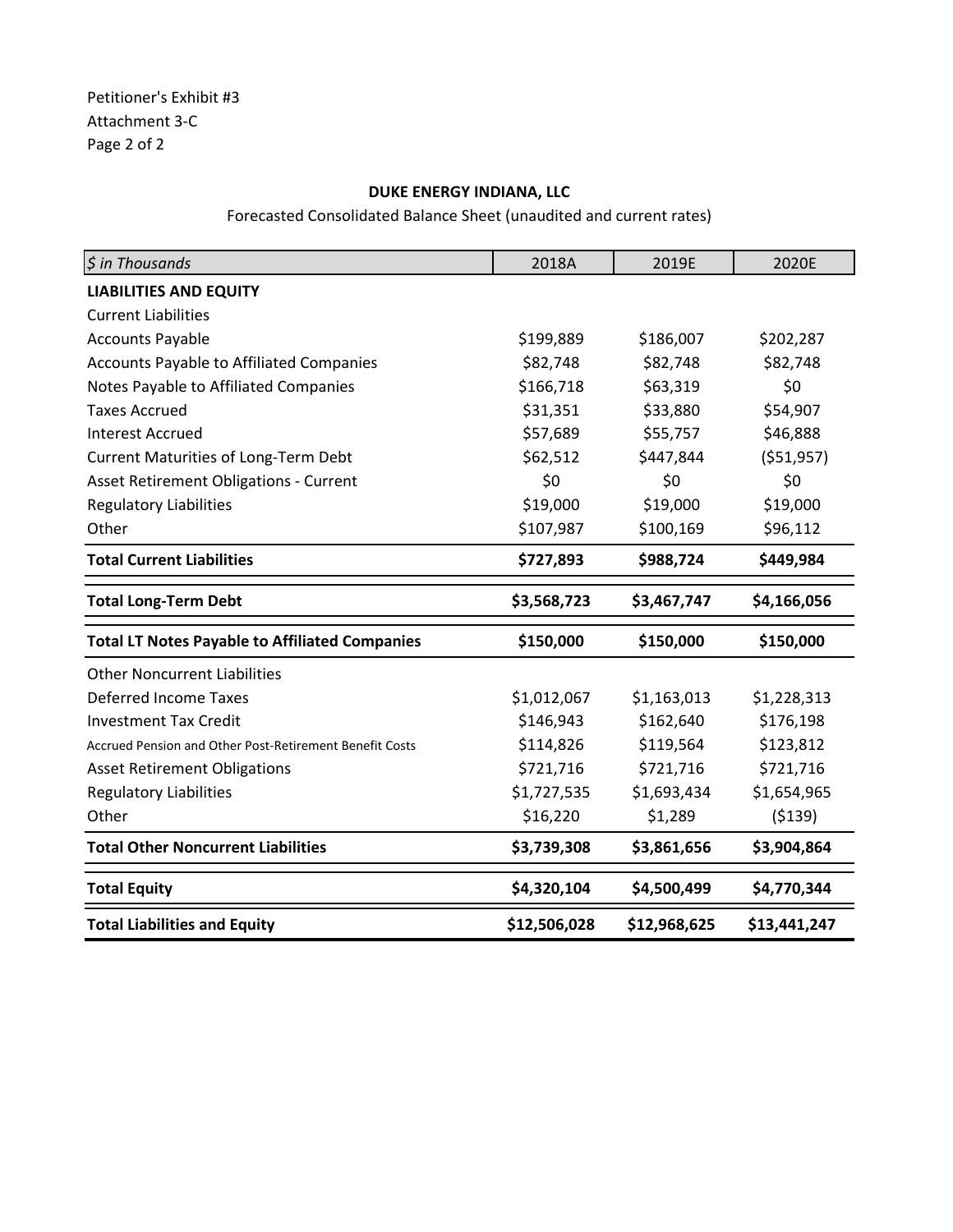Petitioner's Exhibit #3 Attachment 3‐D Page 1

### **DUKE ENERGY INDIANA, LLC**

Forecasted Cash Flow Statement (unaudited and current rates)

| \$ in Thousands under current rates                        | 2020E         |
|------------------------------------------------------------|---------------|
| <b>Cash Flows from Operating Activities</b>                |               |
| Net Income                                                 | \$319,845     |
| Depreciation and Amortization                              | \$553,028     |
| <b>Amortization of Debt Costs</b>                          | \$3,308       |
| Deferred Income Taxes and Itc Amortization                 | \$57,667      |
| <b>Accrued Pension and Other Retirement Benefit Costs</b>  | \$4,248       |
| Receivables                                                | (529, 347)    |
| Inventory                                                  | \$16,002      |
| <b>Accounts Payable</b>                                    | \$10,037      |
| <b>Income Taxes Accrued</b>                                | \$16,341      |
| <b>Other Taxes Accrued</b>                                 | \$4,686       |
| Interest Accrued                                           | ( \$8,869)    |
| <b>Other Current Liabilities</b>                           | (59, 382)     |
| <b>Equity AFUDC</b>                                        | (\$12,310)    |
| Regulatory Asset/Liability Deferrals                       | ( \$23,748)   |
| Payments for Asset Retirement Obligations (ARO) - Coal Ash | ( \$105,099)  |
| Other, Assets                                              | \$507         |
| Other, Liabilities                                         | ( \$66, 426)  |
| <b>Net Cash provided by Operating Activities</b>           | \$730,489     |
| <b>Cash Flows from Investing Activities</b>                |               |
| Capital Expenditures Direct                                | (\$797,196)   |
| Capital Expenditures AFUDC and IDC                         | (\$12,773)    |
| (Purchases)/Sales of Emission Allowances                   | \$231         |
| Other Investing                                            | \$101         |
| Net Cash used in Investing Activities                      | ( \$809, 637) |
| <b>Cash Flows from Financing Activities</b>                |               |
| Proceeds from the Issuance of Long-Term Debt               | \$700,000     |
| Payments for the Redemption of Long-Term Debt              | ( \$502, 844) |
| Money Pool Payable (net)                                   | (563,319)     |
| Capital Contributions From/(To) Parent                     | ( \$50,000)   |
| <b>Net Cash provided by Financing Activities</b>           | \$83,837      |
| Net increase (decrease) in cash and cash equivalents       | \$4,689       |
| Cash and cash equivalents at beginning of period           | \$8,636       |
| Cash and cash equivalents at end of period                 | \$13,326      |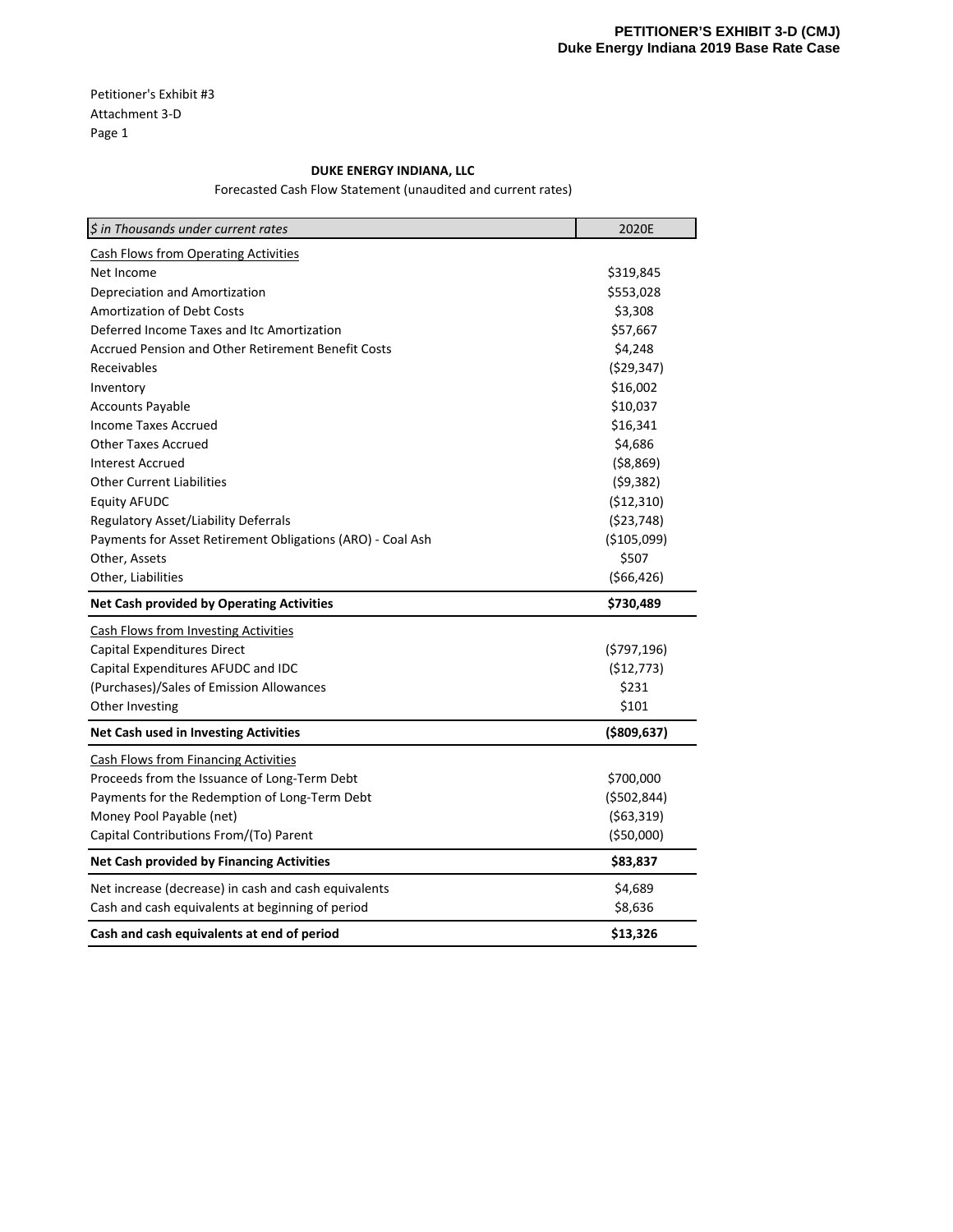## Petitioner's Exhibit #3 Attachment 3‐E Page 1 of 5

#### **DUKE ENERGY INDIANA, LLC**

2019 Income Statement AvB (unaudited)

| Actuals, \$ in Millions                             | Q1    | Q <sub>2</sub> | Q <sub>3</sub> | Q4  | Total |
|-----------------------------------------------------|-------|----------------|----------------|-----|-------|
| <b>Total Operating Revenues</b>                     | \$768 |                |                |     | \$768 |
| <b>Operating Expenses</b>                           |       |                |                |     |       |
| Fuel & Purchased Power Expense                      | \$257 |                |                |     | \$257 |
| <b>Operation and Maintenance</b>                    | \$188 |                |                |     | \$188 |
| Depreciation and Amortization                       | \$131 |                |                |     | \$131 |
| Property and other Taxes                            | \$19  |                |                |     | \$19  |
| <b>Impairment Charges</b>                           | \$0   |                |                |     | \$0   |
| <b>Total Operating Expenses</b>                     | \$595 | \$0            | \$0            | \$0 | \$595 |
| Gain/(Loss) on Sales of Other Assets and Other, net | (\$3) |                |                |     | (53)  |
| <b>Operating Income</b>                             | \$170 | \$0            | \$0            | \$0 | \$170 |
| Other Income and Expenses                           | \$19  |                |                |     | \$19  |
| <b>Interest Expense</b>                             | \$43  |                |                |     | \$43  |
| <b>Income Before Income Taxes</b>                   | \$146 | \$0            | \$0            | \$0 | \$146 |
| <b>Income Taxes</b>                                 | \$33  |                |                |     | \$33  |
| <b>Net Income</b>                                   | \$112 | \$0            | \$0            | \$0 | \$112 |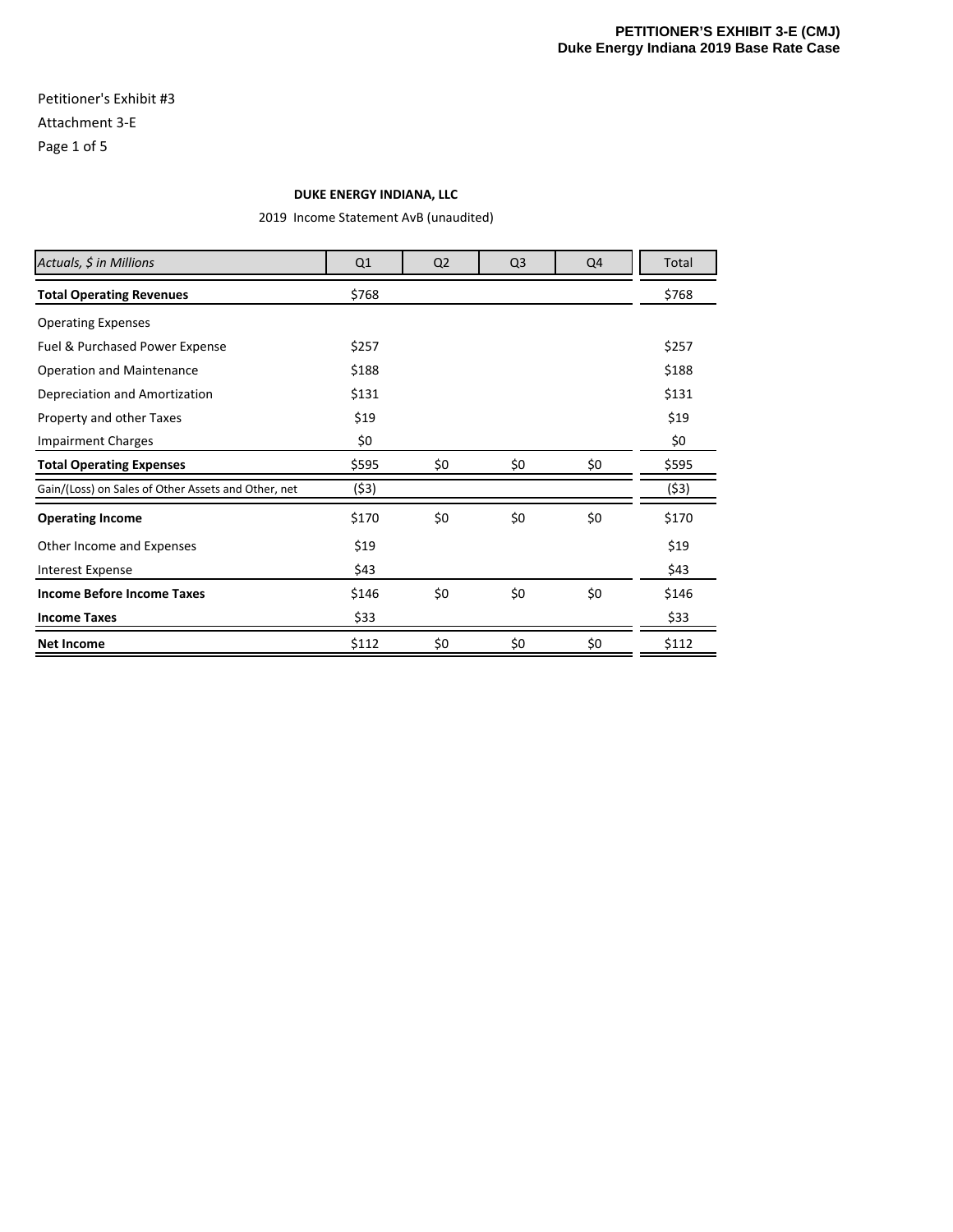## Petitioner's Exhibit #3 Attachment 3‐E Page 2 of 5

#### **DUKE ENERGY INDIANA, LLC**

2019 Income Statement AvB (unaudited)

| Budget, \$ in Millions                              | Q1    | Q <sub>2</sub> | Q <sub>3</sub> | Q4  | Total |
|-----------------------------------------------------|-------|----------------|----------------|-----|-------|
| <b>Total Operating Revenues</b>                     | \$724 |                |                |     | \$724 |
| <b>Operating Expenses</b>                           |       |                |                |     |       |
| Fuel & Purchased Power Expense                      | \$227 |                |                |     | \$227 |
| <b>Operation and Maintenance</b>                    | \$189 |                |                |     | \$189 |
| Depreciation and Amortization                       | \$129 |                |                |     | \$129 |
| Property and other Taxes                            | \$21  |                |                |     | \$21  |
| <b>Impairment Charges</b>                           | \$0   |                |                |     | \$0   |
| <b>Total Operating Expenses</b>                     | \$566 | \$0            | \$0            | \$0 | \$566 |
| Gain/(Loss) on Sales of Other Assets and Other, net | \$0   |                |                |     | \$0   |
| <b>Operating Income</b>                             | \$158 | \$0            | \$0            | \$0 | \$158 |
| Other Income and Expenses                           | \$7   |                |                |     | \$7   |
| <b>Interest Expense</b>                             | \$44  |                |                |     | \$44  |
| <b>Income Before Income Taxes</b>                   | \$121 | \$0            | \$0            | \$0 | \$121 |
| <b>Income Taxes</b>                                 | \$29  |                |                |     | \$29  |
| <b>Net Income</b>                                   | \$92  | \$0            | \$0            | \$0 | \$92  |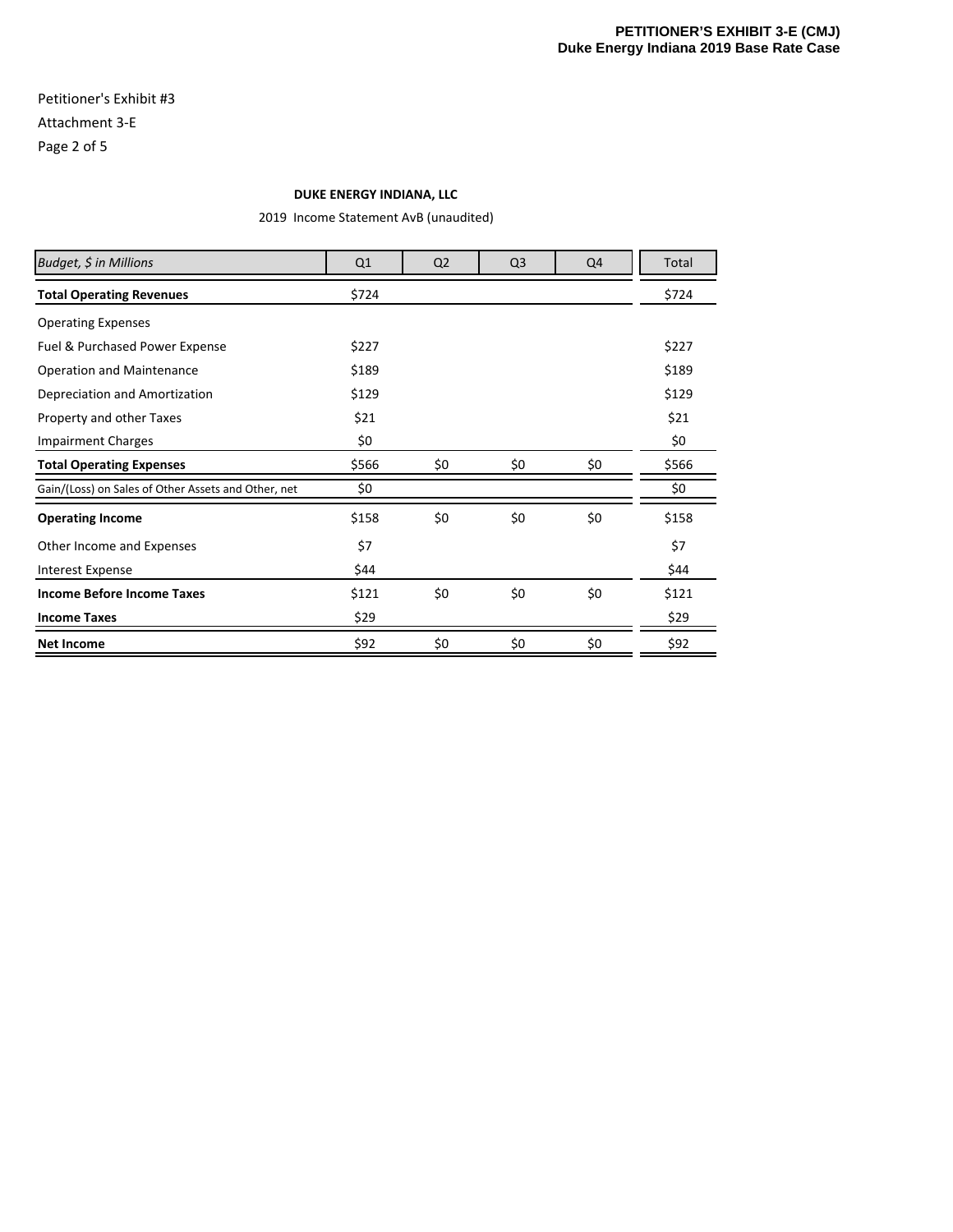## Petitioner's Exhibit #3 Attachment 3‐E Page 3 of 5

#### **DUKE ENERGY INDIANA, LLC**

2019 Income Statement AvB (unaudited)

| Variance, \$ in Millions                            | Q1    | Q <sub>2</sub> | Q <sub>3</sub> | Q4  | Total |
|-----------------------------------------------------|-------|----------------|----------------|-----|-------|
| <b>Total Operating Revenues</b>                     | \$45  | \$0            | \$0            | \$0 | \$45  |
| <b>Operating Expenses</b>                           |       |                |                |     |       |
| Fuel & Purchased Power Expense                      | \$30  | \$0            | \$0            | \$0 | \$30  |
| <b>Operation and Maintenance</b>                    | (51)  | \$0            | \$0            | \$0 | (51)  |
| Depreciation and Amortization                       | \$2   | \$0            | \$0            | \$0 | \$2   |
| Property and other Taxes                            | (52)  | \$0            | \$0            | \$0 | (52)  |
| <b>Impairment Charges</b>                           | \$0   | \$0            | \$0            | \$0 | \$0   |
| <b>Total Operating Expenses</b>                     | \$29  | \$0            | \$0            | \$0 | \$29  |
| Gain/(Loss) on Sales of Other Assets and Other, net | (\$3) | \$0            | \$0            | \$0 | (53)  |
| <b>Operating Income</b>                             | \$25  | \$0            | \$0            | \$0 | \$12  |
| Other Income and Expenses                           | \$12  | \$0            | \$0            | \$0 | \$12  |
| <b>Interest Expense</b>                             | (50)  | \$0            | \$0            | \$0 | (50)  |
| <b>Income Before Income Taxes</b>                   | \$25  | \$0            | \$0            | \$0 | \$25  |
| <b>Income Taxes</b>                                 | \$4   | \$0            | \$0            | \$0 | \$4   |
| <b>Net Income</b>                                   | \$20  | \$0            | \$0            | \$0 | \$20  |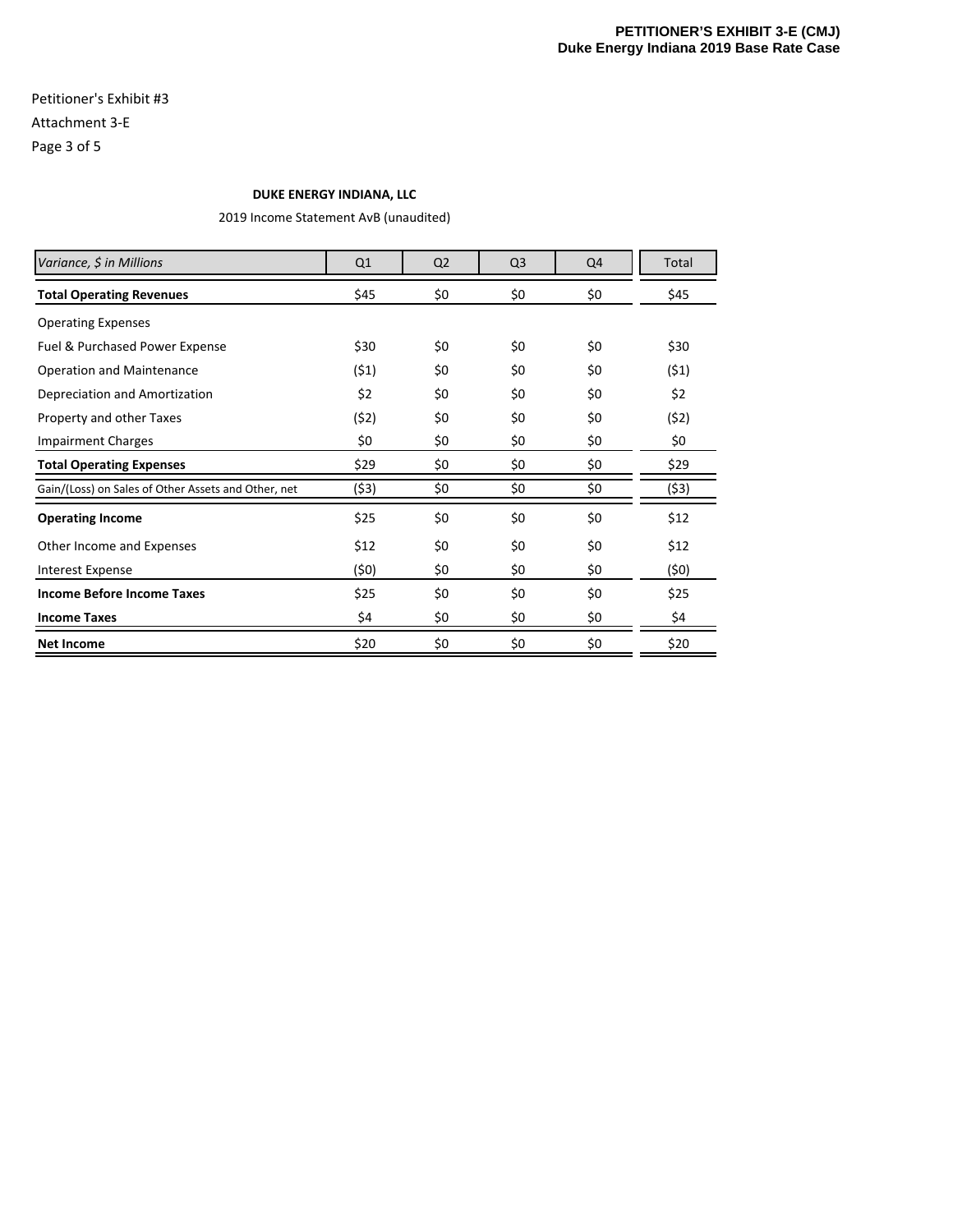## Petitioner's Exhibit #3 Attachment 3‐E Page 4 of 5

## **DUKE ENERGY INDIANA, LLC**

2019 Actual Balance Sheet

| \$ in Thousands                                        | Q1         | Q <sub>2</sub> | Q <sub>3</sub> | Q4  |
|--------------------------------------------------------|------------|----------------|----------------|-----|
| <b>ASSETS</b>                                          |            |                |                |     |
| <b>Current Assets</b>                                  |            |                |                |     |
| Cash and Cash Equivalents                              | \$20       |                |                |     |
| Receivables                                            | \$50       |                |                |     |
| Receivables from Affiliated Companies                  | \$102      |                |                |     |
| Inventory                                              | \$435      |                |                |     |
| <b>Regulatory Assets</b>                               | \$79       |                |                |     |
| <b>Asset Held For Sale</b>                             | \$0        |                |                |     |
| Other                                                  | \$23       |                |                |     |
| <b>Total Current Assets</b>                            | \$710      | \$0            | \$0            | \$0 |
| Property, Plant and Equipment                          |            |                |                |     |
| Total Property, Plant and Equipment                    | \$15,678   |                |                |     |
| <b>Total Accumulated Depreciation and Amortization</b> | ( \$5,086) |                |                |     |
| Net Property, Plant, and Equipment                     | \$10,591   | \$0            | \$0            | \$0 |
| <b>Operating Lease Right of Use Assets</b>             | \$61       |                |                |     |
| <b>Other Noncurrent Assets</b>                         |            |                |                |     |
| <b>Regulatory Assets</b>                               | \$1,046    |                |                |     |
| Other                                                  | \$200      |                |                |     |
| <b>Total Other Noncurrent Assets</b>                   | \$1,246    | \$0            | \$0            | \$0 |
| <b>Total Assets</b>                                    | \$12,608   | \$0            | \$0            | \$0 |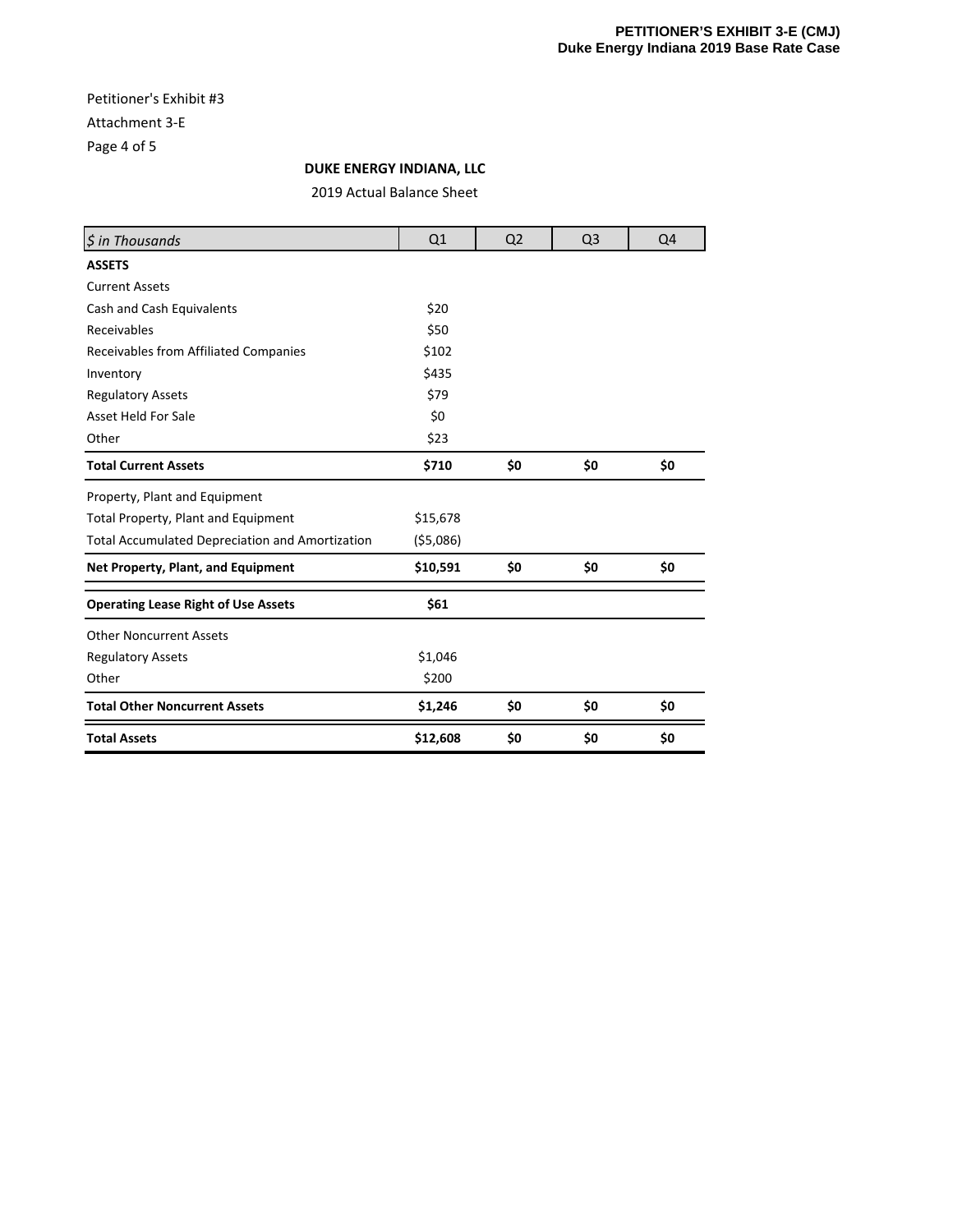## Petitioner's Exhibit #3 Attachment 3‐E Page 5 of 5

**DUKE ENERGY INDIANA, LLC**

2019 Actual Balance Sheet

| \$ in Thousands                                         | Q1       | Q <sub>2</sub> | Q <sub>3</sub> | Q4  |
|---------------------------------------------------------|----------|----------------|----------------|-----|
| <b>LIABILITIES AND EQUITY</b>                           |          |                |                |     |
| <b>Current Liabilities</b>                              |          |                |                |     |
| <b>Accounts Payable</b>                                 | \$198    |                |                |     |
| Accounts Payable to Affiliated Companies                | \$60     |                |                |     |
| Notes Payable to Affiliated Companies                   | \$136    |                |                |     |
| <b>Taxes Accrued</b>                                    | \$61     |                |                |     |
| <b>Interest Accrued</b>                                 | \$53     |                |                |     |
| Current Maturities of Long-Term Debt                    | \$3      |                |                |     |
| Asset Retirement Obligations - Current                  | \$0      |                |                |     |
| <b>Regulatory Liabilities</b>                           | \$17     |                |                |     |
| Other                                                   | \$92     |                |                |     |
| <b>Total Current Liabilities</b>                        | \$619    | \$0            | \$0            | \$0 |
| <b>Total Long-Term Debt</b>                             | \$3,569  |                |                |     |
| <b>Total LT Notes Payable to Affiliated Companies</b>   | \$150    |                |                |     |
| <b>Operating Lease Liabilities</b>                      | \$57     |                |                |     |
| <b>Other Noncurrent Liabilities</b>                     |          |                |                |     |
| <b>Deferred Income Taxes</b>                            | \$1,053  |                |                |     |
| <b>Investment Tax Credit</b>                            | \$147    |                |                |     |
| Accrued Pension and Other Post-Retirement Benefit Costs | \$113    |                |                |     |
| <b>Asset Retirement Obligations</b>                     | \$719    |                |                |     |
| Regulatory Liabilities                                  | \$1,719  |                |                |     |
| Other                                                   | \$29     |                |                |     |
| <b>Total Other Noncurrent Liabilities</b>               | \$3,780  | \$0            | \$0            | \$0 |
| <b>Total Equity</b>                                     | \$4,432  |                |                |     |
| <b>Total Liabilities and Equity</b>                     | \$12,608 | \$0            | \$0            | \$0 |